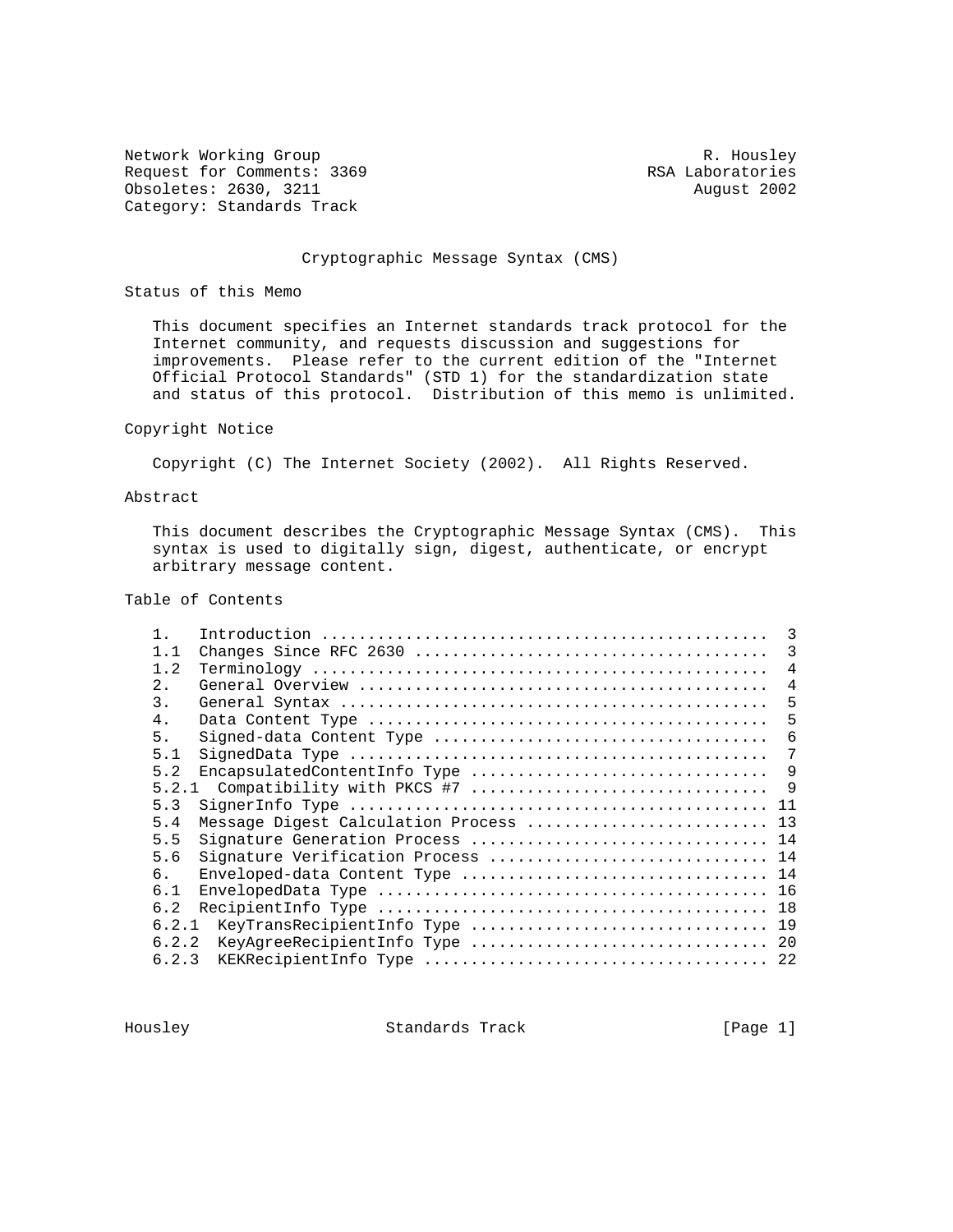| 6.2.4                                                    |  |
|----------------------------------------------------------|--|
| 6.2.5                                                    |  |
| 6.3                                                      |  |
| 6.4                                                      |  |
| 7.                                                       |  |
| Encrypted-data Content Type  26<br>8.                    |  |
| Authenticated-data Content Type  27<br>9.                |  |
| 9.1                                                      |  |
| 9.2                                                      |  |
| 9.3                                                      |  |
| 10.                                                      |  |
| 10.1                                                     |  |
| 10.1.1                                                   |  |
| SignatureAlgorithmIdentifier  32<br>10.1.2               |  |
| KeyEncryptionAlgorithmIdentifier  32<br>10.1.3           |  |
| ContentEncryptionAlgorithmIdentifier  32<br>10.1.4       |  |
| MessageAuthenticationCodeAlgorithm  32<br>10.1.5         |  |
| KeyDerivationAlgorithmIdentifier  33<br>10.1.6           |  |
|                                                          |  |
| 10.2.1                                                   |  |
| 10.2.2                                                   |  |
| 10.2.3                                                   |  |
| 10.2.4                                                   |  |
| 10.2.5                                                   |  |
| 10.2.6                                                   |  |
| 10.2.7                                                   |  |
| 11.                                                      |  |
| 11.1                                                     |  |
| 11.2                                                     |  |
| 11.3                                                     |  |
| 11.4                                                     |  |
| 12.                                                      |  |
| 12.1                                                     |  |
| Version 1 Attribute Certificate ASN.1 Module  46<br>12.2 |  |
| 13.                                                      |  |
| 14.                                                      |  |
| 15.                                                      |  |
| 16.                                                      |  |
| 17.                                                      |  |
|                                                          |  |

Housley Standards Track [Page 2]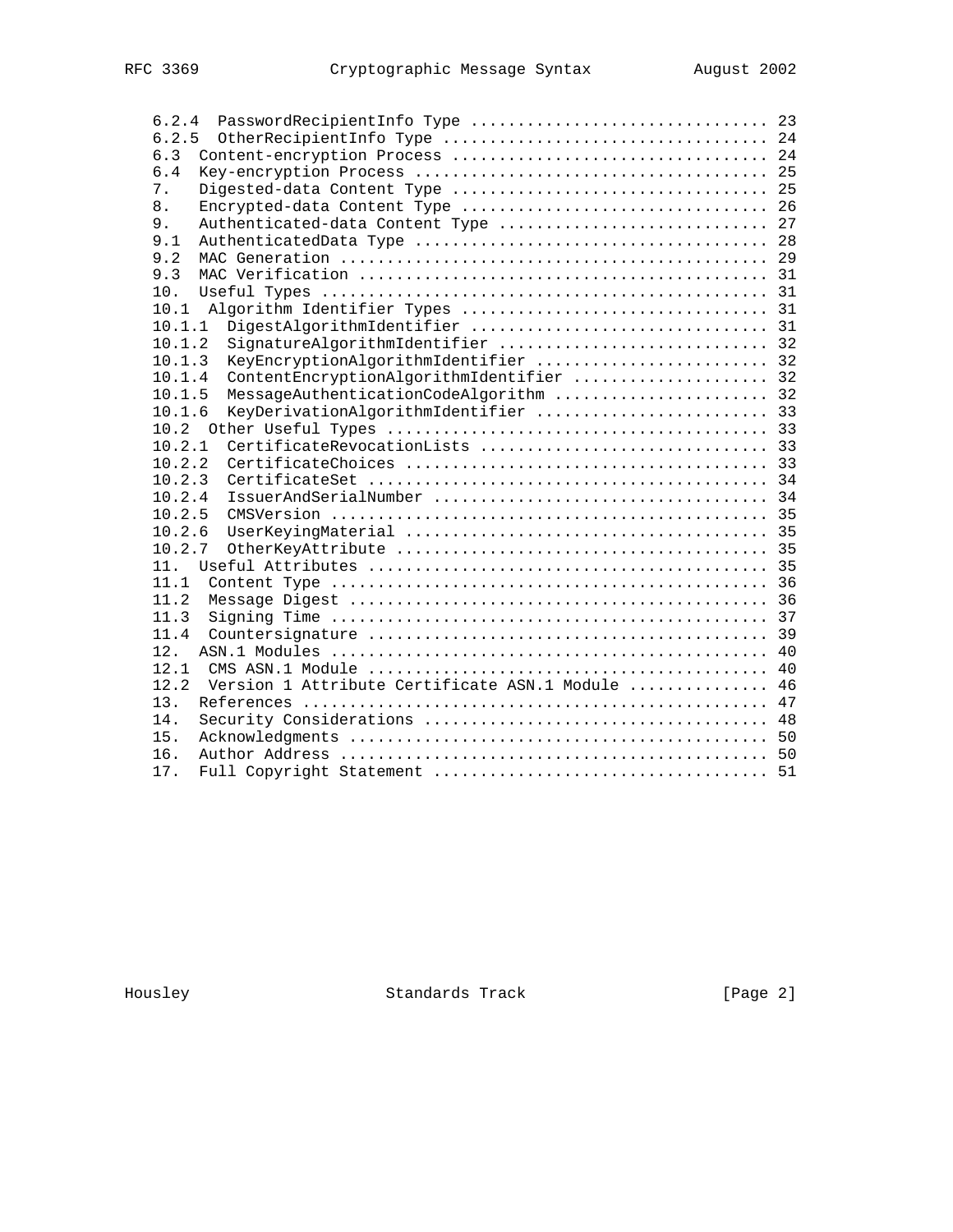#### 1. Introduction

 This document describes the Cryptographic Message Syntax (CMS). This syntax is used to digitally sign, digest, authenticate, or encrypt arbitrary message content.

 The CMS describes an encapsulation syntax for data protection. It supports digital signatures and encryption. The syntax allows multiple encapsulations; one encapsulation envelope can be nested inside another. Likewise, one party can digitally sign some previously encapsulated data. It also allows arbitrary attributes, such as signing time, to be signed along with the message content, and provides for other attributes such as countersignatures to be associated with a signature.

 The CMS can support a variety of architectures for certificate-based key management, such as the one defined by the PKIX working group [PROFILE].

 The CMS values are generated using ASN.1 [X.208-88], using BER encoding [X.209-88]. Values are typically represented as octet strings. While many systems are capable of transmitting arbitrary octet strings reliably, it is well known that many electronic mail systems are not. This document does not address mechanisms for encoding octet strings for reliable transmission in such environments.

 The CMS is derived from PKCS #7 version 1.5 as specified in RFC 2315 [PKCS#7]. Wherever possible, backward compatibility is preserved; however, changes were necessary to accommodate version 1 attribute certificate transfer, key agreement and symmetric key-encryption key techniques for key management.

1.1 Changes Since RFC 2630

 This document obsoletes RFC 2630 [OLDCMS] and RFC 3211 [PWRI]. Password-based key management is included in the CMS specification, and an extension mechanism to support new key management schemes without further changes to the CMS is specified. Backward compatibility with RFC 2630 and RFC 3211 is preserved; however, version 2 attribute certificate transfer is added. The use of version 1 attribute certificates is deprecated.

 S/MIME v2 signatures [OLDMSG], which are based on PKCS#7 version 1.5, are compatible with S/MIME v3 signatures [MSG], which are based on RFC 2630. However, there are some subtle compatibility issues with signatures using PKCS#7 version 1.5 and the CMS. These issues are discussed in section 5.2.1.

Housley Standards Track [Page 3]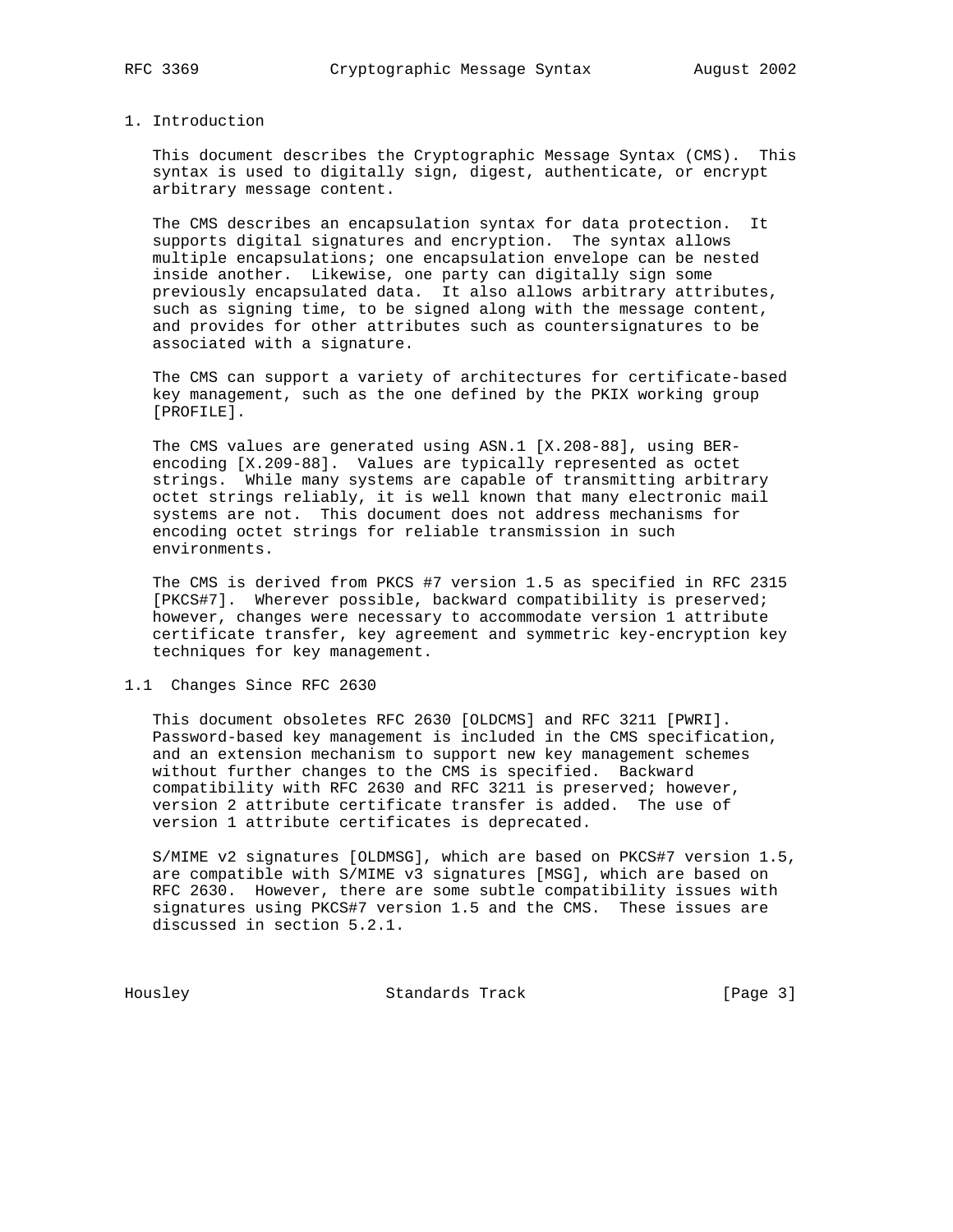Specific cryptographic algorithms are not discussed in this document, but they were discussed in RFC 2630. The discussion of specific cryptographic algorithms has been moved to a separate document [CMSALG]. Separation of the protocol and algorithm specifications allows the IETF to update each document independently. This specification does not require the implementation of any particular algorithms. Rather, protocols that rely on the CMS are expected to choose appropriate algorithms for their environment. The algorithms may be selected from [CMSALG] or elsewhere.

## 1.2 Terminology

 In this document, the key words MUST, MUST NOT, REQUIRED, SHOULD, SHOULD NOT, RECOMMENDED, MAY, and OPTIONAL are to be interpreted as described in [STDWORDS].

2 General Overview

 The CMS is general enough to support many different content types. This document defines one protection content, ContentInfo. ContentInfo encapsulates a single identified content type, and the identified type may provide further encapsulation. This document defines six content types: data, signed-data, enveloped-data, digested-data, encrypted-data, and authenticated-data. Additional content types can be defined outside this document.

 An implementation that conforms to this specification MUST implement the protection content, ContentInfo, and MUST implement the data, signed-data, and enveloped-data content types. The other content types MAY be implemented.

 As a general design philosophy, each content type permits single pass processing using indefinite-length Basic Encoding Rules (BER) encoding. Single-pass operation is especially helpful if content is large, stored on tapes, or is "piped" from another process. Single pass operation has one significant drawback: it is difficult to perform encode operations using the Distinguished Encoding Rules (DER) [X.509-88] encoding in a single pass since the lengths of the various components may not be known in advance. However, signed attributes within the signed-data content type and authenticated attributes within the authenticated-data content type need to be transmitted in DER form to ensure that recipients can verify a content that contains one or more unrecognized attributes. Signed attributes and authenticated attributes are the only data types used in the CMS that require DER encoding.

Housley Standards Track [Page 4]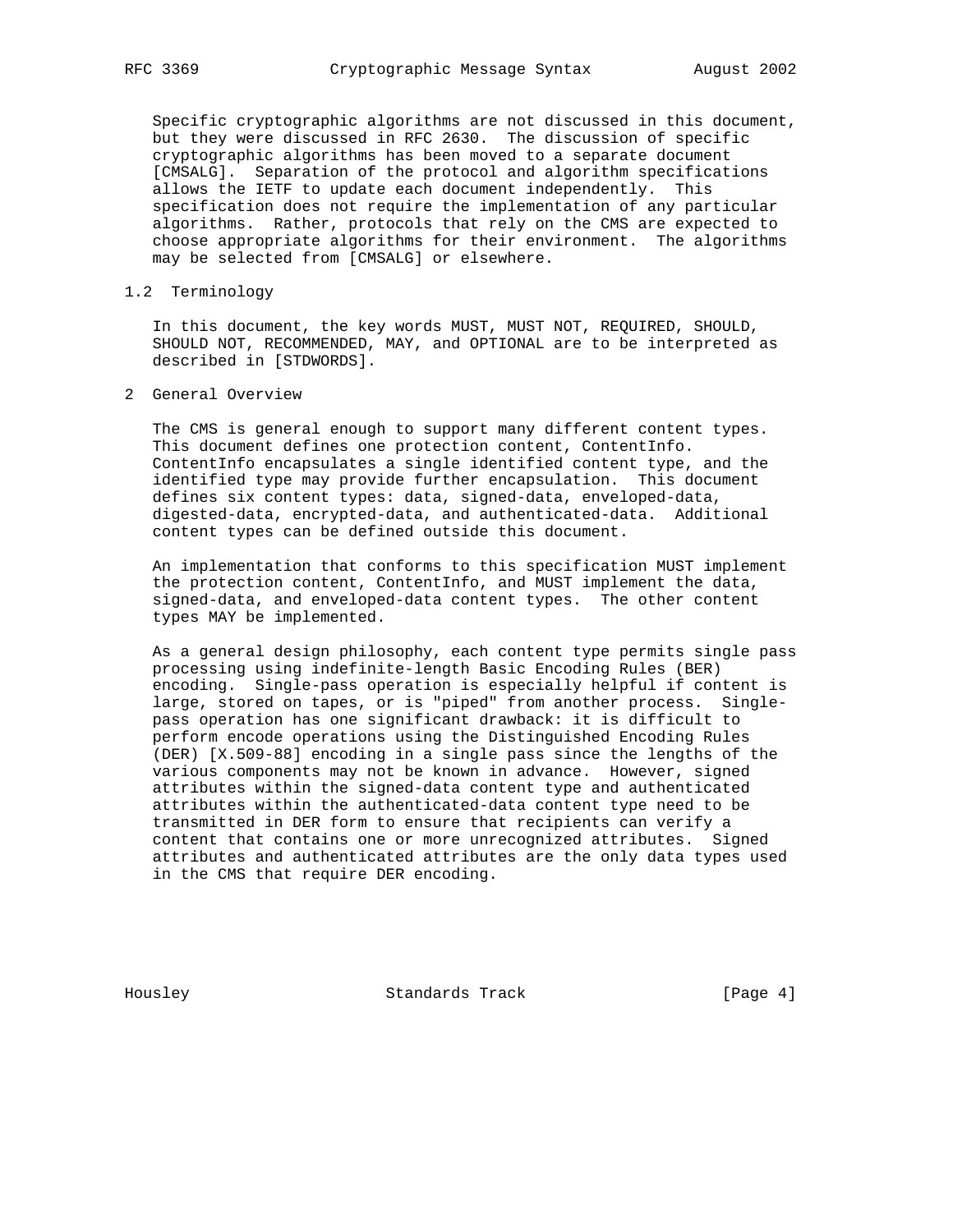#### 3 General Syntax

 The following object identifier identifies the content information type:

 $id-ct-contentInfo OBJECT IDENTIFIER ::=\{ iso(1) member-body(2)$ us(840) rsadsi(113549) pkcs(1) pkcs9(9) smime(16) ct(1)  $6$  }

 The CMS associates a content type identifier with a content. The syntax MUST have ASN.1 type ContentInfo:

```
 ContentInfo ::= SEQUENCE {
   contentType ContentType,
   content [0] EXPLICIT ANY DEFINED BY contentType }
```
ContentType ::= OBJECT IDENTIFIER

The fields of ContentInfo have the following meanings:

 contentType indicates the type of the associated content. It is an object identifier; it is a unique string of integers assigned by an authority that defines the content type.

 content is the associated content. The type of content can be determined uniquely by contentType. Content types for data, signed-data, enveloped-data, digested-data, encrypted-data, and authenticated-data are defined in this document. If additional content types are defined in other documents, the ASN.1 type defined SHOULD NOT be a CHOICE type.

4 Data Content Type

The following object identifier identifies the data content type:

id-data OBJECT IDENTIFIER  $::=$  { iso(1) member-body(2) us(840) rsadsi(113549) pkcs(1) pkcs7(7) 1 }

 The data content type is intended to refer to arbitrary octet strings, such as ASCII text files; the interpretation is left to the application. Such strings need not have any internal structure (although they could have their own ASN.1 definition or other structure).

 S/MIME uses id-data to identify MIME encoded content. The use of this content identifier is specified in RFC 2311 for S/MIME v2 [OLDMSG] and RFC 2633 for S/MIME v3 [MSG].

Housley Standards Track [Page 5]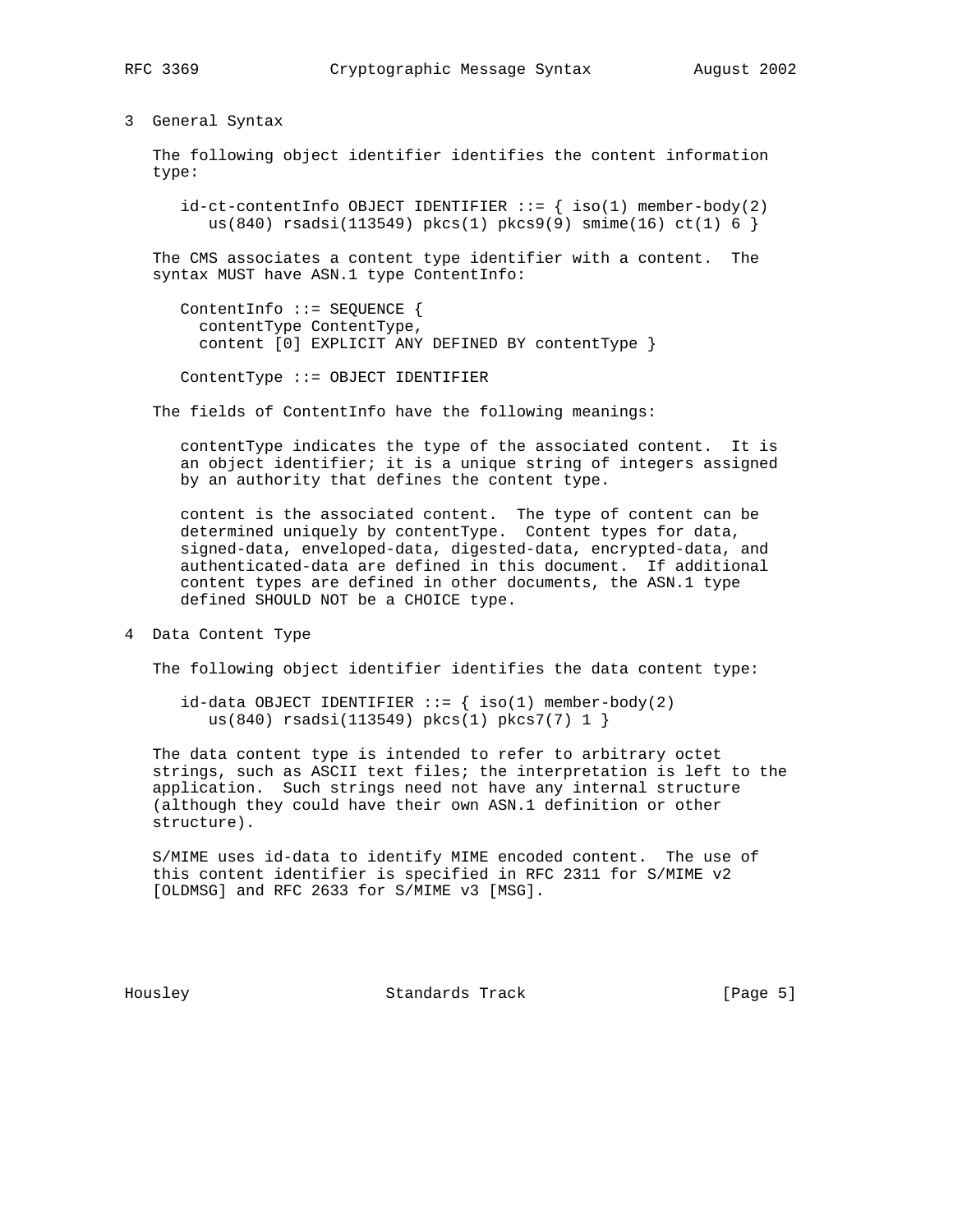The data content type is generally encapsulated in the signed-data, enveloped-data, digested-data, encrypted-data, or authenticated-data content type.

5. Signed-data Content Type

 The signed-data content type consists of a content of any type and zero or more signature values. Any number of signers in parallel can sign any type of content.

 The typical application of the signed-data content type represents one signer's digital signature on content of the data content type. Another typical application disseminates certificates and certificate revocation lists (CRLs).

 The process by which signed-data is constructed involves the following steps:

 1. For each signer, a message digest, or hash value, is computed on the content with a signer-specific message-digest algorithm. If the signer is signing any information other than the content, the message digest of the content and the other information are digested with the signer's message digest algorithm (see Section 5.4), and the result becomes the "message digest."

 2. For each signer, the message digest is digitally signed using the signer's private key.

 3. For each signer, the signature value and other signer-specific information are collected into a SignerInfo value, as defined in Section 5.3. Certificates and CRLs for each signer, and those not corresponding to any signer, are collected in this step.

 4. The message digest algorithms for all the signers and the SignerInfo values for all the signers are collected together with the content into a SignedData value, as defined in Section 5.1.

 A recipient independently computes the message digest. This message digest and the signer's public key are used to verify the signature value. The signer's public key is referenced either by an issuer distinguished name along with an issuer-specific serial number or by a subject key identifier that uniquely identifies the certificate containing the public key. The signer's certificate can be included in the SignedData certificates field.

Housley Standards Track [Page 6]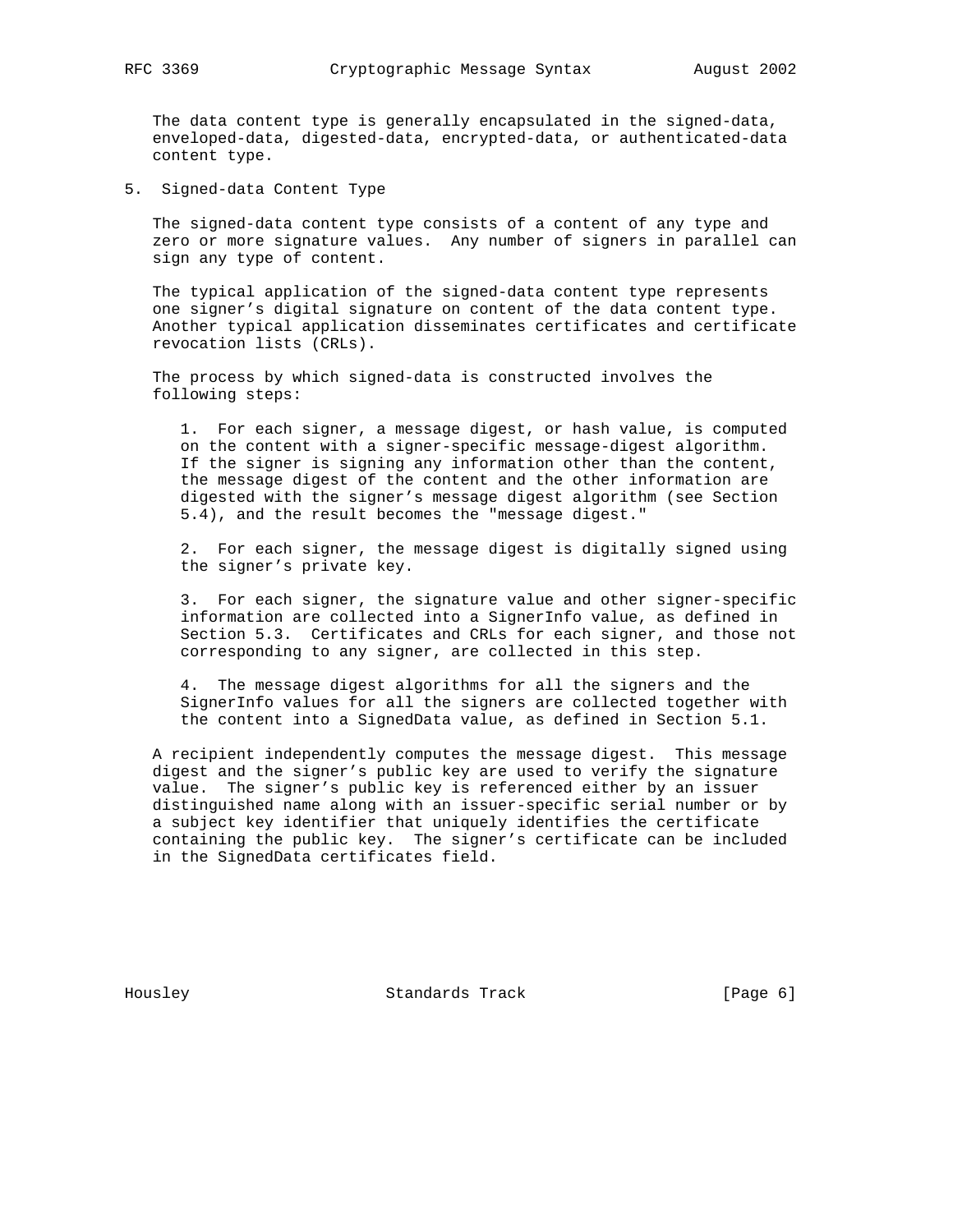This section is divided into six parts. The first part describes the top-level type SignedData, the second part describes EncapsulatedContentInfo, the third part describes the per-signer information type SignerInfo, and the fourth, fifth, and sixth parts describe the message digest calculation, signature generation, and signature verification processes, respectively.

#### 5.1 SignedData Type

 The following object identifier identifies the signed-data content type:

```
id-signedData OBJECT IDENTIFIER ::= { iso(1) member-body(2)
   us(840) rsadsi(113549) pkcs(1) pkcs7(7) 2 }
```
The signed-data content type shall have ASN.1 type SignedData:

 SignedData ::= SEQUENCE { version CMSVersion, digestAlgorithms DigestAlgorithmIdentifiers, encapContentInfo EncapsulatedContentInfo, certificates [0] IMPLICIT CertificateSet OPTIONAL, crls [1] IMPLICIT CertificateRevocationLists OPTIONAL, signerInfos SignerInfos }

DigestAlgorithmIdentifiers ::= SET OF DigestAlgorithmIdentifier

SignerInfos ::= SET OF SignerInfo

The fields of type SignedData have the following meanings:

 version is the syntax version number. The appropriate value depends on certificates, eContentType, and SignerInfo. The version MUST be assigned as follows:

 IF (certificates is present) AND (any version 2 attribute certificates are present) THEN version MUST be 4 ELSE IF ((certificates is present) AND (any version 1 attribute certificates are present)) OR (encapContentInfo eContentType is other than id-data) OR (any SignerInfo structures are version 3) THEN version MUST be 3 ELSE version MUST be 1

Housley Standards Track [Page 7]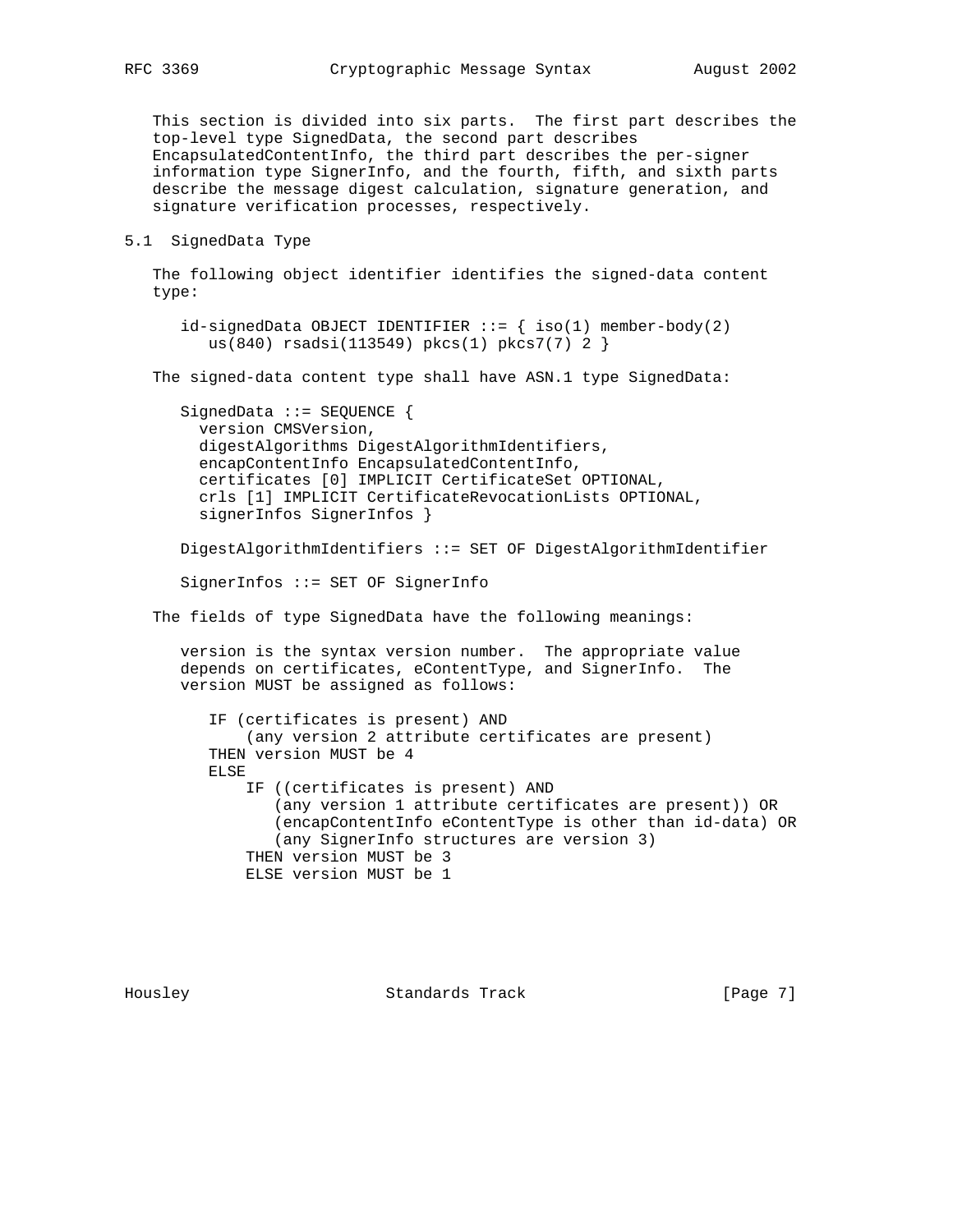digestAlgorithms is a collection of message digest algorithm identifiers. There MAY be any number of elements in the collection, including zero. Each element identifies the message digest algorithm, along with any associated parameters, used by one or more signer. The collection is intended to list the message digest algorithms employed by all of the signers, in any order, to facilitate one-pass signature verification. Implementations MAY fail to validate signatures that use a digest algorithm that is not included in this set. The message digesting process is described in Section 5.4.

 encapContentInfo is the signed content, consisting of a content type identifier and the content itself. Details of the EncapsulatedContentInfo type are discussed in section 5.2.

 certificates is a collection of certificates. It is intended that the set of certificates be sufficient to contain chains from a recognized "root" or "top-level certification authority" to all of the signers in the signerInfos field. There may be more certificates than necessary, and there may be certificates sufficient to contain chains from two or more independent top level certification authorities. There may also be fewer certificates than necessary, if it is expected that recipients have an alternate means of obtaining necessary certificates (e.g., from a previous set of certificates). The signer's certificate MAY be included. The use of version 1 attribute certificates is strongly discouraged.

 crls is a collection of certificate revocation lists (CRLs). It is intended that the set contain information sufficient to determine whether or not the certificates in the certificates field are valid, but such correspondence is not necessary. There MAY be more CRLs than necessary, and there MAY also be fewer CRLs than necessary.

 signerInfos is a collection of per-signer information. There MAY be any number of elements in the collection, including zero. The details of the SignerInfo type are discussed in section 5.3. Since each signer can employ a digital signature technique and future specifications could update the syntax, all implementations MUST gracefully handle unimplemented versions of SignerInfo. Further, since all implementations will not support every possible signature algorithm, all implementations MUST gracefully handle unimplemented signature algorithms when they are encountered.

Housley **Standards Track** [Page 8]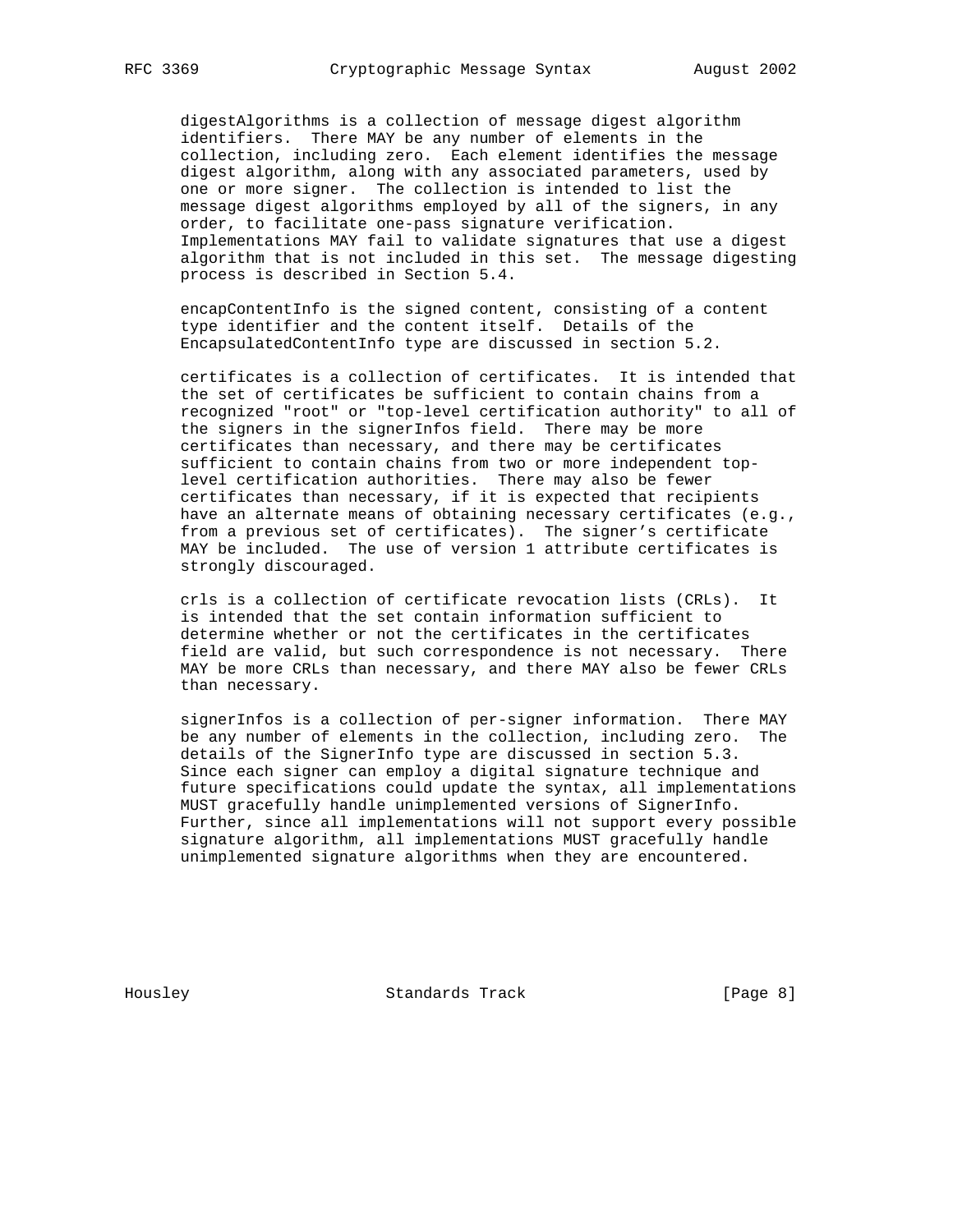#### 5.2 EncapsulatedContentInfo Type

The content is represented in the type EncapsulatedContentInfo:

 EncapsulatedContentInfo ::= SEQUENCE { eContentType ContentType, eContent [0] EXPLICIT OCTET STRING OPTIONAL }

ContentType ::= OBJECT IDENTIFIER

 The fields of type EncapsulatedContentInfo have the following meanings:

 eContentType is an object identifier. The object identifier uniquely specifies the content type.

 eContent is the content itself, carried as an octet string. The eContent need not be DER encoded.

 The optional omission of the eContent within the EncapsulatedContentInfo field makes it possible to construct "external signatures." In the case of external signatures, the content being signed is absent from the EncapsulatedContentInfo value included in the signed-data content type. If the eContent value within EncapsulatedContentInfo is absent, then the signatureValue is calculated and the eContentType is assigned as though the eContent value was present.

 In the degenerate case where there are no signers, the EncapsulatedContentInfo value being "signed" is irrelevant. In this case, the content type within the EncapsulatedContentInfo value being "signed" MUST be id-data (as defined in section 4), and the content field of the EncapsulatedContentInfo value MUST be omitted.

5.2.1 Compatibility with PKCS #7

 This section contains a word of warning to implementers that wish to support both the CMS and PKCS #7 [PKCS#7] SignedData content types. Both the CMS and PKCS #7 identify the type of the encapsulated content with an object identifier, but the ASN.1 type of the content itself is variable in PKCS #7 SignedData content type.

PKCS #7 defines content as:

content [0] EXPLICIT ANY DEFINED BY contentType OPTIONAL

Housley Standards Track [Page 9]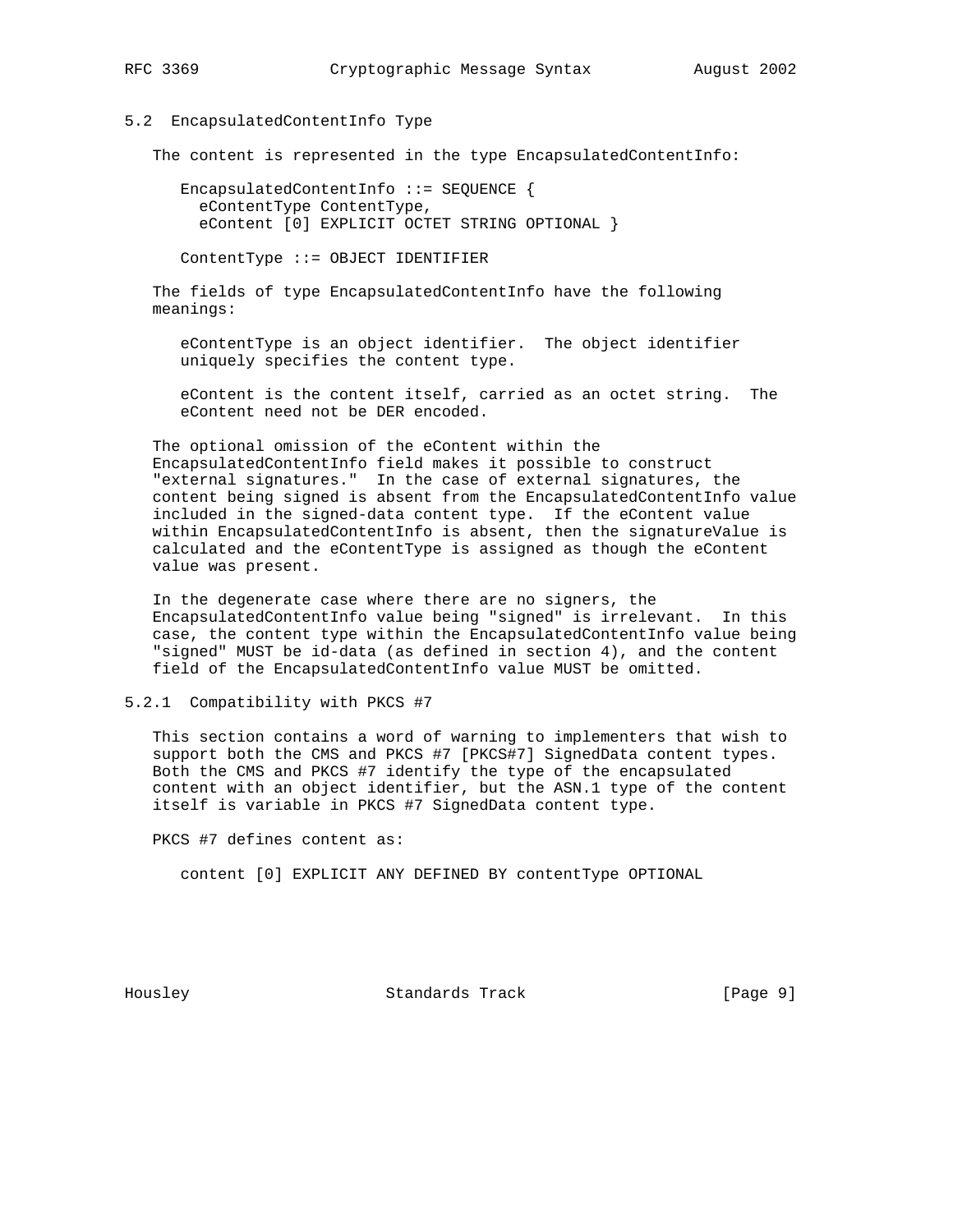The CMS defines eContent as:

eContent [0] EXPLICIT OCTET STRING OPTIONAL

 The CMS definition is much easier to use in most applications, and it is compatible with both S/MIME v2 and S/MIME v3. S/MIME signed messages using the CMS and PKCS #7 are compatible because identical signed message formats are specified in RFC 2311 for S/MIME v2 [OLDMSG] and RFC 2633 for S/MIME v3 [MSG]. S/MIME v2 encapsulates the MIME content in a Data type (that is, an OCTET STRING) carried in the SignedData contentInfo content ANY field, and S/MIME v3 carries the MIME content in the SignedData encapContentInfo eContent OCTET STRING. Therefore, in both S/MIME v2 and S/MIME v3, the MIME content is placed in an OCTET STRING and the message digest is computed over the identical portions of the content. That is, the message digest is computed over the octets comprising the value of the OCTET STRING, neither the tag nor length octets are included.

 There are incompatibilities between the CMS and PKCS #7 signedData types when the encapsulated content is not formatted using the Data type. For example, when an RFC 2634 [ESS] signed receipt is encapsulated in the CMS signedData type, then the Receipt SEQUENCE is encoded in the signedData encapContentInfo eContent OCTET STRING and the message digest is computed using the entire Receipt SEQUENCE encoding (including tag, length and value octets). However, if an RFC 2634 signed receipt is encapsulated in the PKCS #7 signedData type, then the Receipt SEQUENCE is DER encoded [X.509-88] in the SignedData contentInfo content ANY field (a SEQUENCE, not an OCTET STRING). Therefore, the message digest is computed using only the value octets of the Receipt SEQUENCE encoding.

 The following strategy can be used to achieve backward compatibility with PKCS #7 when processing SignedData content types. If the implementation is unable to ASN.1 decode the signedData type using the CMS signedData encapContentInfo eContent OCTET STRING syntax, then the implementation MAY attempt to decode the signedData type using the PKCS #7 SignedData contentInfo content ANY syntax and compute the message digest accordingly.

 The following strategy can be used to achieve backward compatibility with PKCS #7 when creating a SignedData content type in which the encapsulated content is not formatted using the Data type. Implementations MAY examine the value of the eContentType, and then adjust the expected DER encoding of eContent based on the object identifier value. For example, to support Microsoft AuthentiCode, the following information MAY be included:

Housley Standards Track [Page 10]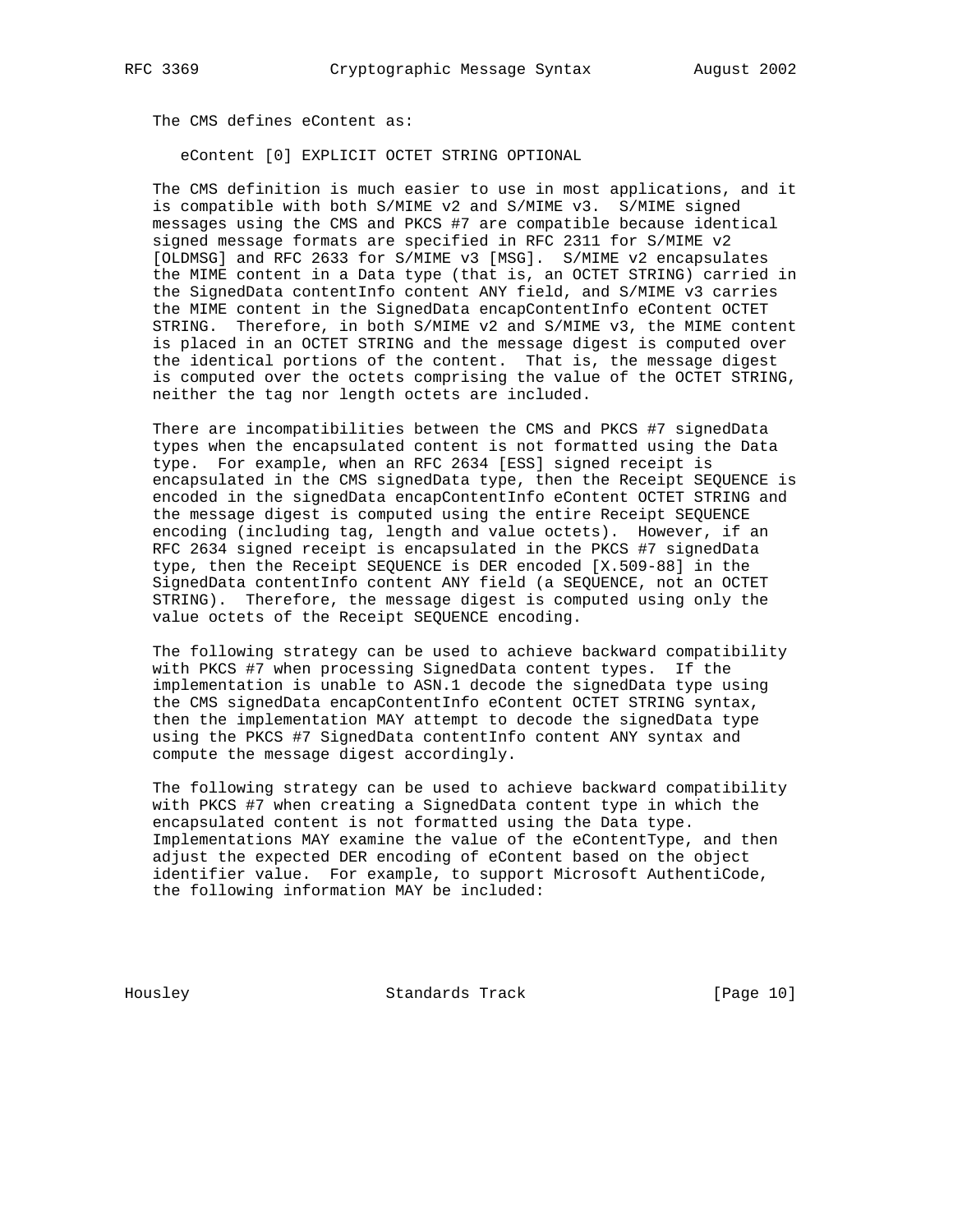eContentType Object Identifier is set to  $\{ 1 \ 3 \ 6 \ 1 \ 4 \ 1 \ 311 \ 2 \ 1 \ 4 \}$ 

eContent contains DER encoded AuthentiCode signing information

# 5.3 SignerInfo Type

Per-signer information is represented in the type SignerInfo:

SignerInfo ::= SEQUENCE { version CMSVersion, sid SignerIdentifier, digestAlgorithm DigestAlgorithmIdentifier, signedAttrs [0] IMPLICIT SignedAttributes OPTIONAL, signatureAlgorithm SignatureAlgorithmIdentifier, signature SignatureValue, unsignedAttrs [1] IMPLICIT UnsignedAttributes OPTIONAL } SignerIdentifier ::= CHOICE { issuerAndSerialNumber IssuerAndSerialNumber, subjectKeyIdentifier [0] SubjectKeyIdentifier } SignedAttributes ::= SET SIZE (1..MAX) OF Attribute UnsignedAttributes ::= SET SIZE (1..MAX) OF Attribute Attribute ::= SEQUENCE { attrType OBJECT IDENTIFIER, attrValues SET OF AttributeValue } AttributeValue ::= ANY

SignatureValue ::= OCTET STRING

The fields of type SignerInfo have the following meanings:

 version is the syntax version number. If the SignerIdentifier is the CHOICE issuerAndSerialNumber, then the version MUST be 1. If the SignerIdentifier is subjectKeyIdentifier, then the version MUST be 3.

 sid specifies the signer's certificate (and thereby the signer's public key). The signer's public key is needed by the recipient to verify the signature. SignerIdentifier provides two alternatives for specifying the signer's public key. The issuerAndSerialNumber alternative identifies the signer's certificate by the issuer's distinguished name and the certificate serial number; the subjectKeyIdentifier identifies the signer's certificate by the X.509 subjectKeyIdentifier extension value.

Housley **Standards Track** [Page 11]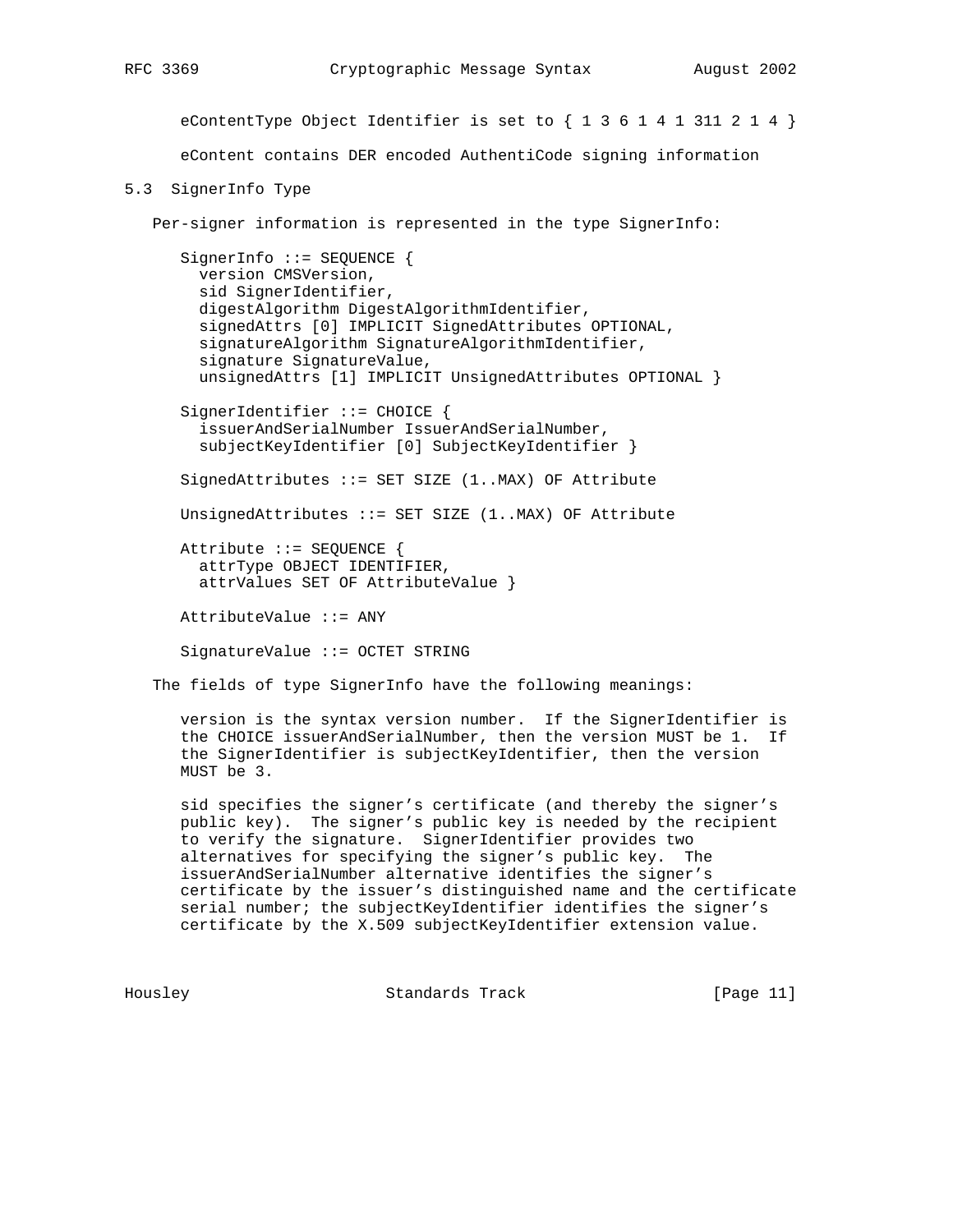Implementations MUST support the reception of the issuerAndSerialNumber and subjectKeyIdentifier forms of SignerIdentifier. When generating a SignerIdentifier, implementations MAY support one of the forms (either issuerAndSerialNumber or subjectKeyIdentifier) and always use it, or implementations MAY arbitrarily mix the two forms.

 digestAlgorithm identifies the message digest algorithm, and any associated parameters, used by the signer. The message digest is computed on either the content being signed or the content together with the signed attributes using the process described in section 5.4. The message digest algorithm SHOULD be among those listed in the digestAlgorithms field of the associated SignerData. Implementations MAY fail to validate signatures that use a digest algorithm that is not included in the SignedData digestAlgorithms set.

 signedAttrs is a collection of attributes that are signed. The field is optional, but it MUST be present if the content type of the EncapsulatedContentInfo value being signed is not id-data. SignedAttributes MUST be DER encoded, even if the rest of the structure is BER encoded. Useful attribute types, such as signing time, are defined in Section 11. If the field is present, it MUST contain, at a minimum, the following two attributes:

 A content-type attribute having as its value the content type of the EncapsulatedContentInfo value being signed. Section 11.1 defines the content-type attribute. However, the content-type attribute MUST NOT be used as part of a countersignature unsigned attribute as defined in section 11.4.

 A message-digest attribute, having as its value the message digest of the content. Section 11.2 defines the message-digest attribute.

 signatureAlgorithm identifies the signature algorithm, and any associated parameters, used by the signer to generate the digital signature.

 signature is the result of digital signature generation, using the message digest and the signer's private key. The details of the signature depend on the signature algorithm employed.

 unsignedAttrs is a collection of attributes that are not signed. The field is optional. Useful attribute types, such as countersignatures, are defined in Section 11.

Housley Standards Track [Page 12]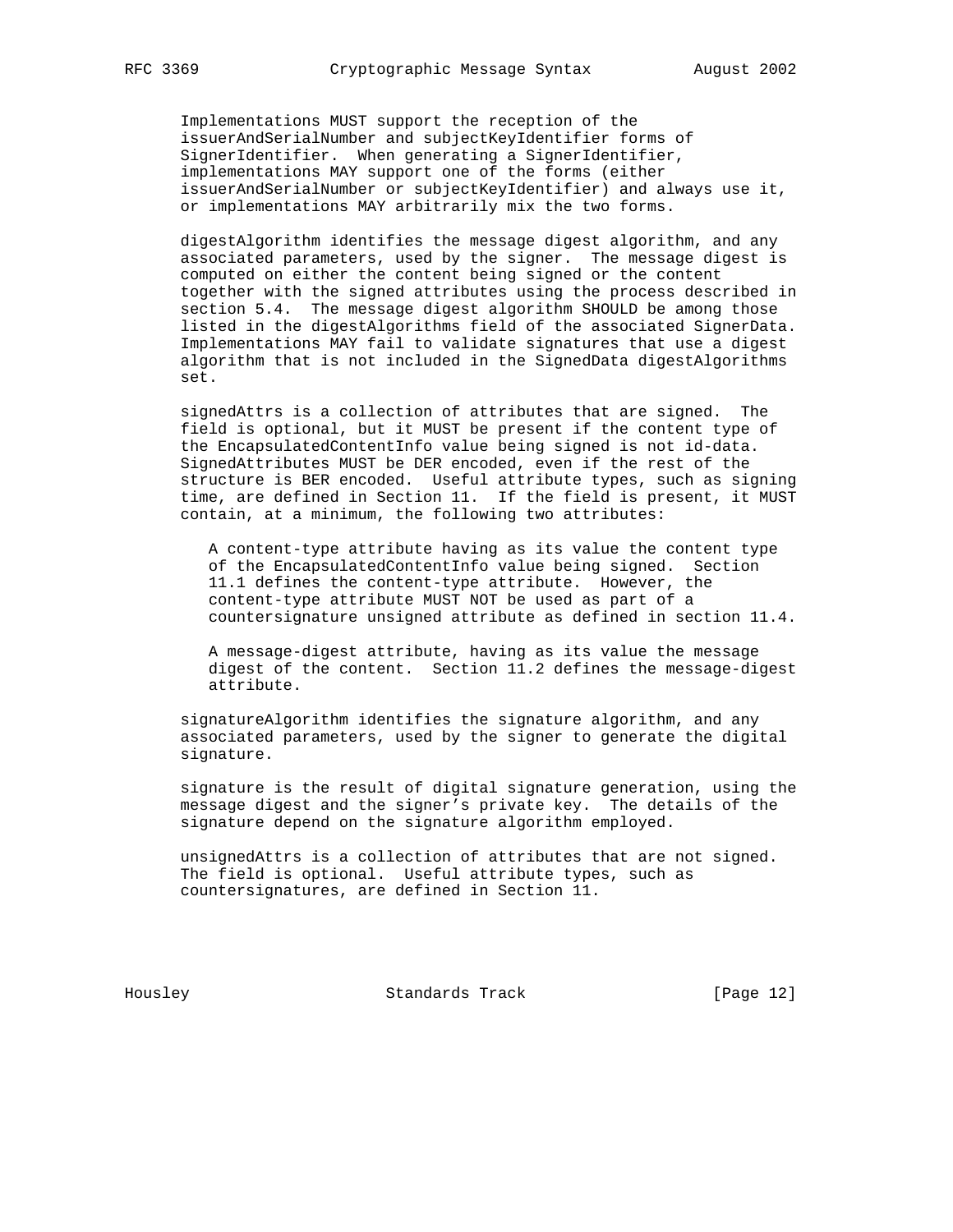The fields of type SignedAttribute and UnsignedAttribute have the following meanings:

 attrType indicates the type of attribute. It is an object identifier.

 attrValues is a set of values that comprise the attribute. The type of each value in the set can be determined uniquely by attrType. The attrType can impose restrictions on the number of items in the set.

# 5.4 Message Digest Calculation Process

 The message digest calculation process computes a message digest on either the content being signed or the content together with the signed attributes. In either case, the initial input to the message digest calculation process is the "value" of the encapsulated content being signed. Specifically, the initial input is the encapContentInfo eContent OCTET STRING to which the signing process is applied. Only the octets comprising the value of the eContent OCTET STRING are input to the message digest algorithm, not the tag or the length octets.

 The result of the message digest calculation process depends on whether the signedAttrs field is present. When the field is absent, the result is just the message digest of the content as described above. When the field is present, however, the result is the message digest of the complete DER encoding of the SignedAttrs value contained in the signedAttrs field. Since the SignedAttrs value, when present, must contain the content-type and the message-digest attributes, those values are indirectly included in the result. The content-type attribute MUST NOT be included in a countersignature unsigned attribute as defined in section 11.4. A separate encoding of the signedAttrs field is performed for message digest calculation. The IMPLICIT [0] tag in the signedAttrs is not used for the DER encoding, rather an EXPLICIT SET OF tag is used. That is, the DER encoding of the EXPLICIT SET OF tag, rather than of the IMPLICIT [0] tag, MUST be included in the message digest calculation along with the length and content octets of the SignedAttributes value.

 When the signedAttrs field is absent, only the octets comprising the value of the signedData encapContentInfo eContent OCTET STRING (e.g., the contents of a file) are input to the message digest calculation. This has the advantage that the length of the content being signed need not be known in advance of the signature generation process.

Housley Standards Track [Page 13]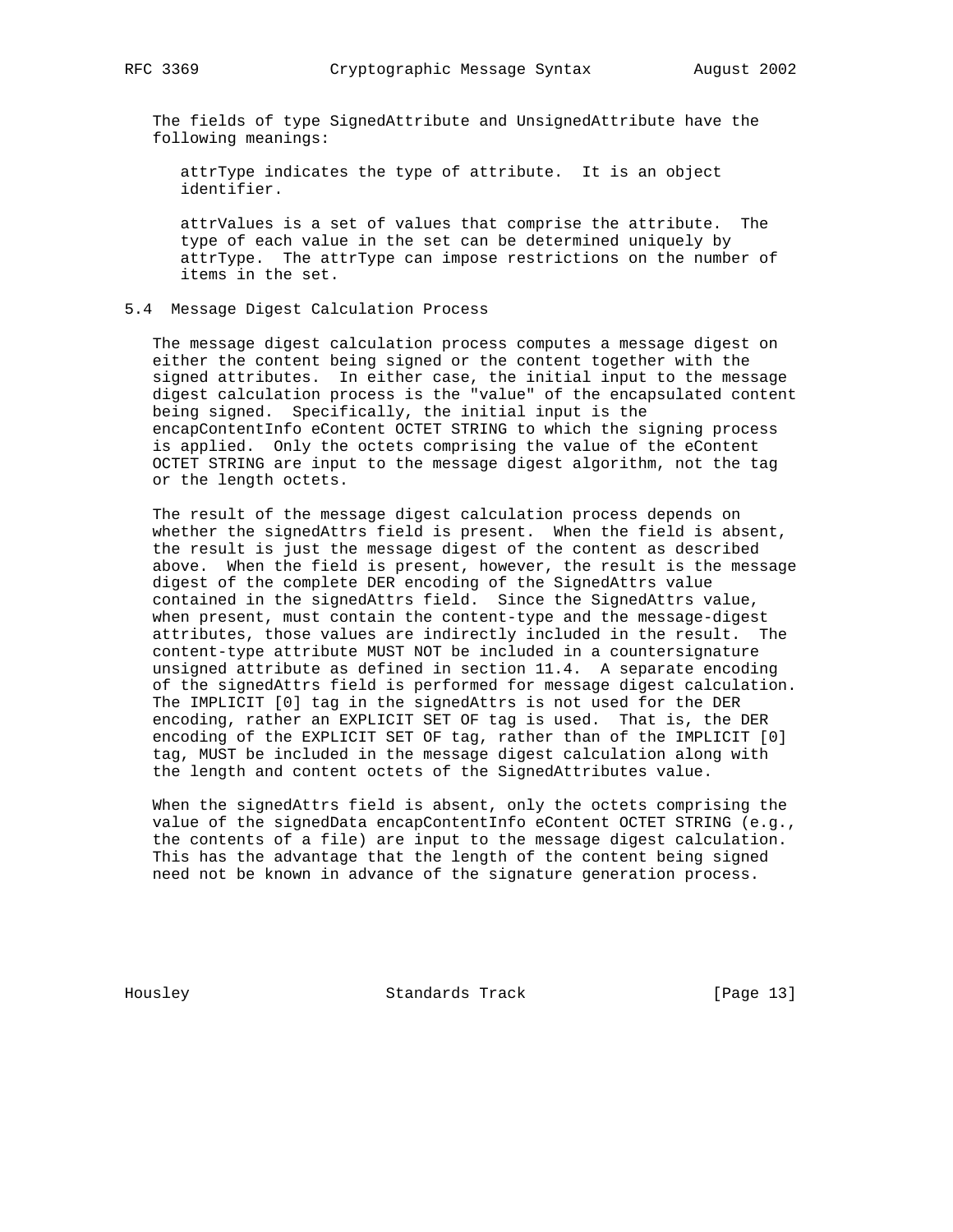Although the encapContentInfo eContent OCTET STRING tag and length octets are not included in the message digest calculation, they are protected by other means. The length octets are protected by the nature of the message digest algorithm since it is computationally infeasible to find any two distinct message contents of any length that have the same message digest.

#### 5.5 Signature Generation Process

 The input to the signature generation process includes the result of the message digest calculation process and the signer's private key. The details of the signature generation depend on the signature algorithm employed. The object identifier, along with any parameters, that specifies the signature algorithm employed by the signer is carried in the signatureAlgorithm field. The signature value generated by the signer MUST be encoded as an OCTET STRING and carried in the signature field.

# 5.6 Signature Verification Process

 The input to the signature verification process includes the result of the message digest calculation process and the signer's public key. The recipient MAY obtain the correct public key for the signer by any means, but the preferred method is from a certificate obtained from the SignedData certificates field. The selection and validation of the signer's public key MAY be based on certification path validation (see [PROFILE]) as well as other external context, but is beyond the scope of this document. The details of the signature verification depend on the signature algorithm employed.

 The recipient MUST NOT rely on any message digest values computed by the originator. If the SignedData signerInfo includes signedAttributes, then the content message digest MUST be calculated as described in section 5.4. For the signature to be valid, the message digest value calculated by the recipient MUST be the same as the value of the messageDigest attribute included in the signedAttributes of the SignedData signerInfo.

 If the SignedData signerInfo includes signedAttributes, then the content-type attribute value MUST match the SignedData encapContentInfo eContentType value.

6. Enveloped-data Content Type

 The enveloped-data content type consists of an encrypted content of any type and encrypted content-encryption keys for one or more recipients. The combination of the encrypted content and one encrypted content-encryption key for a recipient is a "digital

Housley Standards Track [Page 14]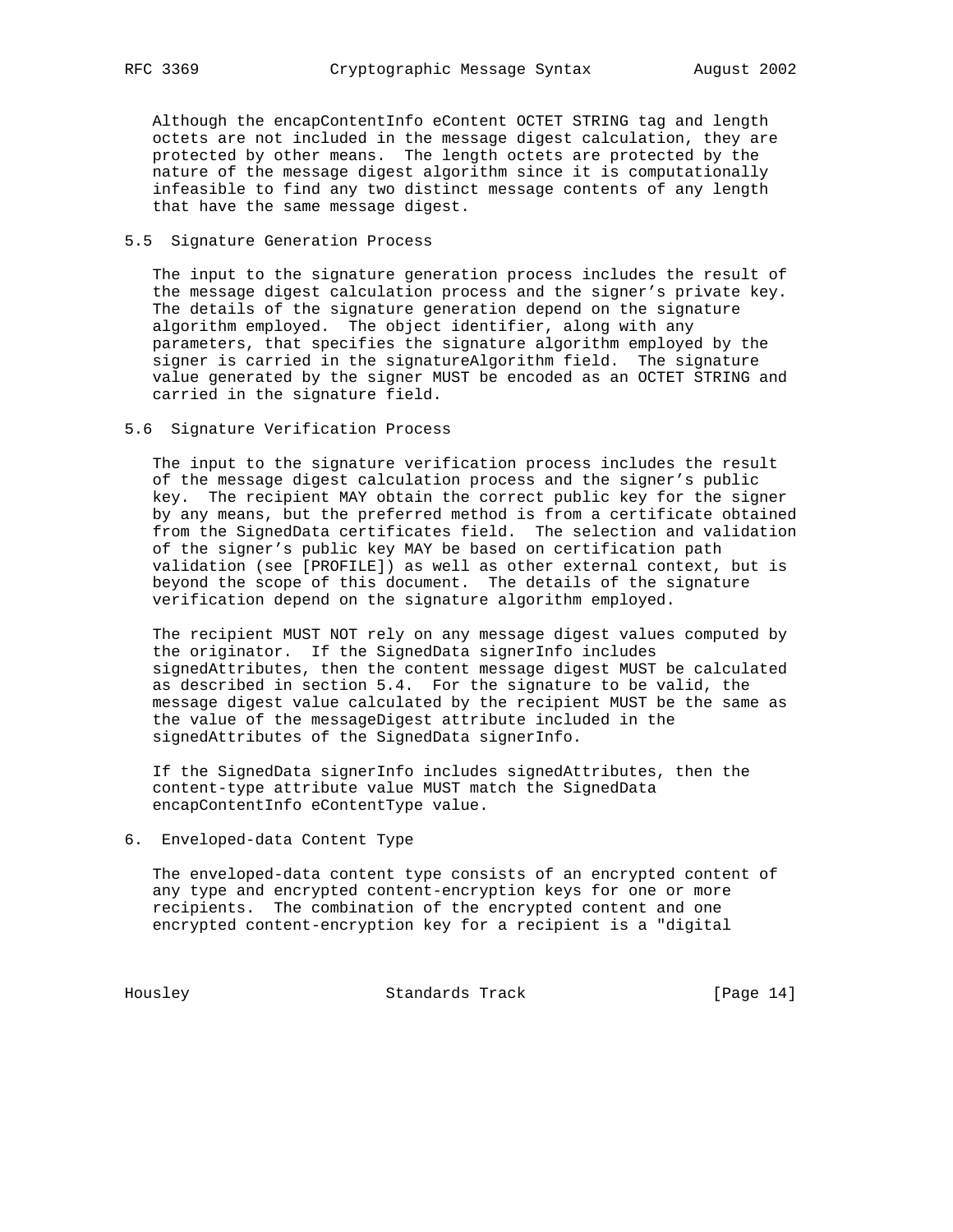envelope" for that recipient. Any type of content can be enveloped for an arbitrary number of recipients using any of the three key management techniques for each recipient.

 The typical application of the enveloped-data content type will represent one or more recipients' digital envelopes on content of the data or signed-data content types.

Enveloped-data is constructed by the following steps:

 1. A content-encryption key for a particular content-encryption algorithm is generated at random.

 2. The content-encryption key is encrypted for each recipient. The details of this encryption depend on the key management algorithm used, but four general techniques are supported:

 key transport: the content-encryption key is encrypted in the recipient's public key;

 key agreement: the recipient's public key and the sender's private key are used to generate a pairwise symmetric key, then the content-encryption key is encrypted in the pairwise symmetric key;

 symmetric key-encryption keys: the content-encryption key is encrypted in a previously distributed symmetric key-encryption key; and

 passwords: the content-encryption key is encrypted in a key encryption key that is derived from a password or other shared secret value.

 3. For each recipient, the encrypted content-encryption key and other recipient-specific information are collected into a RecipientInfo value, defined in Section 6.2.

 4. The content is encrypted with the content-encryption key. Content encryption may require that the content be padded to a multiple of some block size; see Section 6.3.

 5. The RecipientInfo values for all the recipients are collected together with the encrypted content to form an EnvelopedData value as defined in Section 6.1.

Housley Standards Track [Page 15]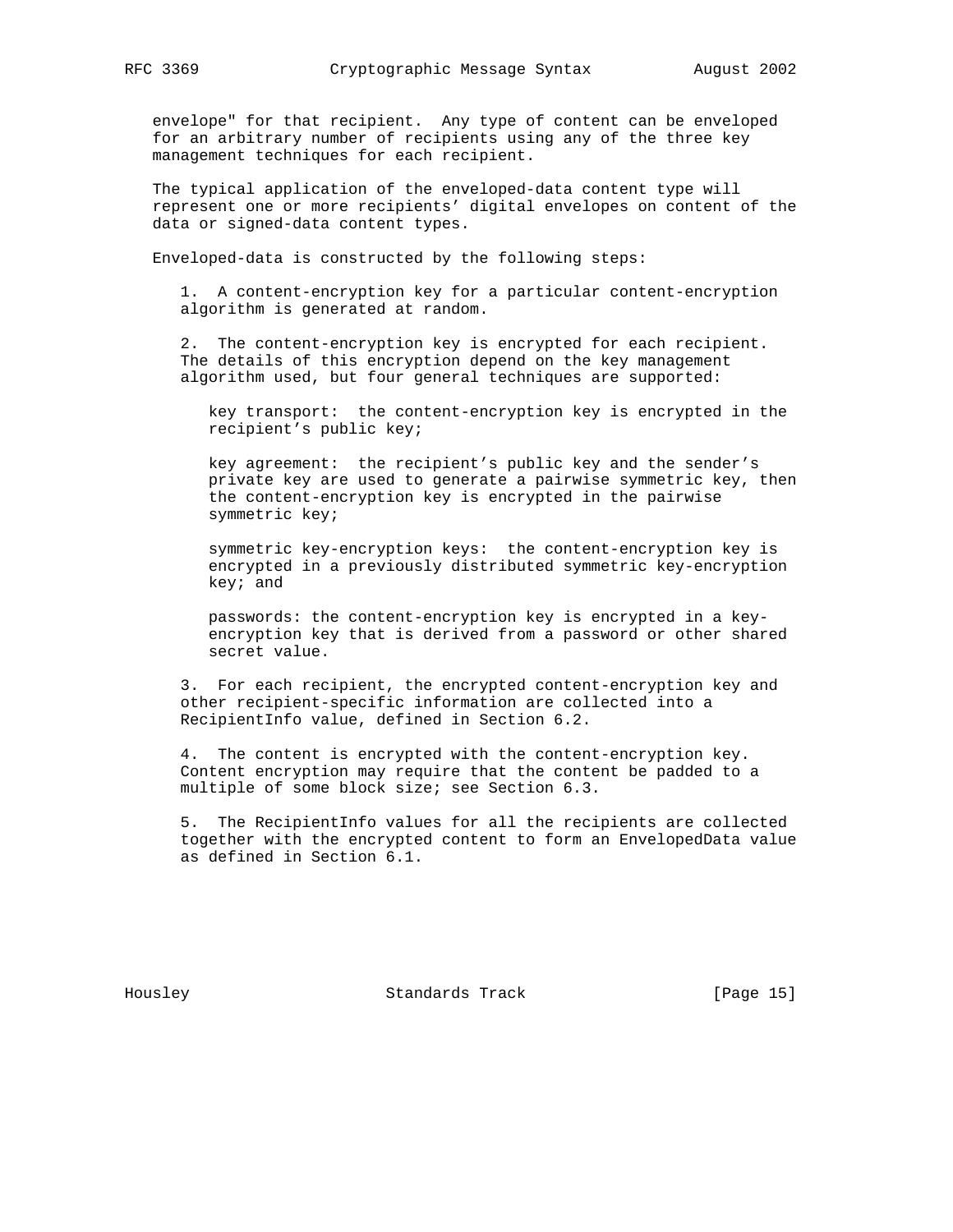A recipient opens the digital envelope by decrypting one of the encrypted content-encryption keys and then decrypting the encrypted

content with the recovered content-encryption key.

 This section is divided into four parts. The first part describes the top-level type EnvelopedData, the second part describes the per recipient information type RecipientInfo, and the third and fourth parts describe the content-encryption and key-encryption processes.

6.1 EnvelopedData Type

 The following object identifier identifies the enveloped-data content type:

 $id$ -envelopedData OBJECT IDENTIFIER  $::=$  {  $iso(1)$  member-body(2) us(840) rsadsi(113549) pkcs(1) pkcs7(7) 3 }

The enveloped-data content type shall have ASN.1 type EnvelopedData:

 EnvelopedData ::= SEQUENCE { version CMSVersion, originatorInfo [0] IMPLICIT OriginatorInfo OPTIONAL, recipientInfos RecipientInfos, encryptedContentInfo EncryptedContentInfo, unprotectedAttrs [1] IMPLICIT UnprotectedAttributes OPTIONAL }

 OriginatorInfo ::= SEQUENCE { certs [0] IMPLICIT CertificateSet OPTIONAL, crls [1] IMPLICIT CertificateRevocationLists OPTIONAL }

RecipientInfos ::= SET SIZE (1..MAX) OF RecipientInfo

 EncryptedContentInfo ::= SEQUENCE { contentType ContentType, contentEncryptionAlgorithm ContentEncryptionAlgorithmIdentifier, encryptedContent [0] IMPLICIT EncryptedContent OPTIONAL }

EncryptedContent ::= OCTET STRING

UnprotectedAttributes ::= SET SIZE (1..MAX) OF Attribute

The fields of type EnvelopedData have the following meanings:

 version is the syntax version number. The appropriate value depends on originatorInfo, RecipientInfo, and unprotectedAttrs. The version MUST be assigned as follows:

Housley Standards Track [Page 16]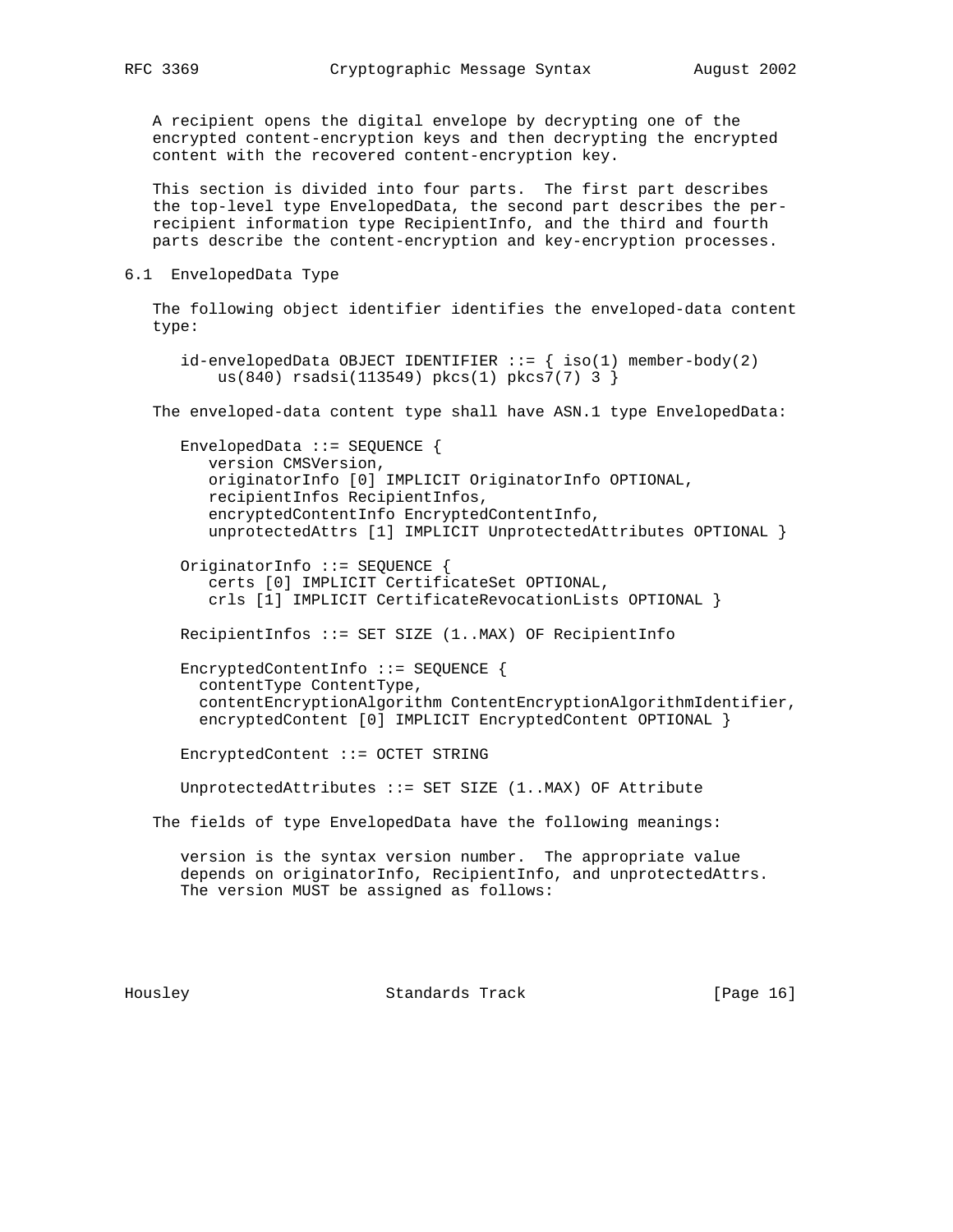```
 IF ((originatorInfo is present) AND
     (any version 2 attribute certificates are present)) OR
    (any RecipientInfo structures include pwri) OR
    (any RecipientInfo structures include ori)
 THEN version is 3
 ELSE
    IF (originatorInfo is present) OR
      (unprotectedAttrs is present) OR
       (any RecipientInfo structures are a version other than 0)
    THEN version is 2
    ELSE version is 0
```
 originatorInfo optionally provides information about the originator. It is present only if required by the key management algorithm. It may contain certificates and CRLs:

 certs is a collection of certificates. certs may contain originator certificates associated with several different key management algorithms. certs may also contain attribute certificates associated with the originator. The certificates contained in certs are intended to be sufficient for all recipients to build certification paths from a recognized "root" or "top-level certification authority." However, certs may contain more certificates than necessary, and there may be certificates sufficient to make certification paths from two or more independent top-level certification authorities. Alternatively, certs may contain fewer certificates than necessary, if it is expected that recipients have an alternate means of obtaining necessary certificates (e.g., from a previous set of certificates).

 crls is a collection of CRLs. It is intended that the set contain information sufficient to determine whether or not the certificates in the certs field are valid, but such correspondence is not necessary. There MAY be more CRLs than necessary, and there MAY also be fewer CRLs than necessary.

 recipientInfos is a collection of per-recipient information. There MUST be at least one element in the collection.

encryptedContentInfo is the encrypted content information.

 unprotectedAttrs is a collection of attributes that are not encrypted. The field is optional. Useful attribute types are defined in Section 11.

Housley Standards Track [Page 17]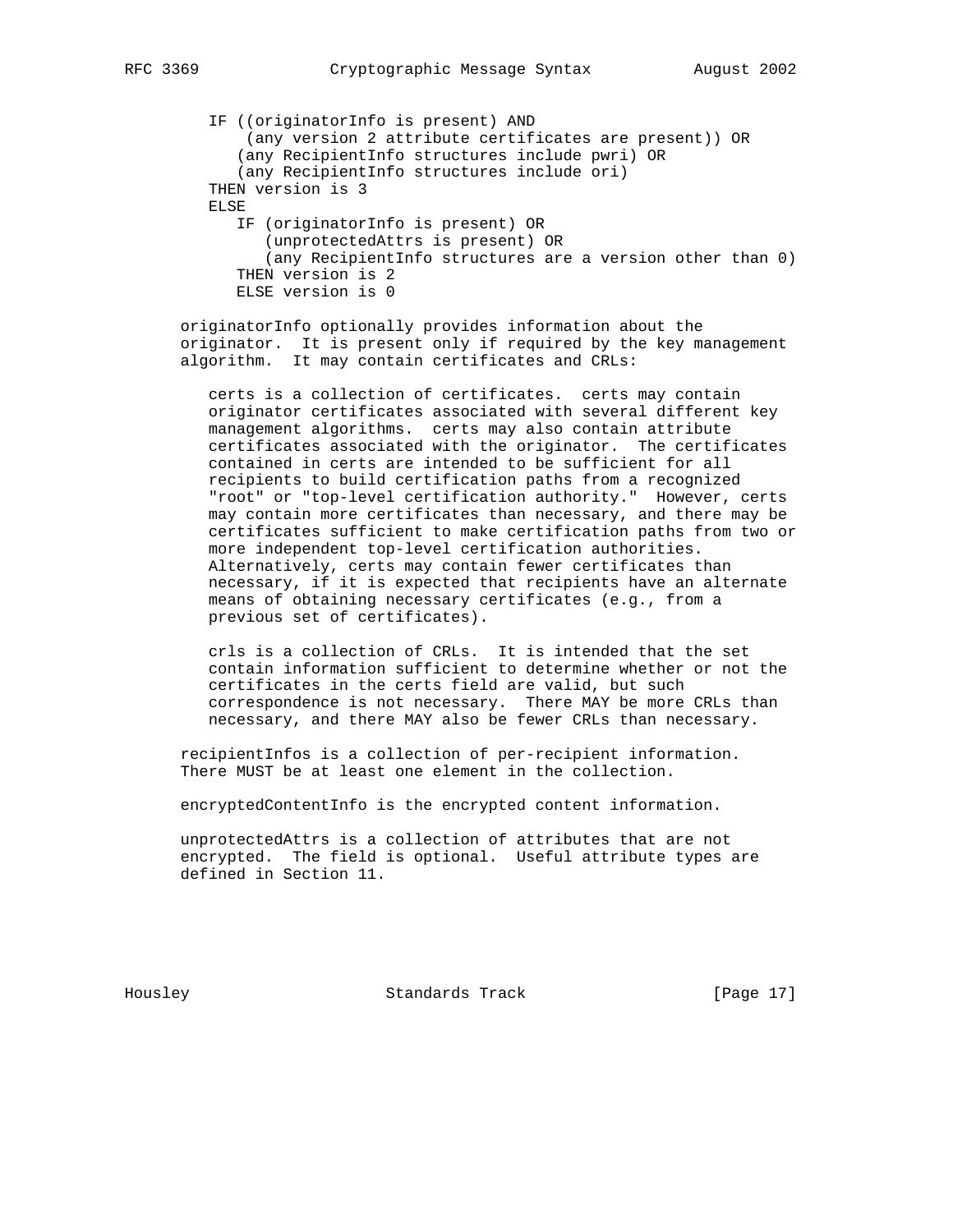The fields of type EncryptedContentInfo have the following meanings:

contentType indicates the type of content.

 contentEncryptionAlgorithm identifies the content-encryption algorithm, and any associated parameters, used to encrypt the content. The content-encryption process is described in Section 6.3. The same content-encryption algorithm and content-encryption key are used for all recipients.

 encryptedContent is the result of encrypting the content. The field is optional, and if the field is not present, its intended value must be supplied by other means.

 The recipientInfos field comes before the encryptedContentInfo field so that an EnvelopedData value may be processed in a single pass.

## 6.2 RecipientInfo Type

Per-recipient information is represented in the type RecipientInfo. RecipientInfo has a different format for each of the supported key management techniques. Any of the key management techniques can be used for each recipient of the same encrypted content. In all cases, the encrypted content-encryption key is transferred to one or more recipients.

 Since all implementations will not support every possible key management algorithm, all implementations MUST gracefully handle unimplemented algorithms when they are encountered. For example, if a recipient receives a content-encryption key encrypted in their RSA public key using RSA-OAEP and the implementation only supports RSA PKCS #1 v1.5, then a graceful failure must be implemented.

 Implementations MUST support key transport, key agreement, and previously distributed symmetric key-encryption keys, as represented by ktri, kari, and kekri, respectively. Implementations MAY support the password-based key management as represented by pwri. Implementations MAY support any other key management technique as represented by ori. Since each recipient can employ a different key management technique and future specifications could define additional key management techniques, all implementations MUST gracefully handle unimplemented alternatives within the RecipientInfo CHOICE, all implementations MUST gracefully handle unimplemented versions of otherwise supported alternatives within the RecipientInfo CHOICE, and all implementations MUST gracefully handle unimplemented or unknown ori alternatives.

Housley Standards Track [Page 18]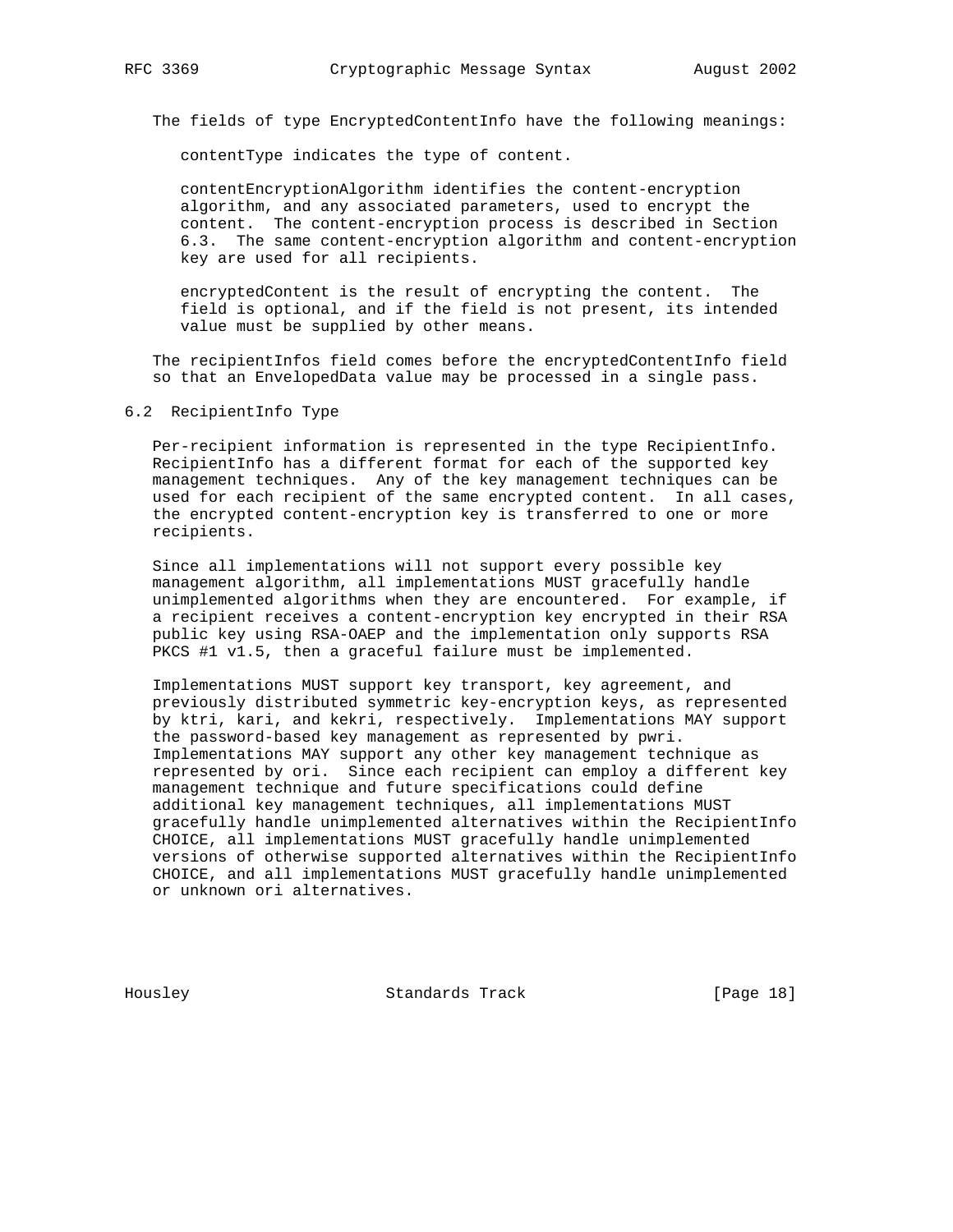RecipientInfo ::= CHOICE { ktri KeyTransRecipientInfo, kari [1] KeyAgreeRecipientInfo, kekri [2] KEKRecipientInfo, pwri [3] PasswordRecipientinfo, ori [4] OtherRecipientInfo }

EncryptedKey ::= OCTET STRING

# 6.2.1 KeyTransRecipientInfo Type

 Per-recipient information using key transport is represented in the type KeyTransRecipientInfo. Each instance of KeyTransRecipientInfo transfers the content-encryption key to one recipient.

```
 KeyTransRecipientInfo ::= SEQUENCE {
  version CMSVersion, -- always set to 0 or 2
  rid RecipientIdentifier,
  keyEncryptionAlgorithm KeyEncryptionAlgorithmIdentifier,
   encryptedKey EncryptedKey }
```
 RecipientIdentifier ::= CHOICE { issuerAndSerialNumber IssuerAndSerialNumber, subjectKeyIdentifier [0] SubjectKeyIdentifier }

The fields of type KeyTransRecipientInfo have the following meanings:

 version is the syntax version number. If the RecipientIdentifier is the CHOICE issuerAndSerialNumber, then the version MUST be 0. If the RecipientIdentifier is subjectKeyIdentifier, then the version MUST be 2.

 rid specifies the recipient's certificate or key that was used by the sender to protect the content-encryption key. The RecipientIdentifier provides two alternatives for specifying the recipient's certificate, and thereby the recipient's public key. The recipient's certificate must contain a key transport public key. Therefore, a recipient X.509 version 3 certificate that contains a key usage extension MUST assert the keyEncipherment bit. The content-encryption key is encrypted with the recipient's public key. The issuerAndSerialNumber alternative identifies the recipient's certificate by the issuer's distinguished name and the certificate serial number; the subjectKeyIdentifier identifies the recipient's certificate by the X.509 subjectKeyIdentifier extension value. For recipient processing, implementations MUST support both of these alternatives for specifying the recipient's certificate; and for sender processing, implementations MUST support at least one of these alternatives.

Housley Standards Track [Page 19]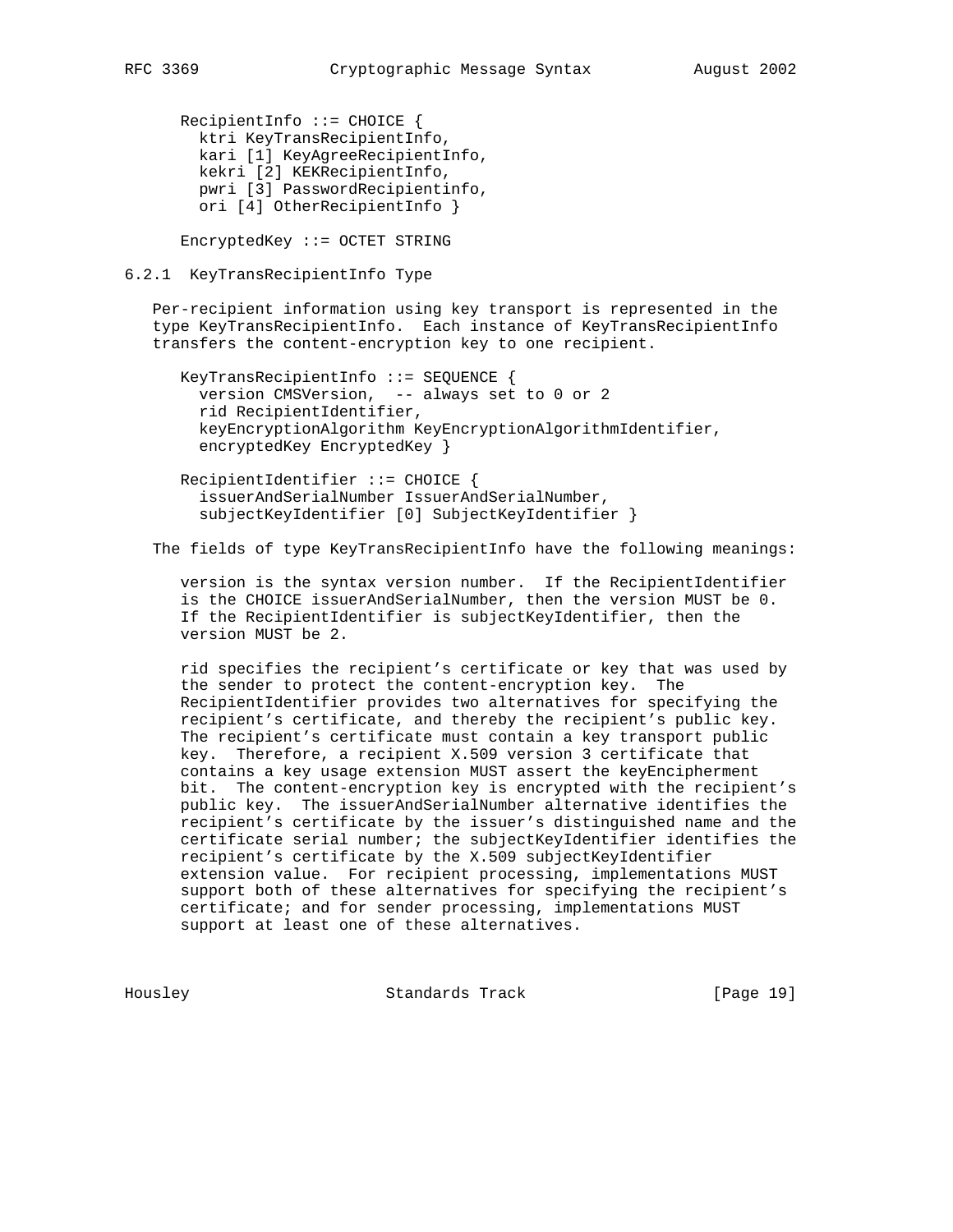keyEncryptionAlgorithm identifies the key-encryption algorithm, and any associated parameters, used to encrypt the content encryption key for the recipient. The key-encryption process is described in Section 6.4.

 encryptedKey is the result of encrypting the content-encryption key for the recipient.

# 6.2.2 KeyAgreeRecipientInfo Type

 Recipient information using key agreement is represented in the type KeyAgreeRecipientInfo. Each instance of KeyAgreeRecipientInfo will transfer the content-encryption key to one or more recipients that use the same key agreement algorithm and domain parameters for that algorithm.

```
 KeyAgreeRecipientInfo ::= SEQUENCE {
   version CMSVersion, -- always set to 3
   originator [0] EXPLICIT OriginatorIdentifierOrKey,
   ukm [1] EXPLICIT UserKeyingMaterial OPTIONAL,
   keyEncryptionAlgorithm KeyEncryptionAlgorithmIdentifier,
   recipientEncryptedKeys RecipientEncryptedKeys }
 OriginatorIdentifierOrKey ::= CHOICE {
   issuerAndSerialNumber IssuerAndSerialNumber,
   subjectKeyIdentifier [0] SubjectKeyIdentifier,
   originatorKey [1] OriginatorPublicKey }
 OriginatorPublicKey ::= SEQUENCE {
   algorithm AlgorithmIdentifier,
  publicKey BIT STRING }
 RecipientEncryptedKeys ::= SEQUENCE OF RecipientEncryptedKey
 RecipientEncryptedKey ::= SEQUENCE {
  rid KeyAgreeRecipientIdentifier,
   encryptedKey EncryptedKey }
 KeyAgreeRecipientIdentifier ::= CHOICE {
   issuerAndSerialNumber IssuerAndSerialNumber,
   rKeyId [0] IMPLICIT RecipientKeyIdentifier }
 RecipientKeyIdentifier ::= SEQUENCE {
   subjectKeyIdentifier SubjectKeyIdentifier,
   date GeneralizedTime OPTIONAL,
  other OtherKeyAttribute OPTIONAL }
 SubjectKeyIdentifier ::= OCTET STRING
```
Housley Standards Track [Page 20]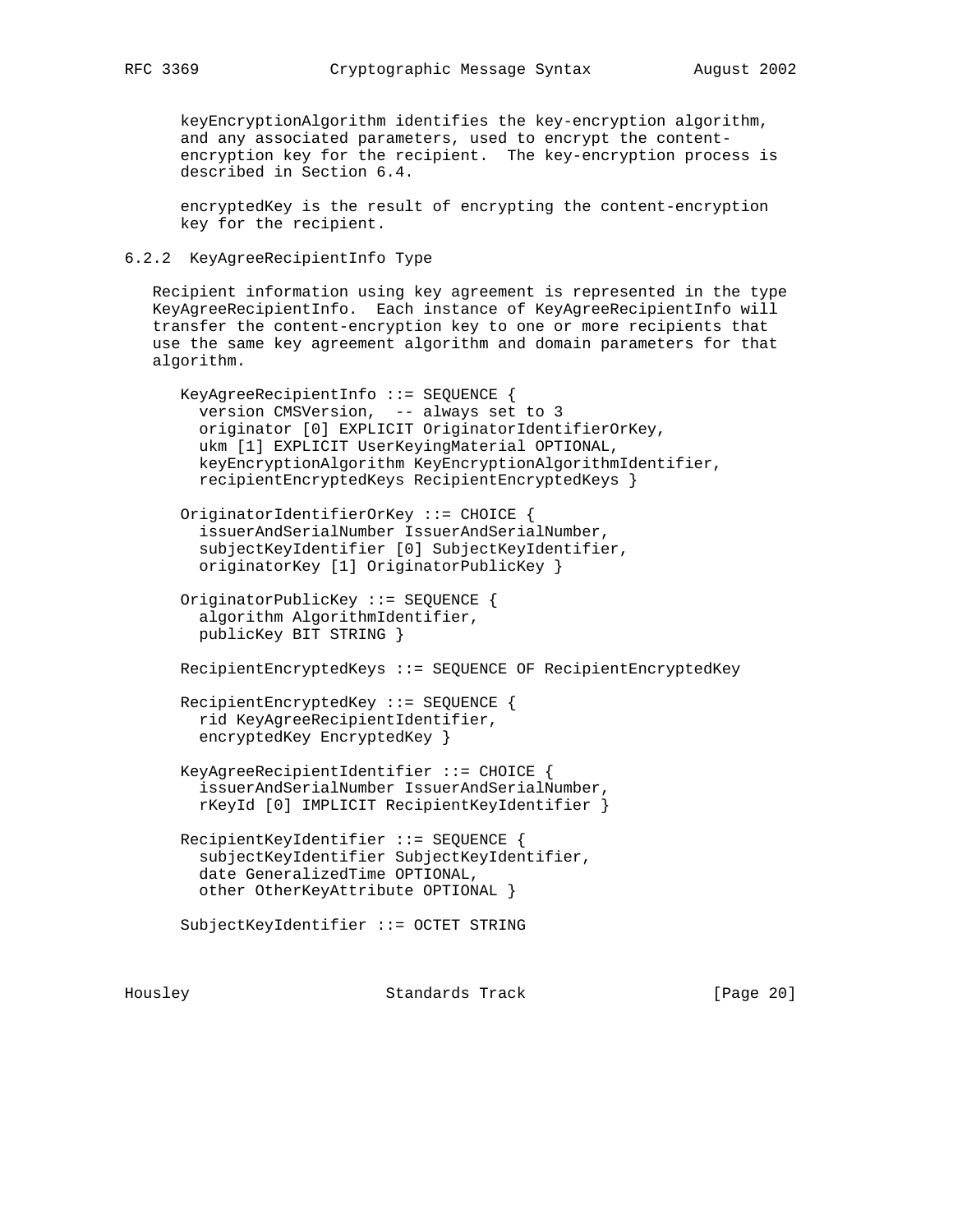The fields of type KeyAgreeRecipientInfo have the following meanings:

version is the syntax version number. It MUST always be 3.

 originator is a CHOICE with three alternatives specifying the sender's key agreement public key. The sender uses the corresponding private key and the recipient's public key to generate a pairwise key. The content-encryption key is encrypted in the pairwise key. The issuerAndSerialNumber alternative identifies the sender's certificate, and thereby the sender's public key, by the issuer's distinguished name and the certificate serial number. The subjectKeyIdentifier alternative identifies the sender's certificate, and thereby the sender's public key, by the X.509 subjectKeyIdentifier extension value. The originatorKey alternative includes the algorithm identifier and sender's key agreement public key. This alternative permits originator anonymity since the public key is not certified. Implementations MUST support all three alternatives for specifying the sender's public key.

 ukm is optional. With some key agreement algorithms, the sender provides a User Keying Material (UKM) to ensure that a different key is generated each time the same two parties generate a pairwise key. Implementations MUST support recipient processing of a KeyAgreeRecipientInfo SEQUENCE that includes a ukm field. Implementations that do not support key agreement algorithms that make use of UKMs MUST gracefully handle the presence of UKMs.

 keyEncryptionAlgorithm identifies the key-encryption algorithm, and any associated parameters, used to encrypt the content encryption key with the key-encryption key. The key-encryption process is described in Section 6.4.

 recipientEncryptedKeys includes a recipient identifier and encrypted key for one or more recipients. The KeyAgreeRecipientIdentifier is a CHOICE with two alternatives specifying the recipient's certificate, and thereby the recipient's public key, that was used by the sender to generate a pairwise key-encryption key. The recipient's certificate must contain a key agreement public key. Therefore, a recipient X.509 version 3 certificate that contains a key usage extension MUST assert the keyAgreement bit. The content-encryption key is encrypted in the pairwise key-encryption key. The issuerAndSerialNumber alternative identifies the recipient's certificate by the issuer's distinguished name and the certificate serial number; the RecipientKeyIdentifier is described below. The encryptedKey is the result of encrypting the content-encryption

Housley Standards Track [Page 21]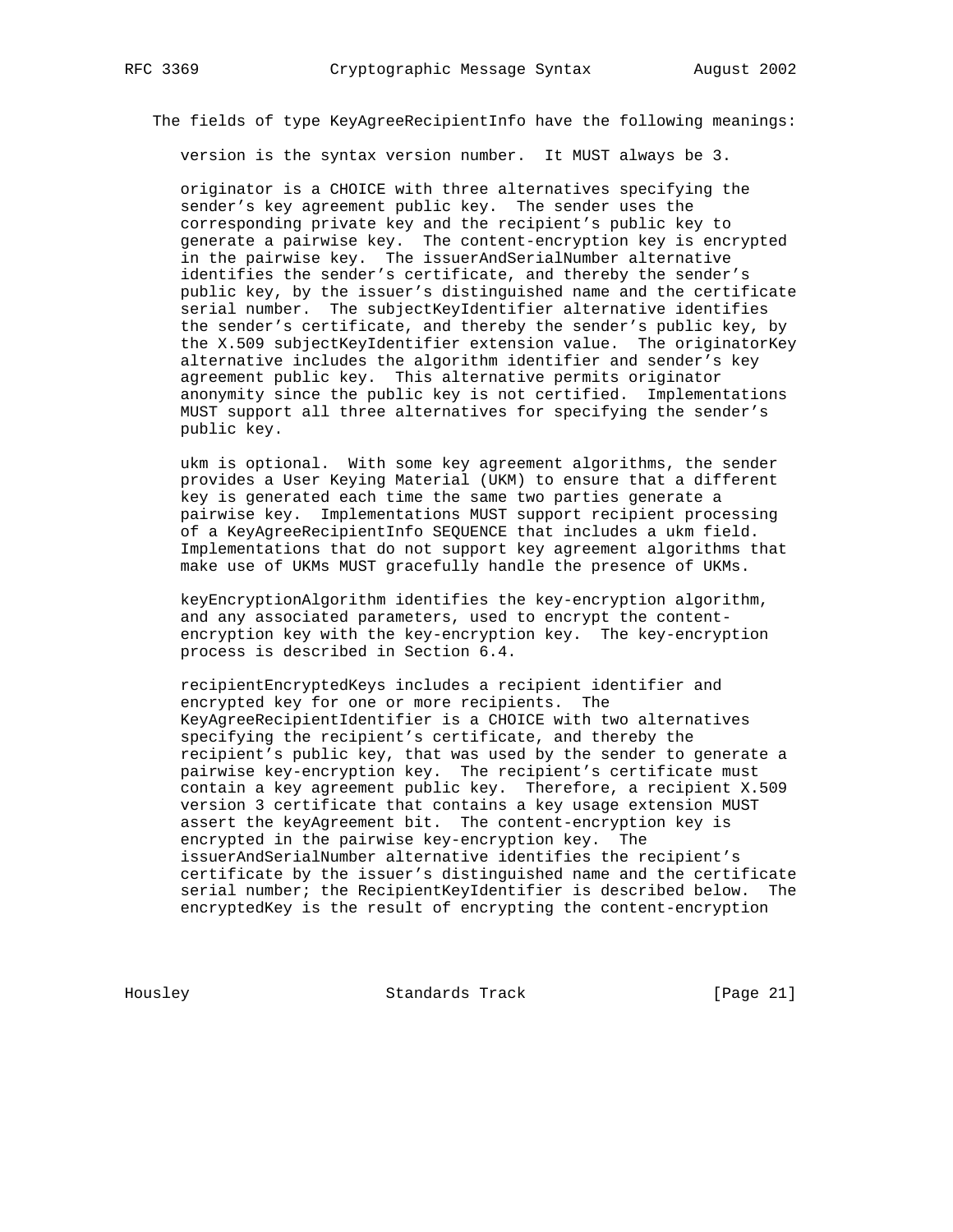key in the pairwise key-encryption key generated using the key agreement algorithm. Implementations MUST support both alternatives for specifying the recipient's certificate.

 The fields of type RecipientKeyIdentifier have the following meanings:

 subjectKeyIdentifier identifies the recipient's certificate by the X.509 subjectKeyIdentifier extension value.

 date is optional. When present, the date specifies which of the recipient's previously distributed UKMs was used by the sender.

 other is optional. When present, this field contains additional information used by the recipient to locate the public keying material used by the sender.

6.2.3 KEKRecipientInfo Type

 Recipient information using previously distributed symmetric keys is represented in the type KEKRecipientInfo. Each instance of KEKRecipientInfo will transfer the content-encryption key to one or more recipients who have the previously distributed key-encryption key.

 KEKRecipientInfo ::= SEQUENCE { version CMSVersion, -- always set to 4 kekid KEKIdentifier, keyEncryptionAlgorithm KeyEncryptionAlgorithmIdentifier, encryptedKey EncryptedKey }

 KEKIdentifier ::= SEQUENCE { keyIdentifier OCTET STRING, date GeneralizedTime OPTIONAL, other OtherKeyAttribute OPTIONAL }

The fields of type KEKRecipientInfo have the following meanings:

version is the syntax version number. It MUST always be 4.

 kekid specifies a symmetric key-encryption key that was previously distributed to the sender and one or more recipients.

 keyEncryptionAlgorithm identifies the key-encryption algorithm, and any associated parameters, used to encrypt the content encryption key with the key-encryption key. The key-encryption process is described in Section 6.4.

Housley Standards Track [Page 22]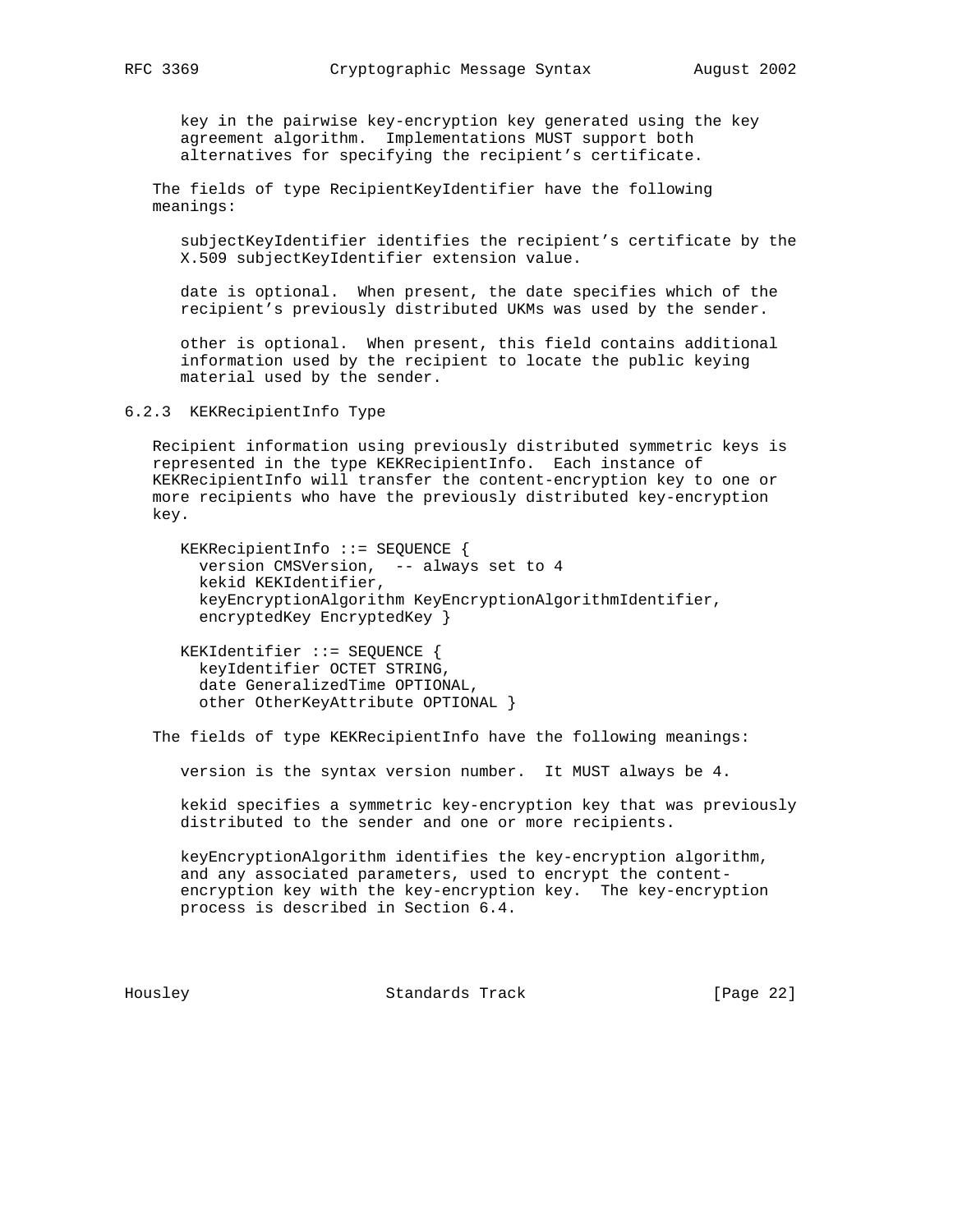encryptedKey is the result of encrypting the content-encryption key in the key-encryption key.

The fields of type KEKIdentifier have the following meanings:

 keyIdentifier identifies the key-encryption key that was previously distributed to the sender and one or more recipients.

 date is optional. When present, the date specifies a single key encryption key from a set that was previously distributed.

 other is optional. When present, this field contains additional information used by the recipient to determine the key-encryption key used by the sender.

6.2.4 PasswordRecipientInfo Type

 Recipient information using a password or shared secret value is represented in the type PasswordRecipientInfo. Each instance of PasswordRecipientInfo will transfer the content-encryption key to one or more recipients who possess the password or shared secret value.

 The PasswordRecipientInfo Type is specified in RFC 3211 [PWRI]. The PasswordRecipientInfo structure is repeated here for completeness.

 PasswordRecipientInfo ::= SEQUENCE { version CMSVersion, -- Always set to 0 keyDerivationAlgorithm [0] KeyDerivationAlgorithmIdentifier OPTIONAL, keyEncryptionAlgorithm KeyEncryptionAlgorithmIdentifier, encryptedKey EncryptedKey }

The fields of type PasswordRecipientInfo have the following meanings:

version is the syntax version number. It MUST always be 0.

 keyDerivationAlgorithm identifies the key-derivation algorithm, and any associated parameters, used to derive the key-encryption key from the password or shared secret value. If this field is absent, the key-encryption key is supplied from an external source, for example a hardware crypto token such as a smart card.

 keyEncryptionAlgorithm identifies the encryption algorithm, and any associated parameters, used to encrypt the content-encryption key with the key-encryption key.

 encryptedKey is the result of encrypting the content-encryption key with the key-encryption key.

Housley Standards Track [Page 23]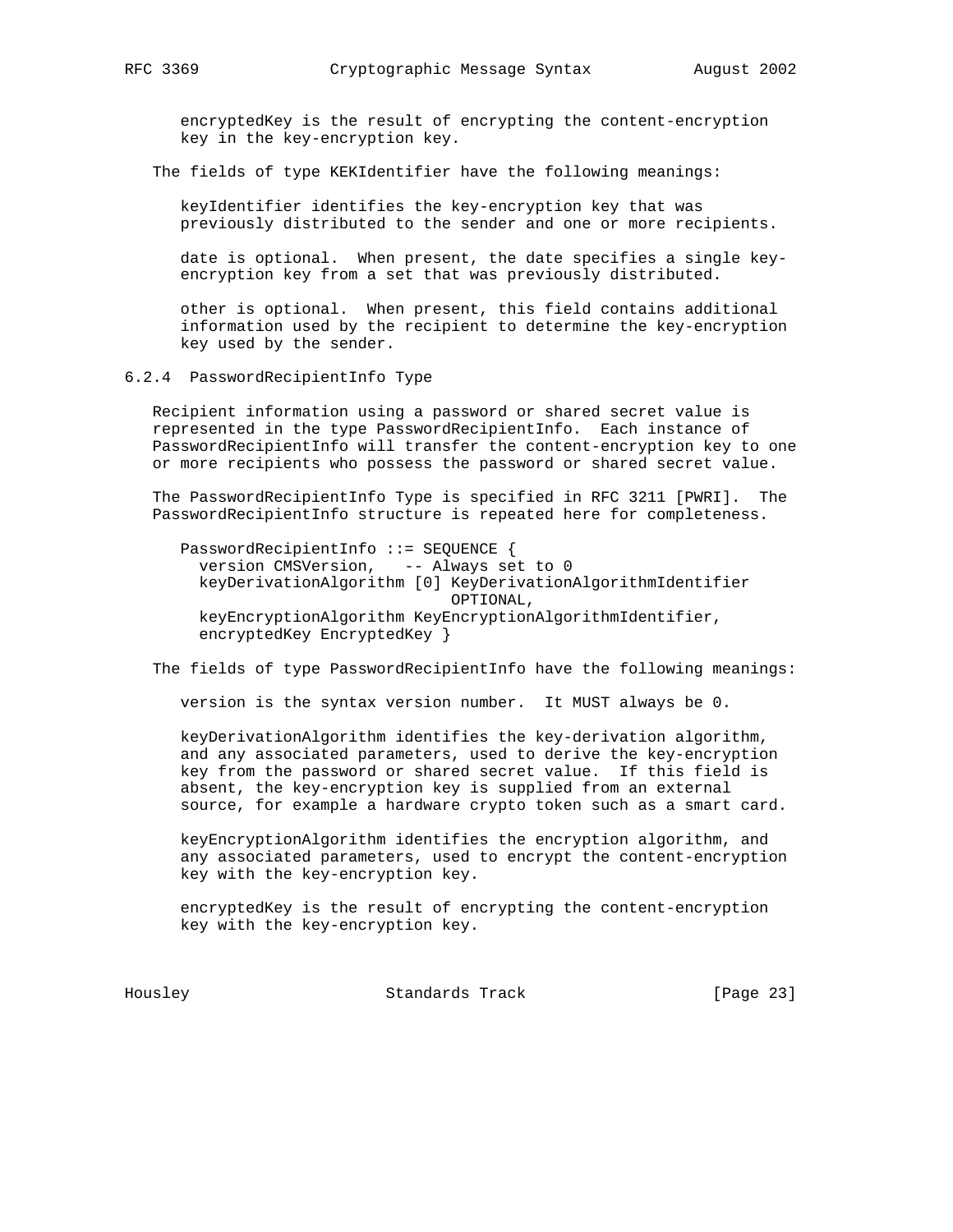#### 6.2.5 OtherRecipientInfo Type

 Recipient information for additional key management techniques are represented in the type OtherRecipientInfo. The OtherRecipientInfo type allows key management techniques beyond key transport, key agreement, previously distributed symmetric key-encryption keys, and password-based key management to be specified in future documents. An object identifier uniquely identifies such key management techniques.

 OtherRecipientInfo ::= SEQUENCE { oriType OBJECT IDENTIFIER, oriValue ANY DEFINED BY oriType }

The fields of type OtherRecipientInfo have the following meanings:

oriType identifies the key management technique.

 oriValue contains the protocol data elements needed by a recipient using the identified key management technique.

# 6.3 Content-encryption Process

 The content-encryption key for the desired content-encryption algorithm is randomly generated. The data to be protected is padded as described below, then the padded data is encrypted using the content-encryption key. The encryption operation maps an arbitrary string of octets (the data) to another string of octets (the ciphertext) under control of a content-encryption key. The encrypted data is included in the envelopedData encryptedContentInfo encryptedContent OCTET STRING.

 Some content-encryption algorithms assume the input length is a multiple of k octets, where k is greater than one. For such algorithms, the input shall be padded at the trailing end with  $k-(lth mod k)$  octets all having value  $k-(lth mod k)$ , where lth is the length of the input. In other words, the input is padded at the trailing end with one of the following strings:

 $01$  -- if lth mod  $k = k-1$ 02 02 -- if lth mod  $k = k-2$  . . .  $k$  k ...  $k$  k -- if lth mod  $k = 0$ 

Housley Standards Track [Page 24]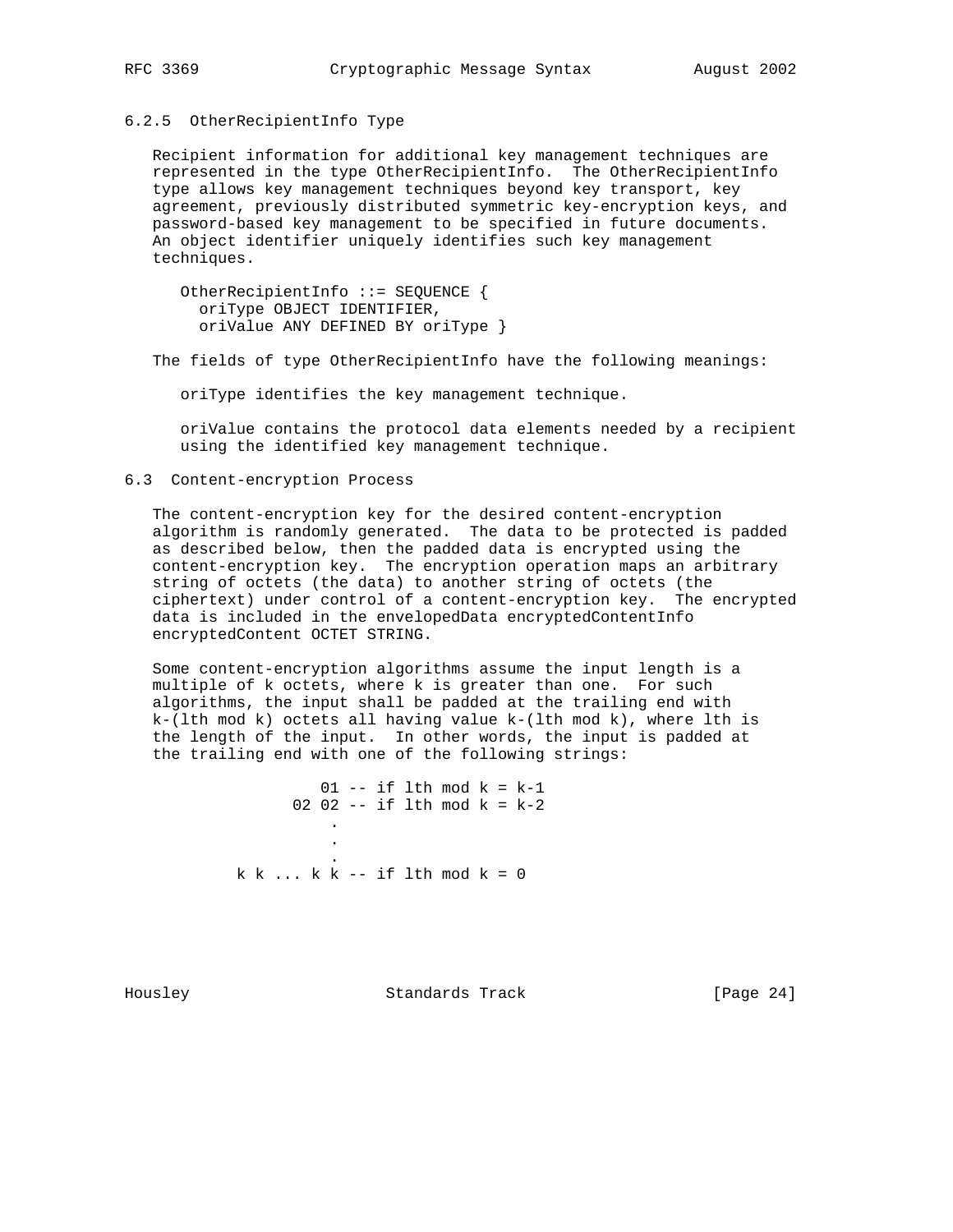The padding can be removed unambiguously since all input is padded, including input values that are already a multiple of the block size, and no padding string is a suffix of another. This padding method is well defined if and only if k is less than 256.

6.4 Key-encryption Process

 The input to the key-encryption process -- the value supplied to the recipient's key-encryption algorithm -- is just the "value" of the content-encryption key.

 Any of the aforementioned key management techniques can be used for each recipient of the same encrypted content.

7. Digested-data Content Type

 The digested-data content type consists of content of any type and a message digest of the content.

 Typically, the digested-data content type is used to provide content integrity, and the result generally becomes an input to the enveloped-data content type.

The following steps construct digested-data:

 1. A message digest is computed on the content with a message digest algorithm.

 2. The message-digest algorithm and the message digest are collected together with the content into a DigestedData value.

 A recipient verifies the message digest by comparing the message digest to an independently computed message digest.

 The following object identifier identifies the digested-data content type:

 $id$ -digestedData OBJECT IDENTIFIER ::=  $\{ iso(1)$  member-body(2) us(840) rsadsi(113549) pkcs(1) pkcs7(7) 5 }

Housley Standards Track [Page 25]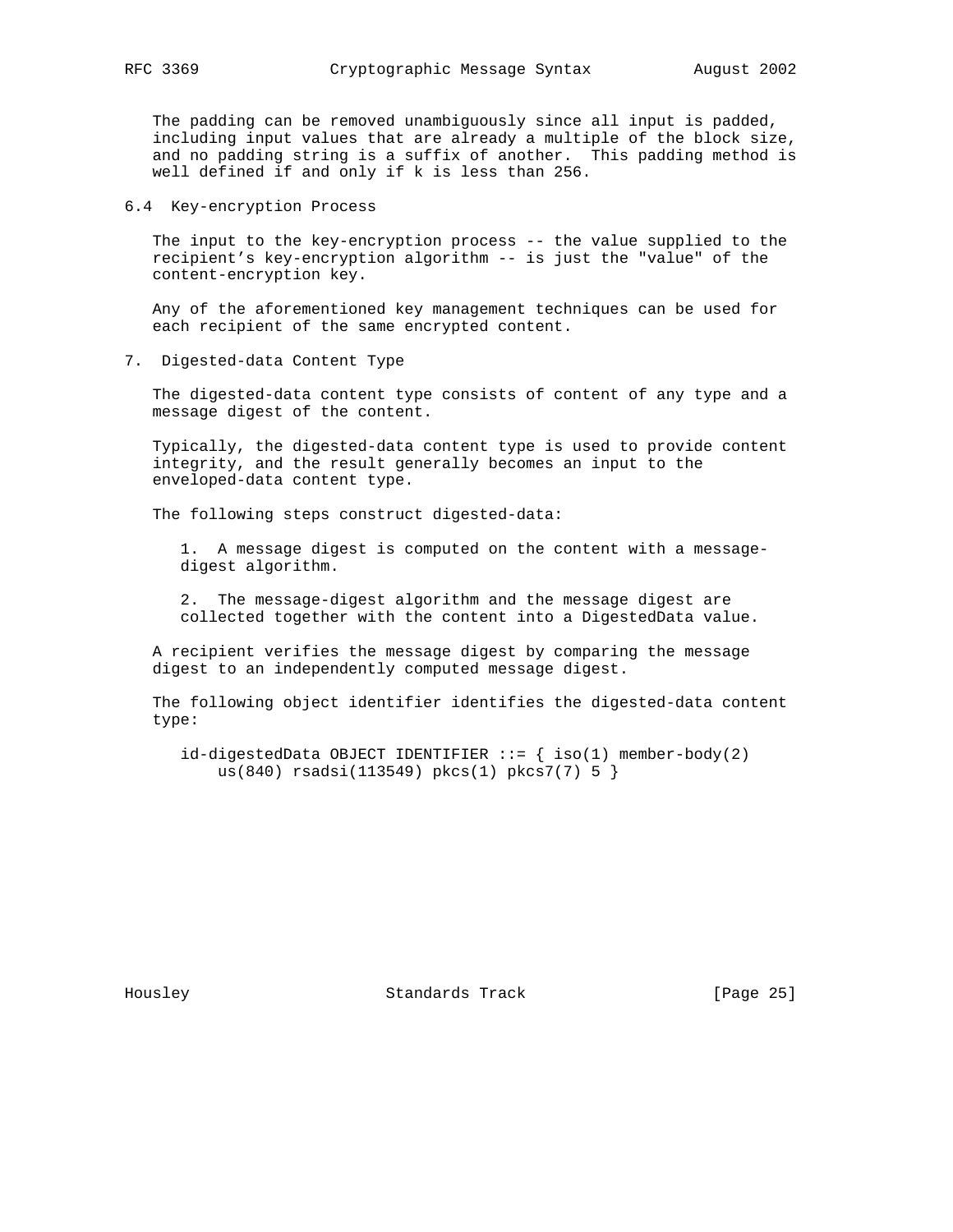The digested-data content type shall have ASN.1 type DigestedData:

 DigestedData ::= SEQUENCE { version CMSVersion, digestAlgorithm DigestAlgorithmIdentifier, encapContentInfo EncapsulatedContentInfo, digest Digest }

Digest ::= OCTET STRING

The fields of type DigestedData have the following meanings:

 version is the syntax version number. If the encapsulated content type is id-data, then the value of version MUST be 0; however, if the encapsulated content type is other than id-data, then the value of version MUST be 2.

 digestAlgorithm identifies the message digest algorithm, and any associated parameters, under which the content is digested. The message-digesting process is the same as in Section 5.4 in the case when there are no signed attributes.

 encapContentInfo is the content that is digested, as defined in section 5.2.

digest is the result of the message-digesting process.

 The ordering of the digestAlgorithm field, the encapContentInfo field, and the digest field makes it possible to process a DigestedData value in a single pass.

8. Encrypted-data Content Type

 The encrypted-data content type consists of encrypted content of any type. Unlike the enveloped-data content type, the encrypted-data content type has neither recipients nor encrypted content-encryption keys. Keys MUST be managed by other means.

 The typical application of the encrypted-data content type will be to encrypt the content of the data content type for local storage, perhaps where the encryption key is derived from a password.

 The following object identifier identifies the encrypted-data content type:

 $id$ -encryptedData OBJECT IDENTIFIER ::=  $\{ iso(1)$  member-body(2) us(840) rsadsi(113549) pkcs(1) pkcs7(7) 6 }

Housley Standards Track [Page 26]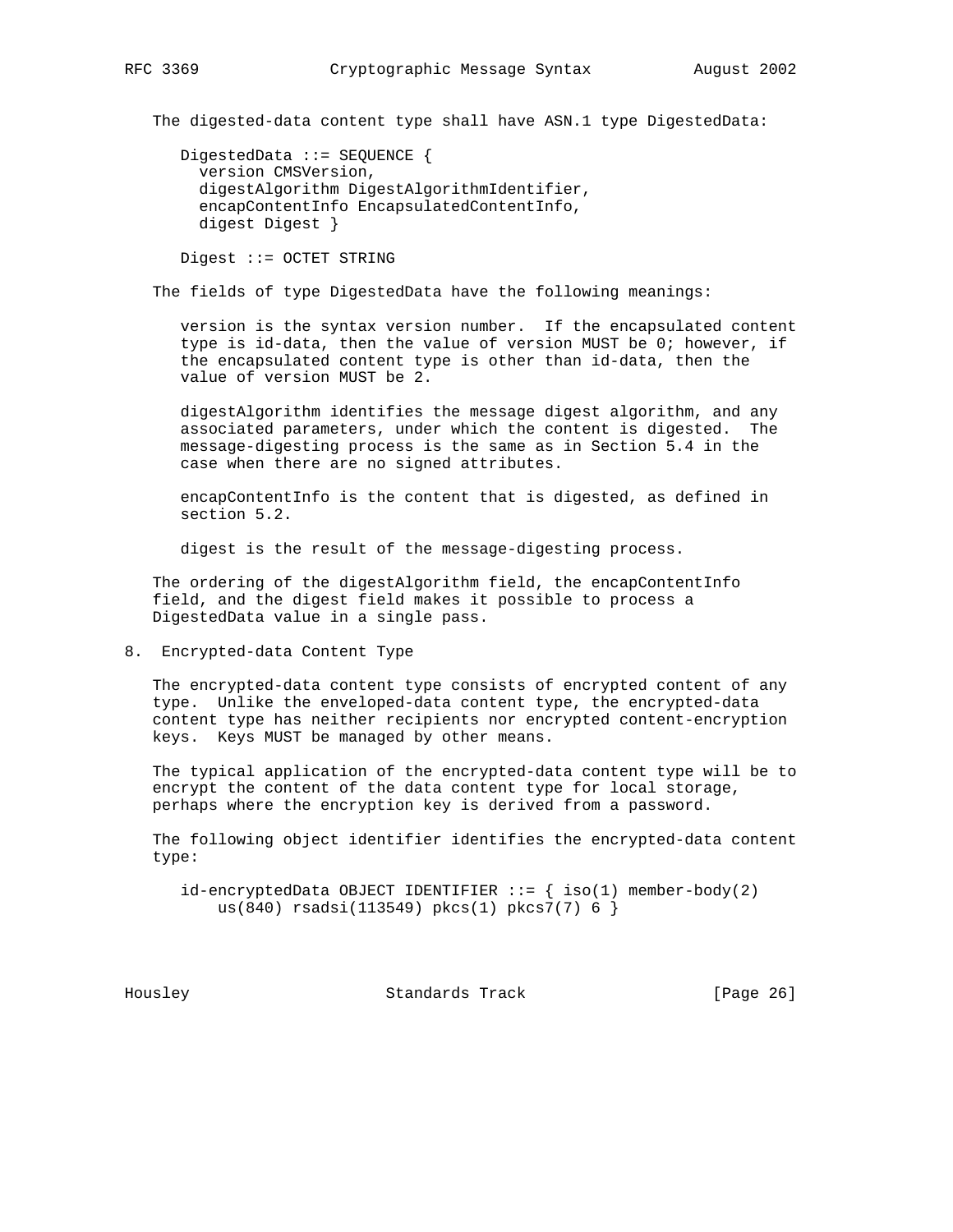The encrypted-data content type shall have ASN.1 type EncryptedData:

 EncryptedData ::= SEQUENCE { version CMSVersion, encryptedContentInfo EncryptedContentInfo, unprotectedAttrs [1] IMPLICIT UnprotectedAttributes OPTIONAL }

The fields of type EncryptedData have the following meanings:

 version is the syntax version number. If unprotectedAttrs is present, then version MUST be 2. If unprotectedAttrs is absent, then version MUST be 0.

 encryptedContentInfo is the encrypted content information, as defined in Section 6.1.

 unprotectedAttrs is a collection of attributes that are not encrypted. The field is optional. Useful attribute types are defined in Section 11.

# 9. Authenticated-data Content Type

 The authenticated-data content type consists of content of any type, a message authentication code (MAC), and encrypted authentication keys for one or more recipients. The combination of the MAC and one encrypted authentication key for a recipient is necessary for that recipient to verify the integrity of the content. Any type of content can be integrity protected for an arbitrary number of recipients.

 The process by which authenticated-data is constructed involves the following steps:

 1. A message-authentication key for a particular message authentication algorithm is generated at random.

 2. The message-authentication key is encrypted for each recipient. The details of this encryption depend on the key management algorithm used.

 3. For each recipient, the encrypted message-authentication key and other recipient-specific information are collected into a RecipientInfo value, defined in Section 6.2.

 4. Using the message-authentication key, the originator computes a MAC value on the content. If the originator is authenticating any information in addition to the content (see Section 9.2), a

Housley Standards Track [Page 27]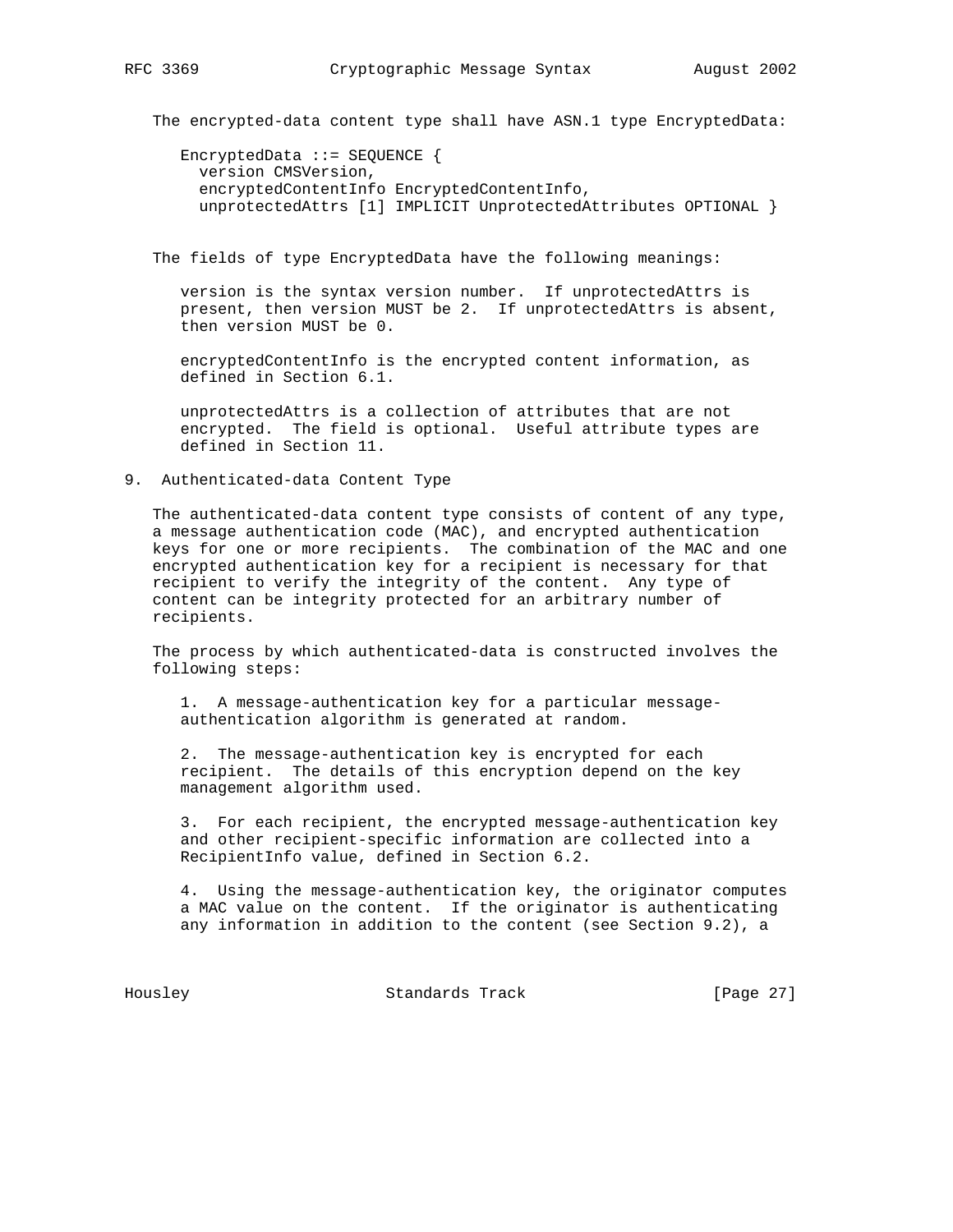message digest is calculated on the content, the message digest of the content and the other information are authenticated using the message-authentication key, and the result becomes the "MAC value."

# 9.1 AuthenticatedData Type

 The following object identifier identifies the authenticated-data content type:

 $id-ct-authData OBJECT IDENTIFFIER ::= { iso(1) member-body(2) }$  us(840) rsadsi(113549) pkcs(1) pkcs-9(9) smime(16)  $ct(1) 2$ }

 The authenticated-data content type shall have ASN.1 type AuthenticatedData:

 AuthenticatedData ::= SEQUENCE { version CMSVersion, originatorInfo [0] IMPLICIT OriginatorInfo OPTIONAL, recipientInfos RecipientInfos, macAlgorithm MessageAuthenticationCodeAlgorithm, digestAlgorithm [1] DigestAlgorithmIdentifier OPTIONAL, encapContentInfo EncapsulatedContentInfo, authAttrs [2] IMPLICIT AuthAttributes OPTIONAL, mac MessageAuthenticationCode, unauthAttrs [3] IMPLICIT UnauthAttributes OPTIONAL }

AuthAttributes ::= SET SIZE (1..MAX) OF Attribute

UnauthAttributes ::= SET SIZE (1..MAX) OF Attribute

MessageAuthenticationCode ::= OCTET STRING

The fields of type AuthenticatedData have the following meanings:

 version is the syntax version number. The version MUST be assigned as follows:

 IF ((originatorInfo is present) AND (any version 2 attribute certificates are present)) THEN version is 1 ELSE version is 0

 originatorInfo optionally provides information about the originator. It is present only if required by the key management algorithm. It MAY contain certificates, attribute certificates, and CRLs, as defined in Section 6.1.

Housley Standards Track [Page 28]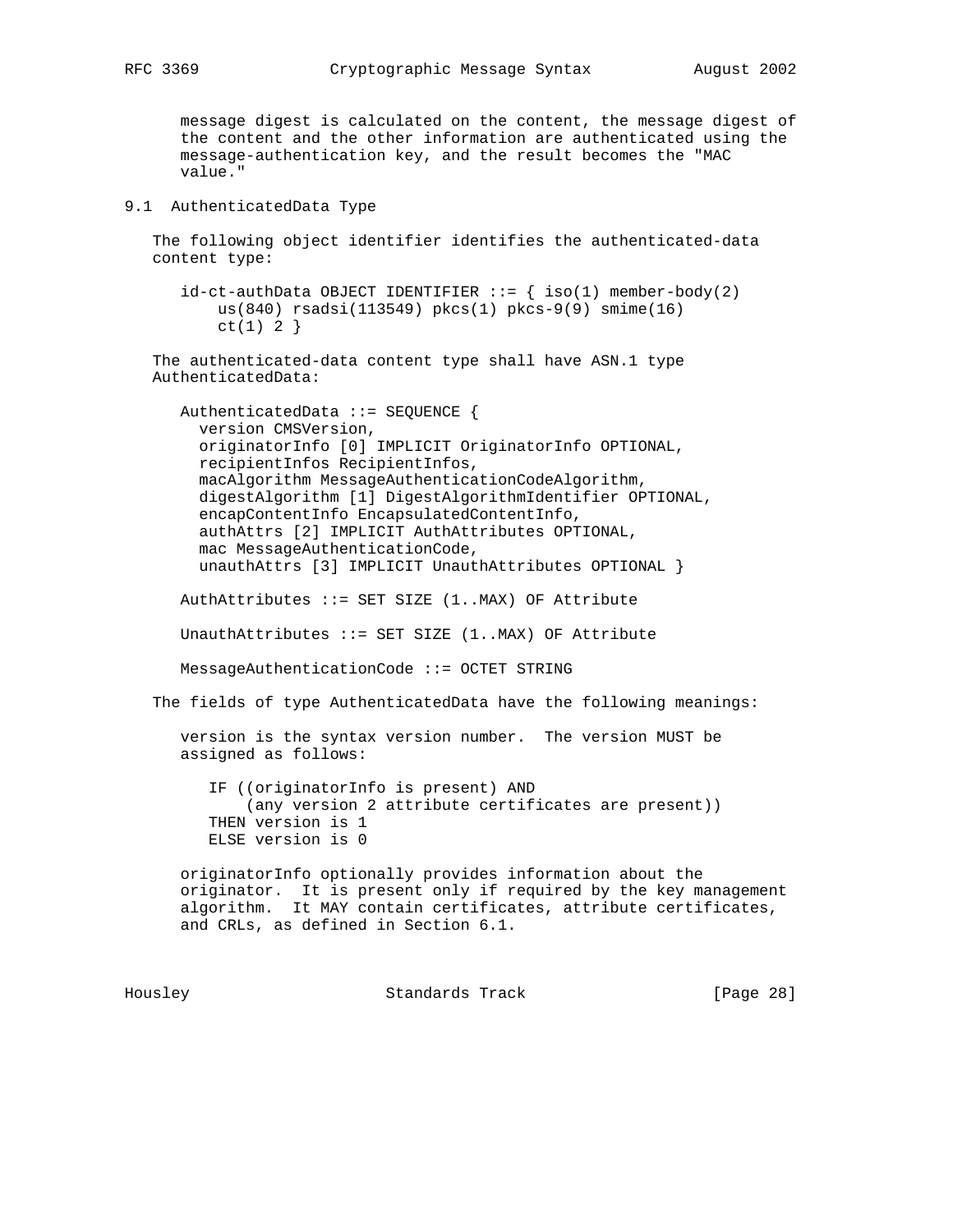recipientInfos is a collection of per-recipient information, as defined in Section 6.1. There MUST be at least one element in the collection.

 macAlgorithm is a message authentication code (MAC) algorithm identifier. It identifies the MAC algorithm, along with any associated parameters, used by the originator. Placement of the macAlgorithm field facilitates one-pass processing by the recipient.

 digestAlgorithm identifies the message digest algorithm, and any associated parameters, used to compute a message digest on the encapsulated content if authenticated attributes are present. The message digesting process is described in Section 9.2. Placement of the digestAlgorithm field facilitates one-pass processing by the recipient. If the digestAlgorithm field is present, then the authAttrs field MUST also be present.

 encapContentInfo is the content that is authenticated, as defined in section 5.2.

 authAttrs is a collection of authenticated attributes. The authAttrs structure is optional, but it MUST be present if the content type of the EncapsulatedContentInfo value being authenticated is not id-data. If the authAttrs field is present, then the digestAlgorithm field MUST also be present. The AuthAttributes structure MUST be DER encoded, even if the rest of the structure is BER encoded. Useful attribute types are defined in Section 11. If the authAttrs field is present, it MUST contain, at a minimum, the following two attributes:

 A content-type attribute having as its value the content type of the EncapsulatedContentInfo value being authenticated. Section 11.1 defines the content-type attribute.

 A message-digest attribute, having as its value the message digest of the content. Section 11.2 defines the message-digest attribute.

mac is the message authentication code.

 unauthAttrs is a collection of attributes that are not authenticated. The field is optional. To date, no attributes have been defined for use as unauthenticated attributes, but other useful attribute types are defined in Section 11.

Housley Standards Track [Page 29]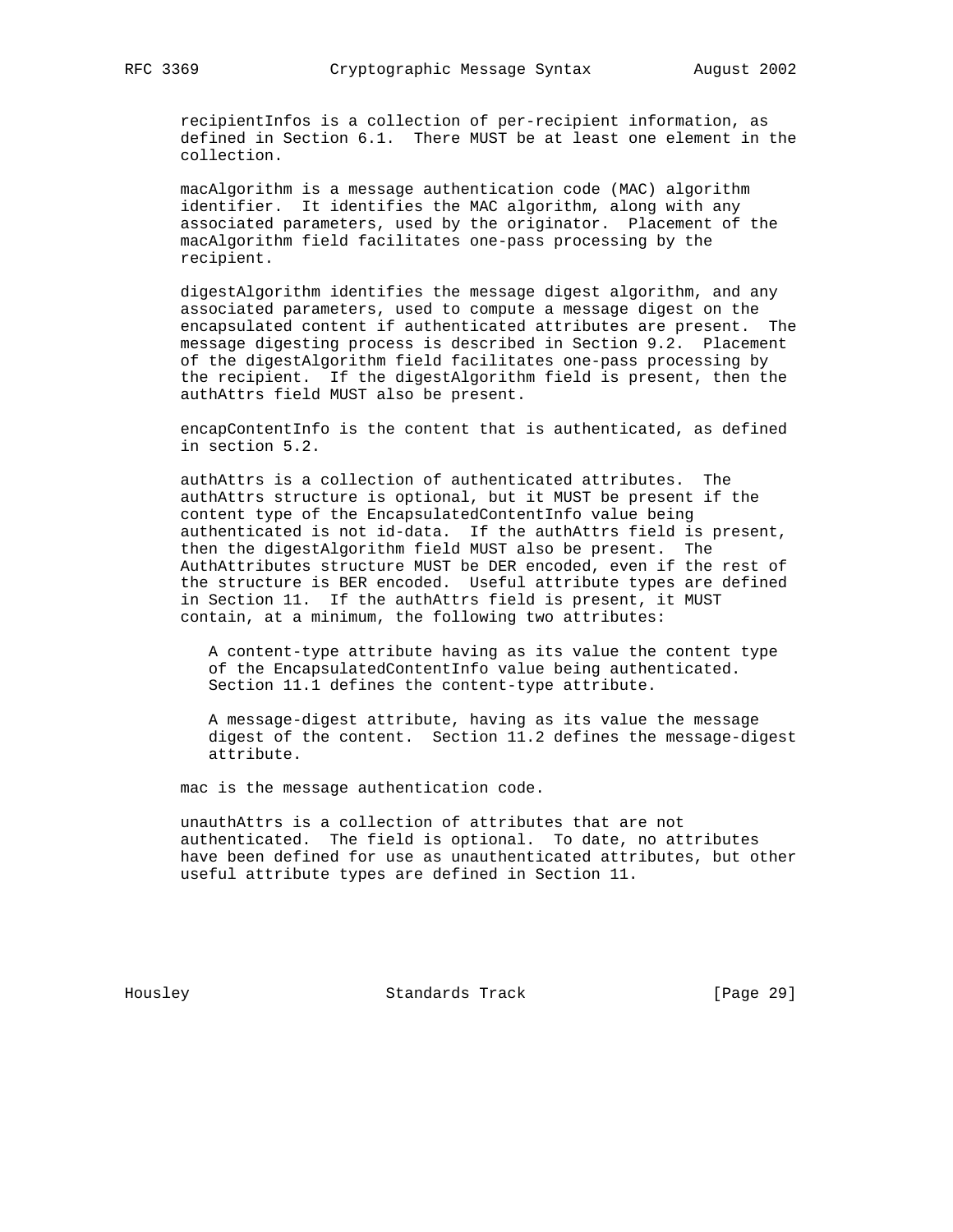# 9.2 MAC Generation

 The MAC calculation process computes a message authentication code (MAC) on either the content being authenticated or a message digest of content being authenticated together with the originator's authenticated attributes.

 If authAttrs field is absent, the input to the MAC calculation process is the value of the encapContentInfo eContent OCTET STRING. Only the octets comprising the value of the eContent OCTET STRING are input to the MAC algorithm; the tag and the length octets are omitted. This has the advantage that the length of the content being authenticated need not be known in advance of the MAC generation process.

 If authAttrs field is present, the content-type attribute (as described in Section 11.1) and the message-digest attribute (as described in section 11.2) MUST be included, and the input to the MAC calculation process is the DER encoding of authAttrs. A separate encoding of the authAttrs field is performed for message digest calculation. The IMPLICIT [2] tag in the authAttrs field is not used for the DER encoding, rather an EXPLICIT SET OF tag is used. That is, the DER encoding of the SET OF tag, rather than of the IMPLICIT [2] tag, is to be included in the message digest calculation along with the length and content octets of the authAttrs value.

 The message digest calculation process computes a message digest on the content being authenticated. The initial input to the message digest calculation process is the "value" of the encapsulated content being authenticated. Specifically, the input is the encapContentInfo eContent OCTET STRING to which the authentication process is applied. Only the octets comprising the value of the encapContentInfo eContent OCTET STRING are input to the message digest algorithm, not the tag or the length octets. This has the advantage that the length of the content being authenticated need not be known in advance. Although the encapContentInfo eContent OCTET STRING tag and length octets are not included in the message digest calculation, they are still protected by other means. The length octets are protected by the nature of the message digest algorithm since it is computationally infeasible to find any two distinct contents of any length that have the same message digest.

 The input to the MAC calculation process includes the MAC input data, defined above, and an authentication key conveyed in a recipientInfo structure. The details of MAC calculation depend on the MAC algorithm employed (e.g., HMAC). The object identifier, along with any parameters, that specifies the MAC algorithm employed by the

Housley Standards Track [Page 30]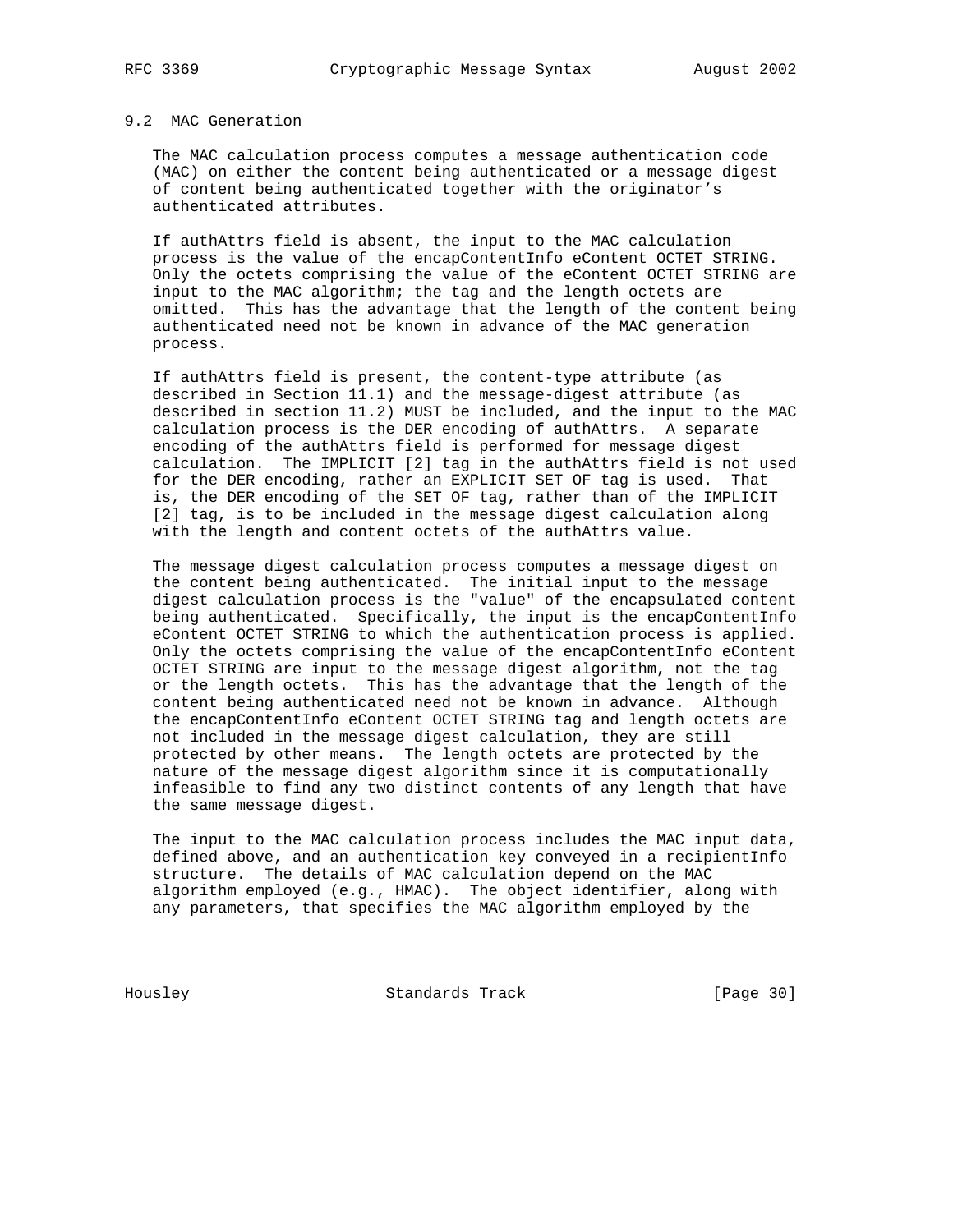originator is carried in the macAlgorithm field. The MAC value generated by the originator is encoded as an OCTET STRING and carried in the mac field.

9.3 MAC Verification

 The input to the MAC verification process includes the input data (determined based on the presence or absence of the authAttrs field, as defined in 9.2), and the authentication key conveyed in recipientInfo. The details of the MAC verification process depend on the MAC algorithm employed.

 The recipient MUST NOT rely on any MAC values or message digest values computed by the originator. The content is authenticated as described in section 9.2. If the originator includes authenticated attributes, then the content of the authAttrs is authenticated as described in section 9.2. For authentication to succeed, the MAC value calculated by the recipient MUST be the same as the value of the mac field. Similarly, for authentication to succeed when the authAttrs field is present, the content message digest value calculated by the recipient MUST be the same as the message digest value included in the authAttrs message-digest attribute.

 If the AuthenticatedData includes authAttrs, then the content-type attribute value MUST match the AuthenticatedData encapContentInfo eContentType value.

10. Useful Types

 This section is divided into two parts. The first part defines algorithm identifiers, and the second part defines other useful types.

10.1 Algorithm Identifier Types

 All of the algorithm identifiers have the same type: AlgorithmIdentifier. The definition of AlgorithmIdentifier is taken from X.509 [X.509-88].

There are many alternatives for each algorithm type.

10.1.1 DigestAlgorithmIdentifier

 The DigestAlgorithmIdentifier type identifies a message-digest algorithm. Examples include SHA-1, MD2, and MD5. A message-digest algorithm maps an octet string (the content) to another octet string (the message digest).

Housley Standards Track [Page 31]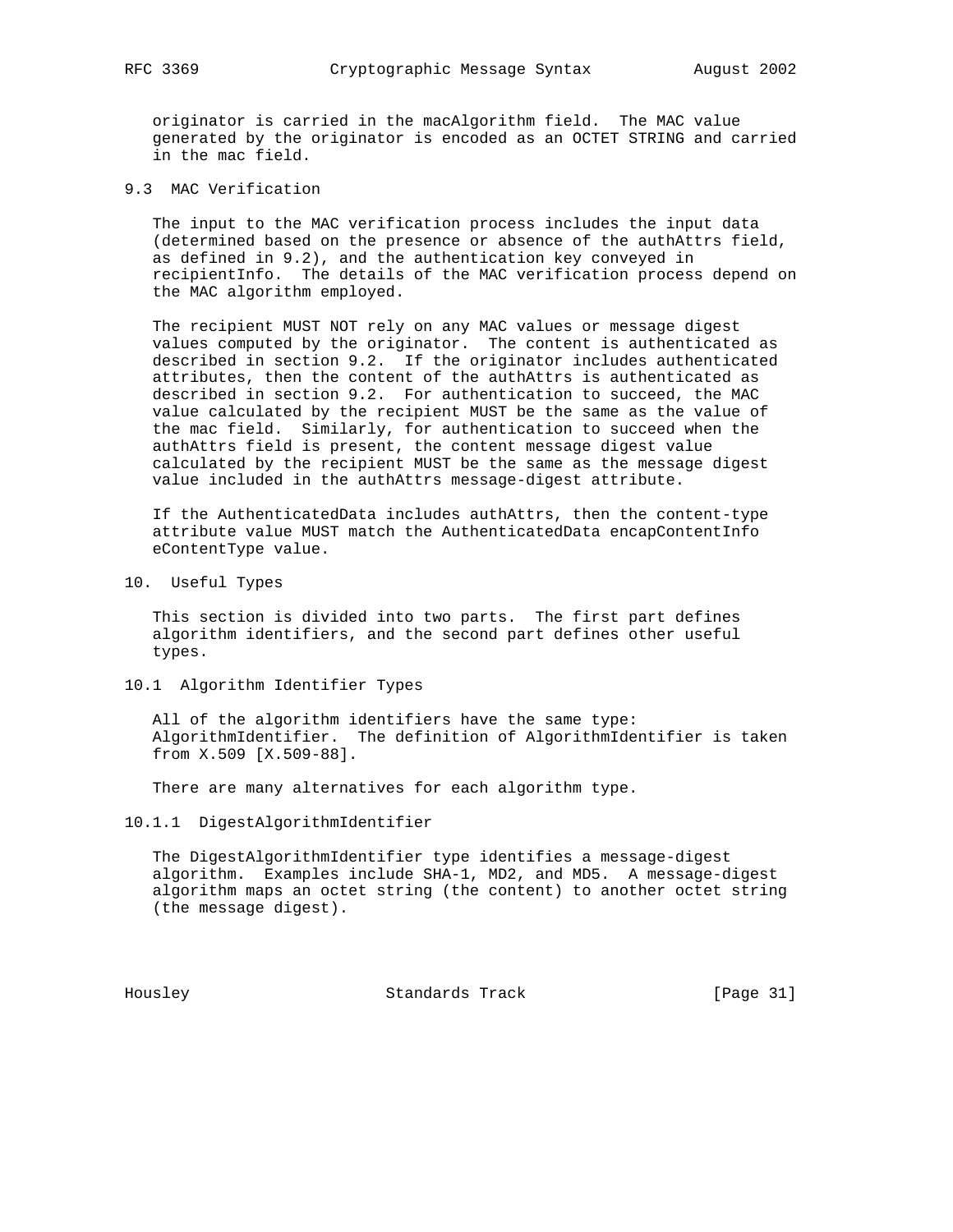DigestAlgorithmIdentifier ::= AlgorithmIdentifier

10.1.2 SignatureAlgorithmIdentifier

 The SignatureAlgorithmIdentifier type identifies a signature algorithm. Examples include RSA, DSA, and ECDSA. A signature algorithm supports signature generation and verification operations. The signature generation operation uses the message digest and the signer's private key to generate a signature value. The signature verification operation uses the message digest and the signer's public key to determine whether or not a signature value is valid. Context determines which operation is intended.

SignatureAlgorithmIdentifier ::= AlgorithmIdentifier

## 10.1.3 KeyEncryptionAlgorithmIdentifier

 The KeyEncryptionAlgorithmIdentifier type identifies a key-encryption algorithm used to encrypt a content-encryption key. The encryption operation maps an octet string (the key) to another octet string (the encrypted key) under control of a key-encryption key. The decryption operation is the inverse of the encryption operation. Context determines which operation is intended.

 The details of encryption and decryption depend on the key management algorithm used. Key transport, key agreement, previously distributed symmetric key-encrypting keys, and symmetric key-encrypting keys derived from passwords are supported.

KeyEncryptionAlgorithmIdentifier ::= AlgorithmIdentifier

### 10.1.4 ContentEncryptionAlgorithmIdentifier

 The ContentEncryptionAlgorithmIdentifier type identifies a content encryption algorithm. Examples include Triple-DES and RC2. A content-encryption algorithm supports encryption and decryption operations. The encryption operation maps an octet string (the plaintext) to another octet string (the ciphertext) under control of a content-encryption key. The decryption operation is the inverse of the encryption operation. Context determines which operation is intended.

ContentEncryptionAlgorithmIdentifier ::= AlgorithmIdentifier

Housley Standards Track [Page 32]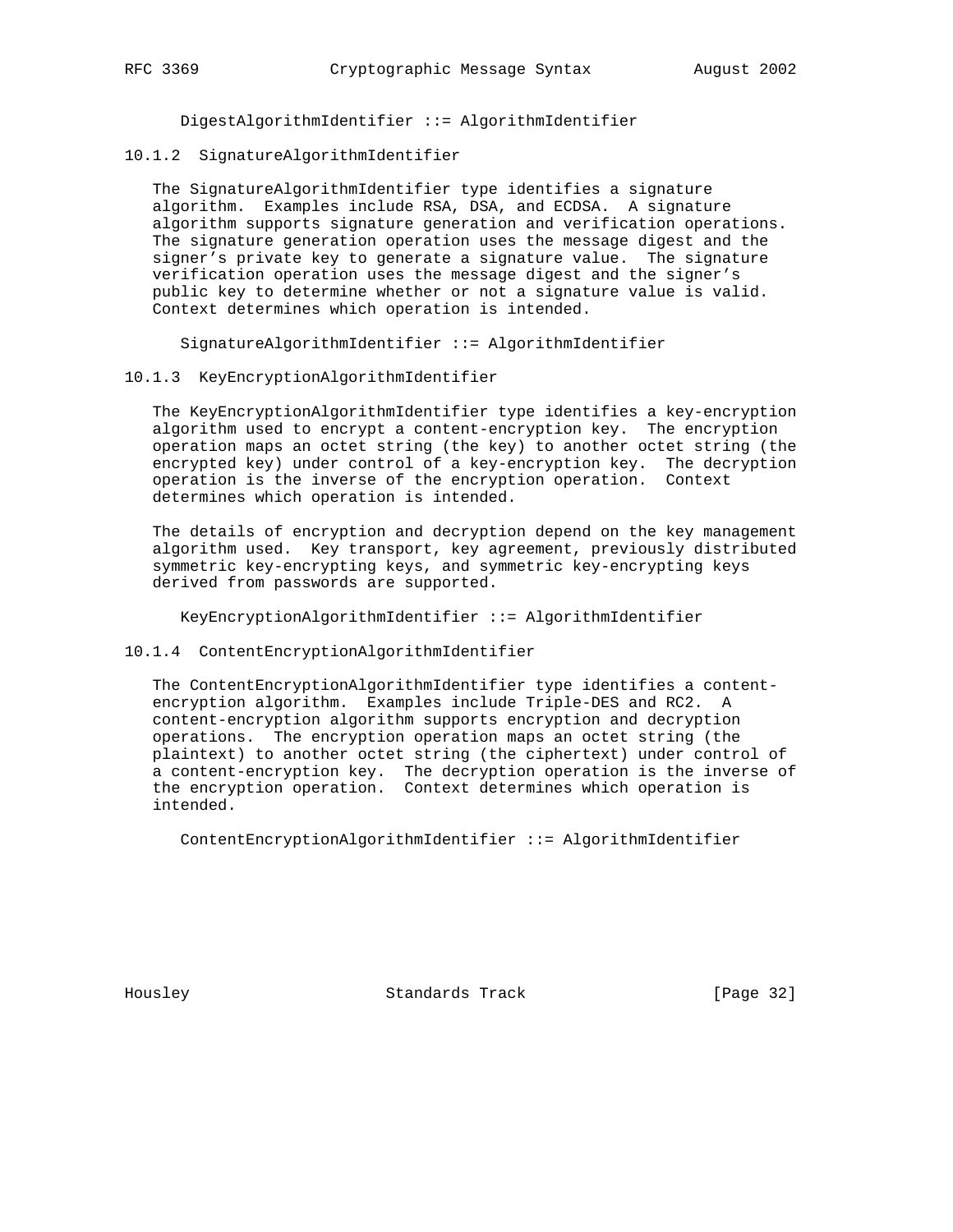## 10.1.5 MessageAuthenticationCodeAlgorithm

 The MessageAuthenticationCodeAlgorithm type identifies a message authentication code (MAC) algorithm. Examples include DES-MAC and HMAC-SHA-1. A MAC algorithm supports generation and verification operations. The MAC generation and verification operations use the same symmetric key. Context determines which operation is intended.

MessageAuthenticationCodeAlgorithm ::= AlgorithmIdentifier

#### 10.1.6 KeyDerivationAlgorithmIdentifier

 The KeyDerivationAlgorithmIdentifier type is specified in RFC 3211 [PWRI]. The KeyDerivationAlgorithmIdentifier definition is repeated here for completeness.

 Key derivation algorithms convert a password or shared secret value into a key-encryption key.

KeyDerivationAlgorithmIdentifier ::= AlgorithmIdentifier

# 10.2 Other Useful Types

 This section defines types that are used other places in the document. The types are not listed in any particular order.

# 10.2.1 CertificateRevocationLists

 The CertificateRevocationLists type gives a set of certificate revocation lists (CRLs). It is intended that the set contain information sufficient to determine whether the certificates and attribute certificates with which the set is associated are revoked. However, there may be more CRLs than necessary or there MAY be fewer CRLs than necessary.

 The CertificateList may contain a CRL, an Authority Revocation List (ARL), a Delta CRL, or an Attribute Certificate Revocation List. All of these lists share a common syntax.

 CRLs are specified in X.509 [X.509-97], and they are profiled for use in the Internet in RFC 3280 [PROFILE].

The definition of CertificateList is taken from X.509.

CertificateRevocationLists ::= SET OF CertificateList

Housley Standards Track [Page 33]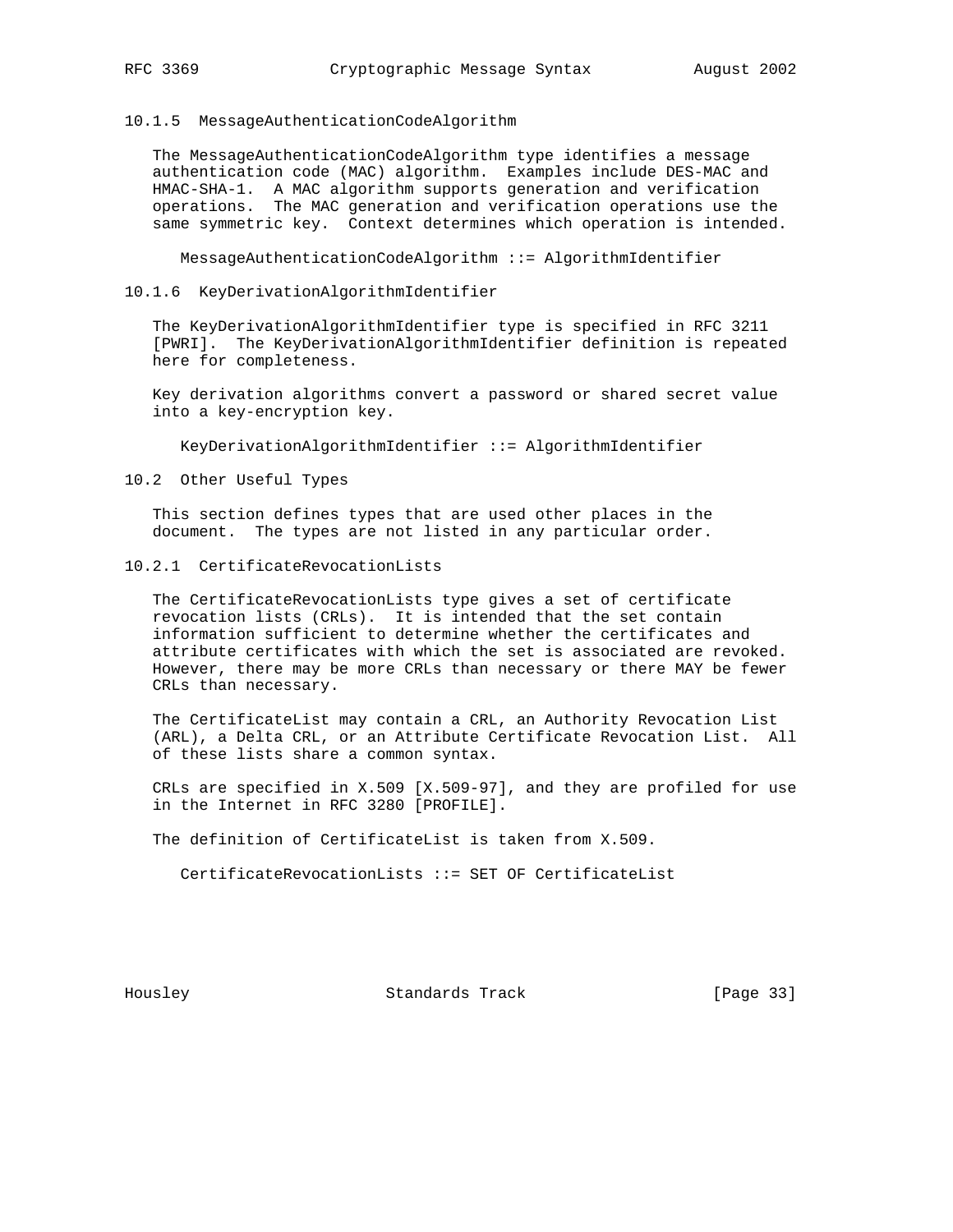# 10.2.2 CertificateChoices

 The CertificateChoices type gives either a PKCS #6 extended certificate [PKCS#6], an X.509 certificate, a version 1 X.509 attribute certificate (ACv1) [X.509-97], or a version 2 X.509 attribute certificate (ACv2) [X.509-00]. The PKCS #6 extended certificate is obsolete. The PKCS #6 certificate is included for backward compatibility, and PKCS #6 certificates SHOULD NOT be used. The ACv1 is also obsolete. ACv1 is included for backward compatibility, and ACv1 SHOULD NOT be used. The Internet profile of X.509 certificates is specified in the "Internet X.509 Public Key Infrastructure: Certificate and CRL Profile" [PROFILE]. The Internet profile of ACv2 is specified in the "An Internet Attribute Certificate Profile for Authorization" [ACPROFILE].

The definition of Certificate is taken from X.509.

 The definitions of AttributeCertificate are taken from X.509-1997 and X.509-2000. The definition from X.509-1997 is assigned to AttributeCertificateV1 (see section 12.2), and the definition from X.509-2000 is assigned to AttributeCertificateV2.

 CertificateChoices ::= CHOICE { certificate Certificate, extendedCertificate [0] IMPLICIT ExtendedCertificate, -- Obsolete v1AttrCert [1] IMPLICIT AttributeCertificateV1, -- Obsolete<br>"21ttrCert [2] IMPLICIT AttributeCertificateV2 } v2AttrCert [2] IMPLICIT AttributeCertificateV2 }

# 10.2.3 CertificateSet

 The CertificateSet type provides a set of certificates. It is intended that the set be sufficient to contain chains from a recognized "root" or "top-level certification authority" to all of the sender certificates with which the set is associated. However, there may be more certificates than necessary, or there MAY be fewer than necessary.

 The precise meaning of a "chain" is outside the scope of this document. Some applications may impose upper limits on the length of a chain; others may enforce certain relationships between the subjects and issuers of certificates within a chain.

CertificateSet ::= SET OF CertificateChoices

Housley Standards Track [Page 34]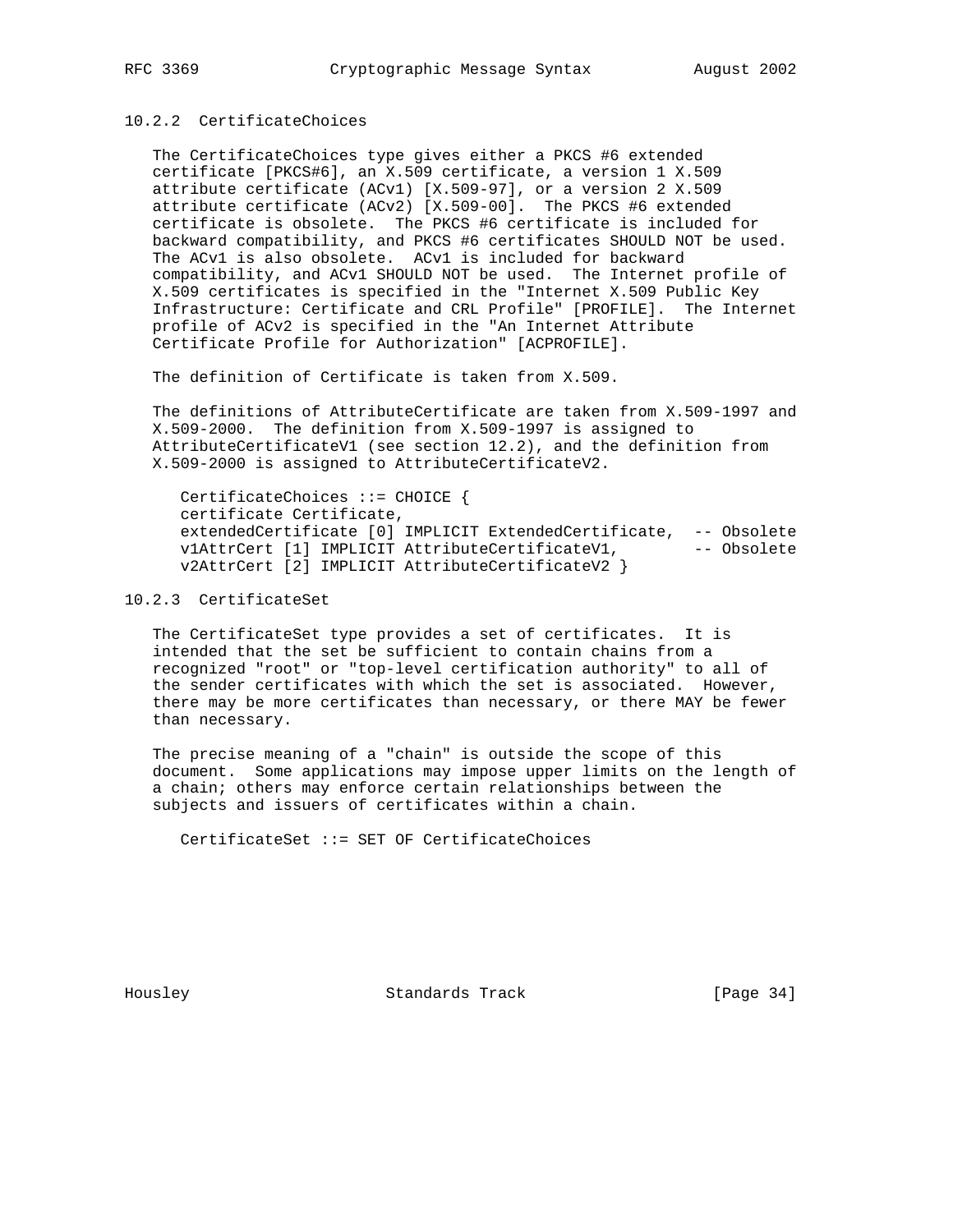10.2.4 IssuerAndSerialNumber

 The IssuerAndSerialNumber type identifies a certificate, and thereby an entity and a public key, by the distinguished name of the certificate issuer and an issuer-specific certificate serial number.

 The definition of Name is taken from X.501 [X.501-88], and the definition of CertificateSerialNumber is taken from X.509 [X.509-97].

 IssuerAndSerialNumber ::= SEQUENCE { issuer Name, serialNumber CertificateSerialNumber }

CertificateSerialNumber ::= INTEGER

10.2.5 CMSVersion

 The CMSVersion type gives a syntax version number, for compatibility with future revisions of this specification.

CMSVersion ::= INTEGER  $\{ v0(0), v1(1), v2(2), v3(3), v4(4) \}$ 

10.2.6 UserKeyingMaterial

 The UserKeyingMaterial type gives a syntax for user keying material (UKM). Some key agreement algorithms require UKMs to ensure that a different key is generated each time the same two parties generate a pairwise key. The sender provides a UKM for use with a specific key agreement algorithm.

UserKeyingMaterial ::= OCTET STRING

10.2.7 OtherKeyAttribute

 The OtherKeyAttribute type gives a syntax for the inclusion of other key attributes that permit the recipient to select the key used by the sender. The attribute object identifier must be registered along with the syntax of the attribute itself. Use of this structure should be avoided since it might impede interoperability.

 OtherKeyAttribute ::= SEQUENCE { keyAttrId OBJECT IDENTIFIER, keyAttr ANY DEFINED BY keyAttrId OPTIONAL }

Housley Standards Track [Page 35]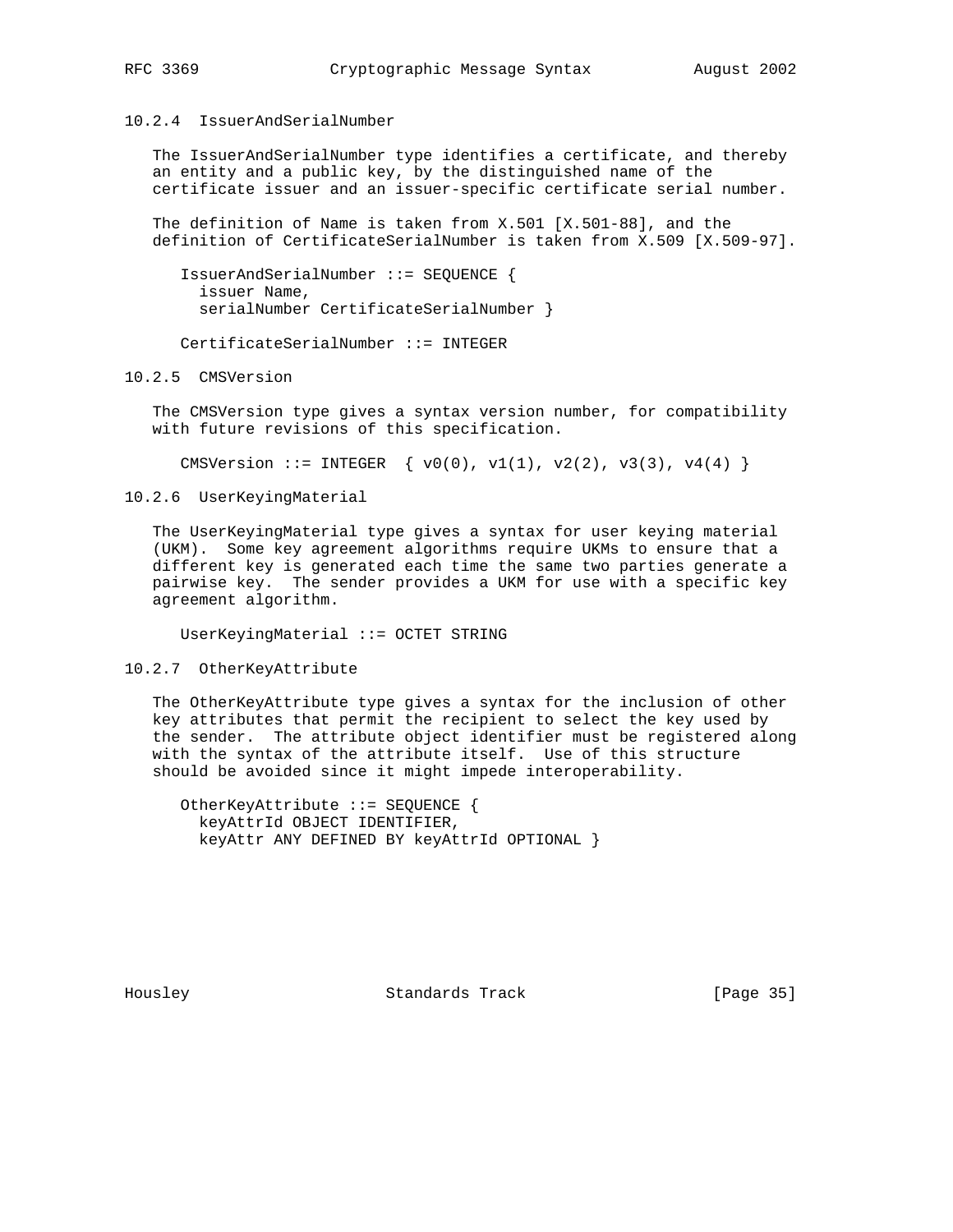# 11. Useful Attributes

 This section defines attributes that may be used with signed-data, enveloped-data, encrypted-data, or authenticated-data. The syntax of Attribute is compatible with X.501 [X.501-88] and RFC 3280 [PROFILE]. Some of the attributes defined in this section were originally defined in PKCS #9 [PKCS#9]; others were originally defined in a previous version of this specification [OLDCMS]. The attributes are not listed in any particular order.

 Additional attributes are defined in many places, notably the S/MIME Version 3 Message Specification [MSG] and the Enhanced Security Services for S/MIME [ESS], which also include recommendations on the placement of these attributes.

## 11.1 Content Type

 The content-type attribute type specifies the content type of the ContentInfo within signed-data or authenticated-data. The content type attribute type MUST be present whenever signed attributes are present in signed-data or authenticated attributes present in authenticated-data. The content-type attribute value MUST match the encapContentInfo eContentType value in the signed-data or authenticated-data.

 The content-type attribute MUST be a signed attribute or an authenticated attribute; it MUST NOT be an unsigned attribute, unauthenticated attribute, or unprotected attribute.

 The following object identifier identifies the content-type attribute:

 $id$ -contentType OBJECT IDENTIFIER ::=  $\{ iso(1)$  member-body(2) us(840) rsadsi(113549) pkcs(1) pkcs9(9) 3 }

Content-type attribute values have ASN.1 type ContentType:

ContentType ::= OBJECT IDENTIFIER

 Even though the syntax is defined as a SET OF AttributeValue, a content-type attribute MUST have a single attribute value; zero or multiple instances of AttributeValue are not permitted.

 The SignedAttributes and AuthAttributes syntaxes are each defined as a SET OF Attributes. The SignedAttributes in a signerInfo MUST NOT include multiple instances of the content-type attribute. Similarly, the AuthAttributes in an AuthenticatedData MUST NOT include multiple instances of the content-type attribute.

Housley Standards Track [Page 36]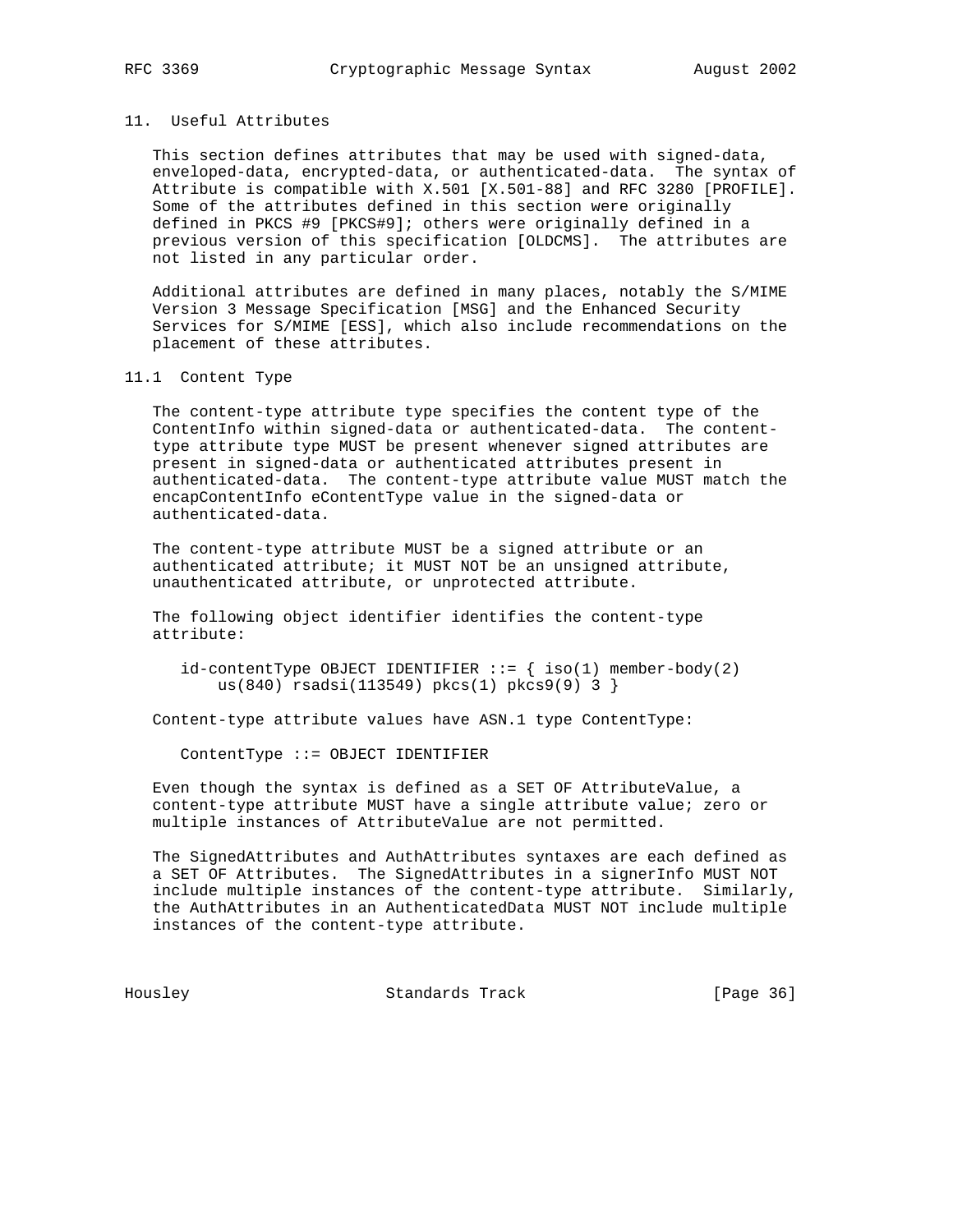#### 11.2 Message Digest

 The message-digest attribute type specifies the message digest of the encapContentInfo eContent OCTET STRING being signed in signed-data (see section 5.4) or authenticated in authenticated-data (see section 9.2). For signed-data, the message digest is computed using the signer's message digest algorithm. For authenticated-data, the message digest is computed using the originator's message digest algorithm.

 Within signed-data, the message-digest signed attribute type MUST be present when there are any signed attributes present. Within authenticated-data, the message-digest authenticated attribute type MUST be present when there are any authenticated attributes present.

 The message-digest attribute MUST be a signed attribute or an authenticated attribute; it MUST NOT be an unsigned attribute, unauthenticated attribute, or unprotected attribute.

 The following object identifier identifies the message-digest attribute:

id-messageDigest OBJECT IDENTIFIER  $::=$  { iso(1) member-body(2) us(840) rsadsi(113549) pkcs(1) pkcs9(9) 4 }

Message-digest attribute values have ASN.1 type MessageDigest:

MessageDigest ::= OCTET STRING

 A message-digest attribute MUST have a single attribute value, even though the syntax is defined as a SET OF AttributeValue. There MUST NOT be zero or multiple instances of AttributeValue present.

 The SignedAttributes syntax and AuthAttributes syntax are each defined as a SET OF Attributes. The SignedAttributes in a signerInfo MUST include only one instance of the message-digest attribute. Similarly, the AuthAttributes in an AuthenticatedData MUST include only one instance of the message-digest attribute.

# 11.3 Signing Time

 The signing-time attribute type specifies the time at which the signer (purportedly) performed the signing process. The signing-time attribute type is intended for use in signed-data.

Housley Standards Track [Page 37]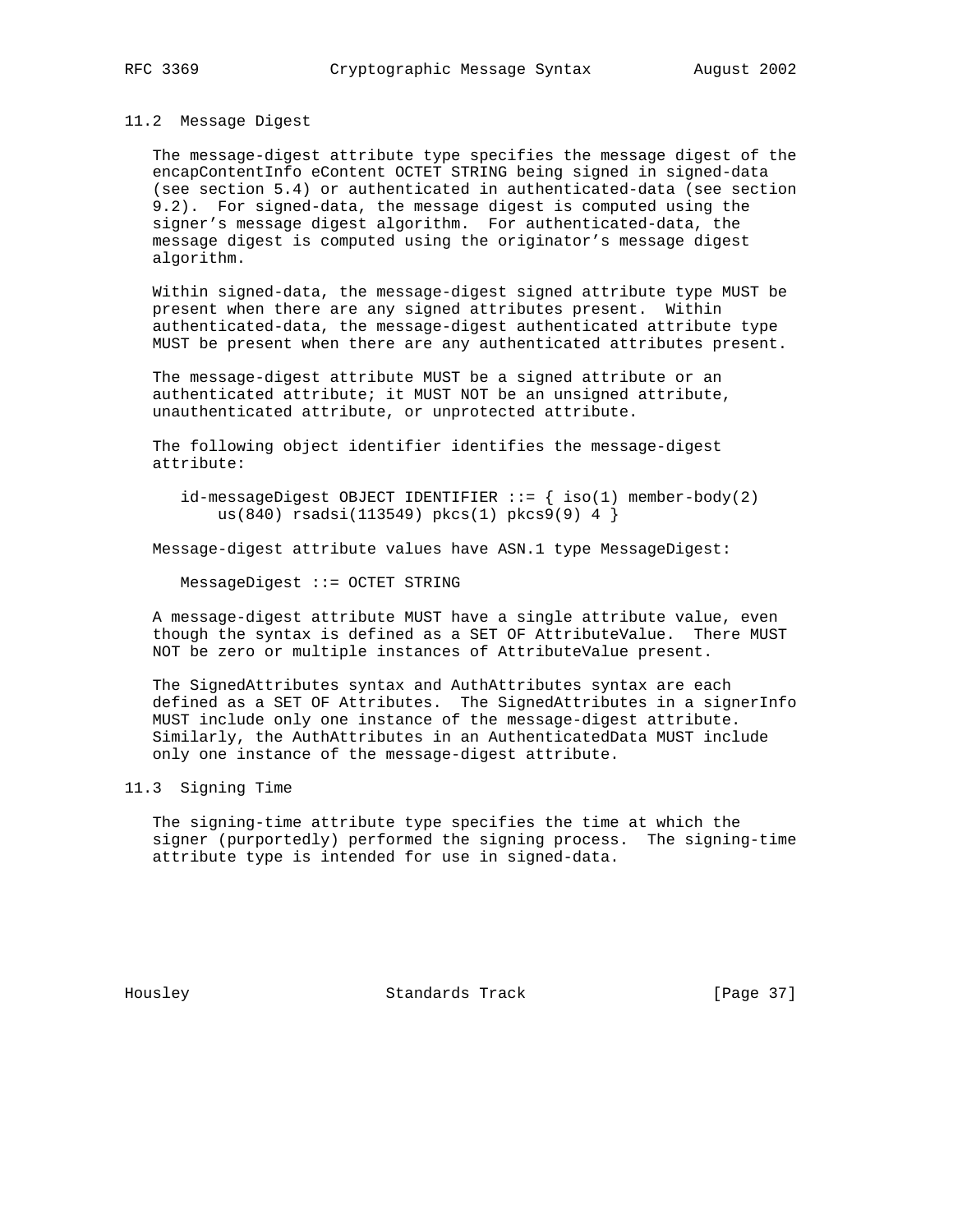The signing-time attribute MUST be a signed attribute or an authenticated attribute; it MUST NOT be an unsigned attribute, unauthenticated attribute, or unprotected attribute.

 The following object identifier identifies the signing-time attribute:

 $id\text{-signingTime } OBJECT IDENTIFFIER ::= \{ iso(1) member-body(2)$ us(840) rsadsi(113549) pkcs(1) pkcs9(9) 5 }

Signing-time attribute values have ASN.1 type SigningTime:

SigningTime ::= Time

 Time ::= CHOICE { utcTime UTCTime, generalizedTime GeneralizedTime }

 Note: The definition of Time matches the one specified in the 1997 version of X.509 [X.509-97].

 Dates between 1 January 1950 and 31 December 2049 (inclusive) MUST be encoded as UTCTime. Any dates with year values before 1950 or after 2049 MUST be encoded as GeneralizedTime.

 UTCTime values MUST be expressed in Greenwich Mean Time (Zulu) and MUST include seconds (i.e., times are YYMMDDHHMMSSZ), even where the number of seconds is zero. Midnight (GMT) MUST be represented as "YYMMDD000000Z". Century information is implicit, and the century MUST be determined as follows:

 Where YY is greater than or equal to 50, the year MUST be interpreted as 19YY; and

Where YY is less than 50, the year MUST be interpreted as 20YY.

 GeneralizedTime values MUST be expressed in Greenwich Mean Time (Zulu) and MUST include seconds (i.e., times are YYYYMMDDHHMMSSZ), even where the number of seconds is zero. GeneralizedTime values MUST NOT include fractional seconds.

 A signing-time attribute MUST have a single attribute value, even though the syntax is defined as a SET OF AttributeValue. There MUST NOT be zero or multiple instances of AttributeValue present.

Housley Standards Track [Page 38]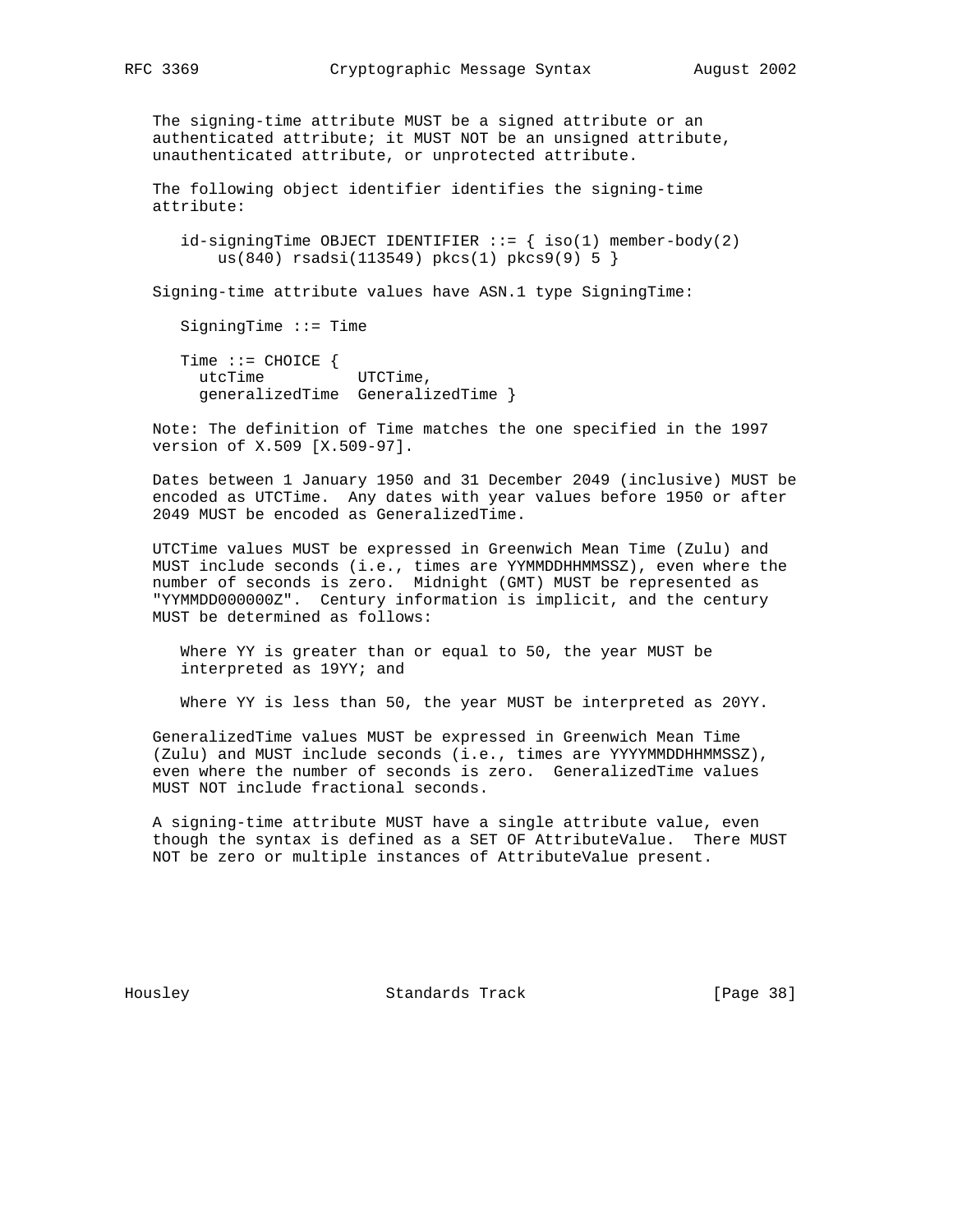The SignedAttributes syntax and the AuthAttributes syntax are each defined as a SET OF Attributes. The SignedAttributes in a signerInfo MUST NOT include multiple instances of the signing-time attribute. Similarly, the AuthAttributes in an AuthenticatedData MUST NOT include multiple instances of the signing-time attribute.

 No requirement is imposed concerning the correctness of the signing time, and acceptance of a purported signing time is a matter of a recipient's discretion. It is expected, however, that some signers, such as time-stamp servers, will be trusted implicitly.

## 11.4 Countersignature

 The countersignature attribute type specifies one or more signatures on the contents octets of the DER encoding of the signatureValue field of a SignerInfo value in signed-data. Thus, the countersignature attribute type countersigns (signs in serial) another signature.

 The countersignature attribute MUST be an unsigned attribute; it MUST NOT be a signed attribute, an authenticated attribute, an unauthenticated attribute, or an unprotected attribute.

 The following object identifier identifies the countersignature attribute:

id-countersignature OBJECT IDENTIFIER  $::=$  { iso(1) member-body(2) us(840) rsadsi(113549) pkcs(1) pkcs9(9) 6 }

Countersignature attribute values have ASN.1 type Countersignature:

Countersignature ::= SignerInfo

 Countersignature values have the same meaning as SignerInfo values for ordinary signatures, except that:

 1. The signedAttributes field MUST NOT contain a content-type attribute; there is no content type for countersignatures.

 2. The signedAttributes field MUST contain a message-digest attribute if it contains any other attributes.

 3. The input to the message-digesting process is the contents octets of the DER encoding of the signatureValue field of the SignerInfo value with which the attribute is associated.

Housley Standards Track [Page 39]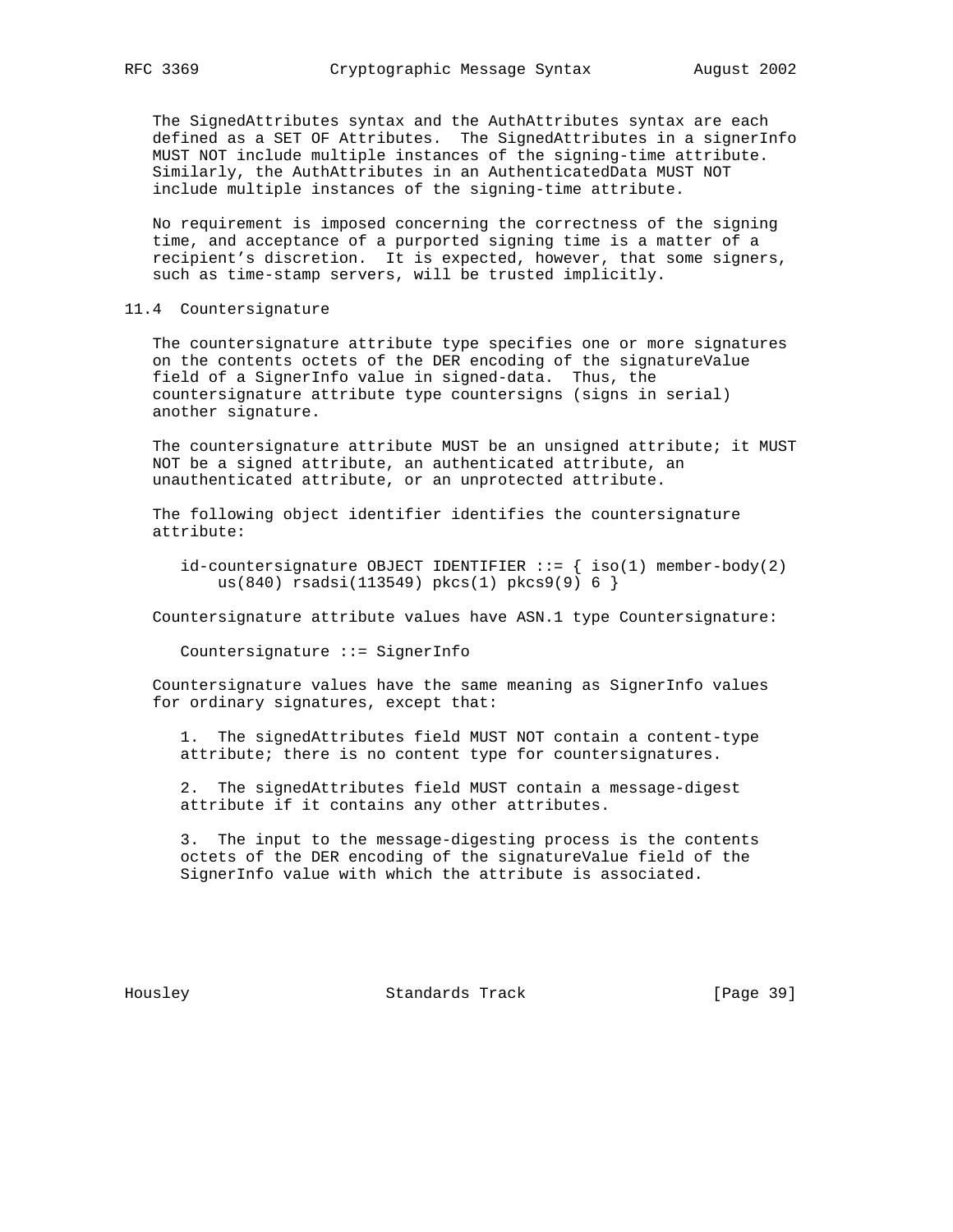A countersignature attribute can have multiple attribute values. The syntax is defined as a SET OF AttributeValue, and there MUST be one or more instances of AttributeValue present.

 The UnsignedAttributes syntax is defined as a SET OF Attributes. The UnsignedAttributes in a signerInfo may include multiple instances of the countersignature attribute.

 A countersignature, since it has type SignerInfo, can itself contain a countersignature attribute. Thus, it is possible to construct an arbitrarily long series of countersignatures.

12. ASN.1 Modules

 Section 12.1 contains the ASN.1 module for the CMS, and section 12.2 contains the ASN.1 module for the Version 1 Attribute Certificate.

12.1 CMS ASN.1 Module

 CryptographicMessageSyntax  $\{ iso(1) member-body(2) us(840) rsadsi(113549)$ pkcs(1) pkcs-9(9) smime(16) modules(0) cms-2001(14) }

 DEFINITIONS IMPLICIT TAGS ::= BEGIN

 -- EXPORTS All -- The types and values defined in this module are exported for use -- in the other ASN.1 modules. Other applications may use them for -- their own purposes.

IMPORTS

```
 -- Imports from RFC 3280 [PROFILE], Appendix A.1
      AlgorithmIdentifier, Certificate, CertificateList,
       CertificateSerialNumber, Name
          FROM PKIX1Explicit88 { iso(1)
               identified-organization(3) dod(6) internet(1)
              security(5) mechanisms(5) pkix(7) mod(0) pkix1-explicit(18) }
 -- Imports from RFC 3281 [ACPROFILE], Appendix B
       AttributeCertificate
          FROM PKIXAttributeCertificate { iso(1)
               identified-organization(3) dod(6) internet(1)
               security(5) mechanisms(5) pkix(7) mod(0)
               attribute-cert(12) }
```
Housley Standards Track [Page 40]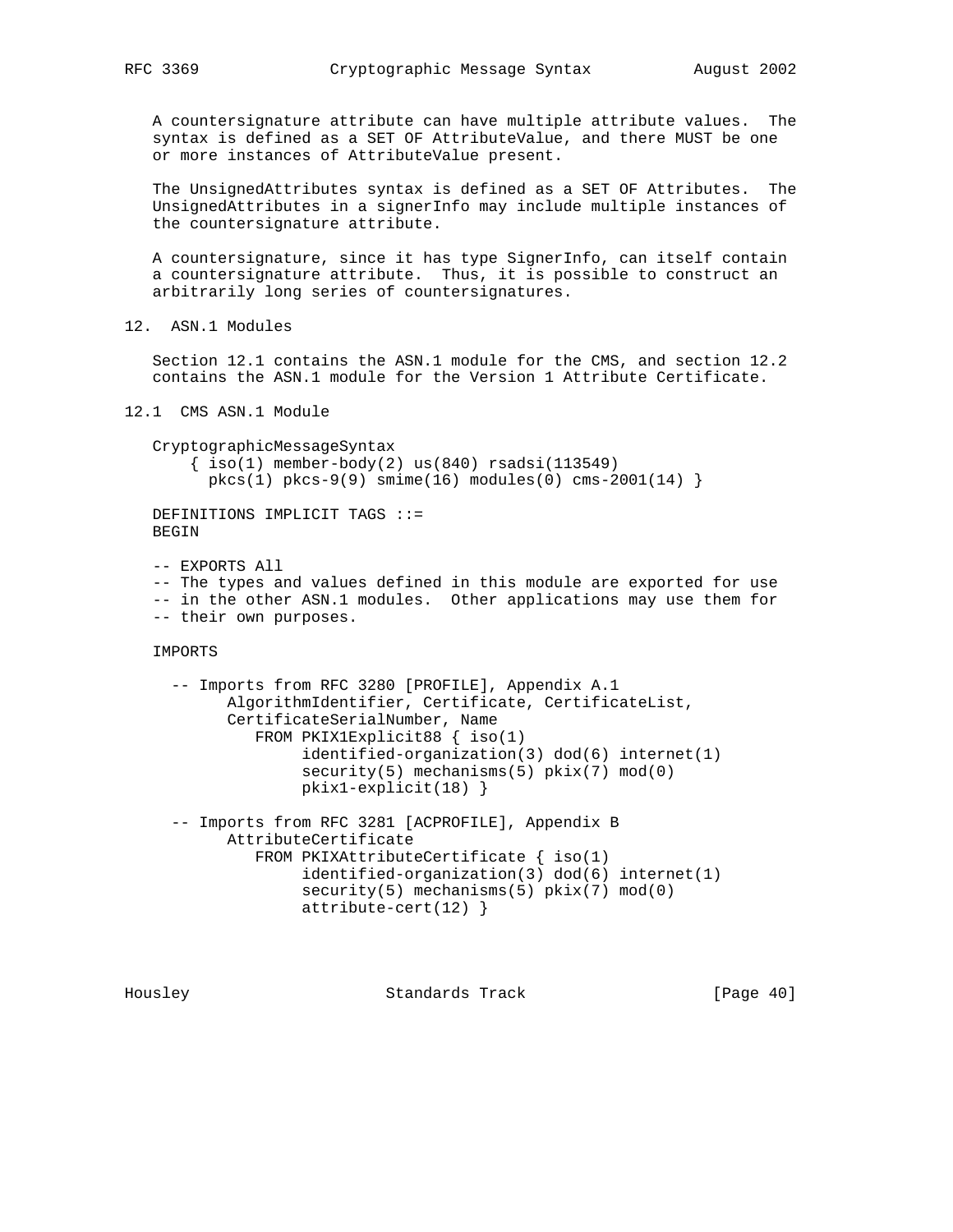```
 -- Imports from Appendix B of this document
         AttributeCertificateV1
            FROM AttributeCertificateVersion1 { iso(1) member-body(2)
                 us(840) rsadsi(113549) pkcs(1) pkcs-9(9) smime(16)
                 modules(0) v1AttrCert(15) } ;
 -- Cryptographic Message Syntax
 ContentInfo ::= SEQUENCE {
   contentType ContentType,
   content [0] EXPLICIT ANY DEFINED BY contentType }
 ContentType ::= OBJECT IDENTIFIER
 SignedData ::= SEQUENCE {
   version CMSVersion,
   digestAlgorithms DigestAlgorithmIdentifiers,
   encapContentInfo EncapsulatedContentInfo,
   certificates [0] IMPLICIT CertificateSet OPTIONAL,
   crls [1] IMPLICIT CertificateRevocationLists OPTIONAL,
   signerInfos SignerInfos }
 DigestAlgorithmIdentifiers ::= SET OF DigestAlgorithmIdentifier
 SignerInfos ::= SET OF SignerInfo
 EncapsulatedContentInfo ::= SEQUENCE {
   eContentType ContentType,
   eContent [0] EXPLICIT OCTET STRING OPTIONAL }
SignerInfo ::= SEQUENCE {
  version CMSVersion,
   sid SignerIdentifier,
   digestAlgorithm DigestAlgorithmIdentifier,
   signedAttrs [0] IMPLICIT SignedAttributes OPTIONAL,
   signatureAlgorithm SignatureAlgorithmIdentifier,
   signature SignatureValue,
   unsignedAttrs [1] IMPLICIT UnsignedAttributes OPTIONAL }
 SignerIdentifier ::= CHOICE {
   issuerAndSerialNumber IssuerAndSerialNumber,
   subjectKeyIdentifier [0] SubjectKeyIdentifier }
 SignedAttributes ::= SET SIZE (1..MAX) OF Attribute
 UnsignedAttributes ::= SET SIZE (1..MAX) OF Attribute
```
Housley Standards Track [Page 41]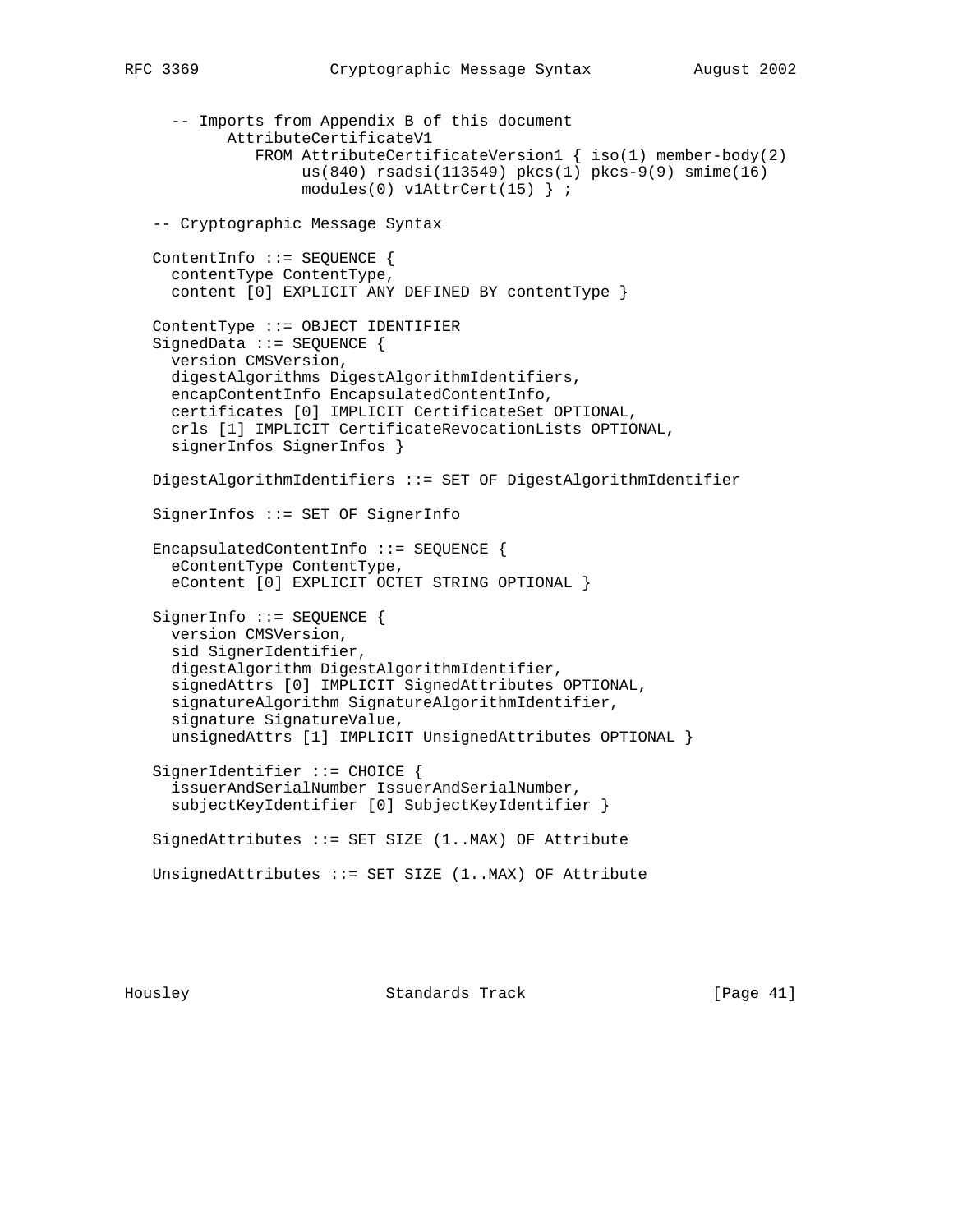Attribute ::= SEQUENCE { attrType OBJECT IDENTIFIER, attrValues SET OF AttributeValue } AttributeValue ::= ANY SignatureValue ::= OCTET STRING EnvelopedData ::= SEQUENCE { version CMSVersion, originatorInfo [0] IMPLICIT OriginatorInfo OPTIONAL, recipientInfos RecipientInfos, encryptedContentInfo EncryptedContentInfo, unprotectedAttrs [1] IMPLICIT UnprotectedAttributes OPTIONAL } OriginatorInfo ::= SEQUENCE { certs [0] IMPLICIT CertificateSet OPTIONAL, crls [1] IMPLICIT CertificateRevocationLists OPTIONAL } RecipientInfos ::= SET SIZE (1..MAX) OF RecipientInfo EncryptedContentInfo ::= SEQUENCE { contentType ContentType, contentEncryptionAlgorithm ContentEncryptionAlgorithmIdentifier, encryptedContent [0] IMPLICIT EncryptedContent OPTIONAL } EncryptedContent ::= OCTET STRING UnprotectedAttributes ::= SET SIZE (1..MAX) OF Attribute RecipientInfo ::= CHOICE { ktri KeyTransRecipientInfo, kari [1] KeyAgreeRecipientInfo, kekri [2] KEKRecipientInfo, pwri [3] PasswordRecipientInfo, ori [4] OtherRecipientInfo } EncryptedKey ::= OCTET STRING KeyTransRecipientInfo ::= SEQUENCE { version CMSVersion, -- always set to 0 or 2 rid RecipientIdentifier, keyEncryptionAlgorithm KeyEncryptionAlgorithmIdentifier, encryptedKey EncryptedKey } RecipientIdentifier ::= CHOICE { issuerAndSerialNumber IssuerAndSerialNumber, subjectKeyIdentifier [0] SubjectKeyIdentifier }

Housley Standards Track [Page 42]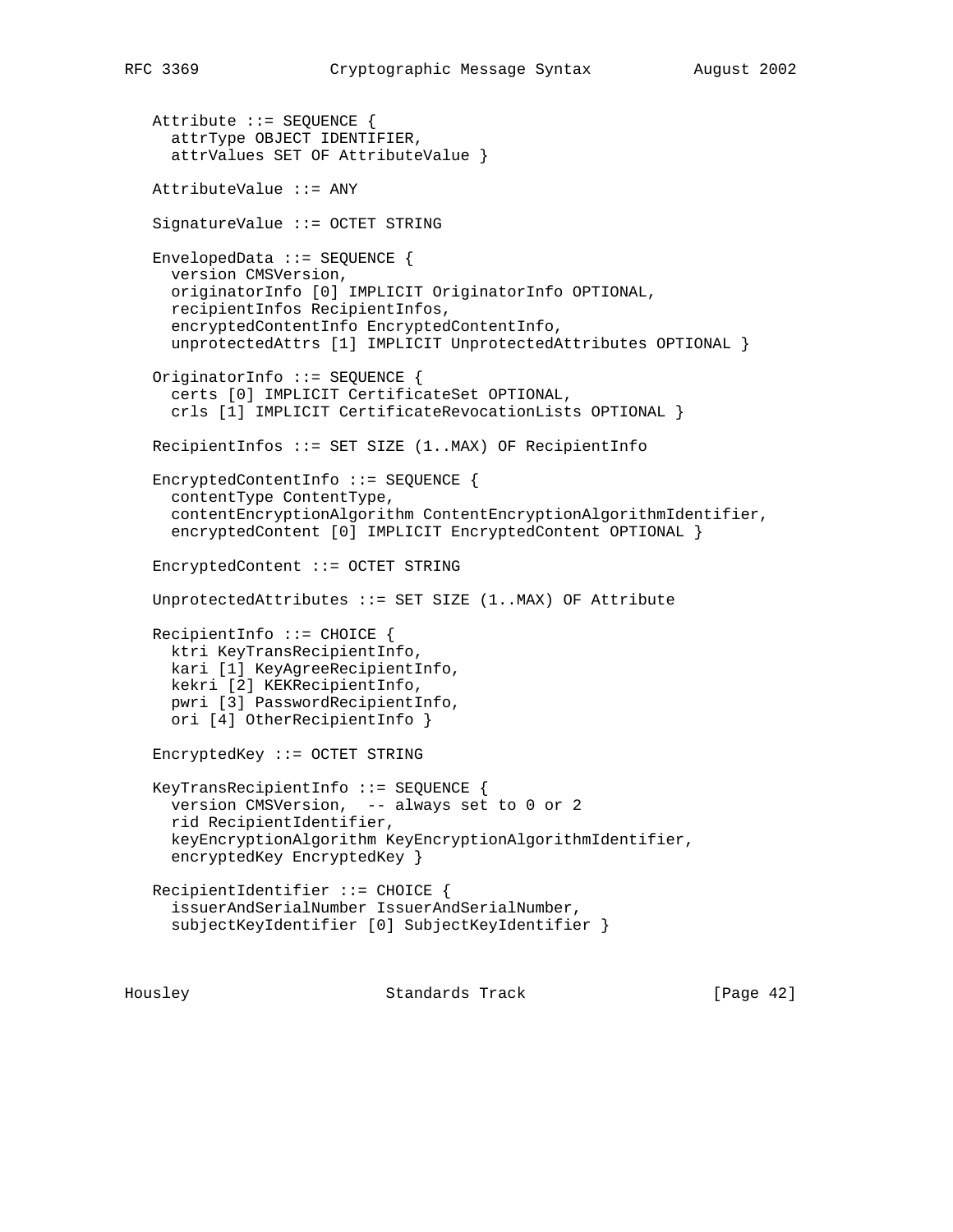```
 KeyAgreeRecipientInfo ::= SEQUENCE {
   version CMSVersion, -- always set to 3
   originator [0] EXPLICIT OriginatorIdentifierOrKey,
   ukm [1] EXPLICIT UserKeyingMaterial OPTIONAL,
   keyEncryptionAlgorithm KeyEncryptionAlgorithmIdentifier,
   recipientEncryptedKeys RecipientEncryptedKeys }
 OriginatorIdentifierOrKey ::= CHOICE {
   issuerAndSerialNumber IssuerAndSerialNumber,
   subjectKeyIdentifier [0] SubjectKeyIdentifier,
   originatorKey [1] OriginatorPublicKey }
 OriginatorPublicKey ::= SEQUENCE {
   algorithm AlgorithmIdentifier,
   publicKey BIT STRING }
 RecipientEncryptedKeys ::= SEQUENCE OF RecipientEncryptedKey
 RecipientEncryptedKey ::= SEQUENCE {
  rid KeyAgreeRecipientIdentifier,
   encryptedKey EncryptedKey }
 KeyAgreeRecipientIdentifier ::= CHOICE {
   issuerAndSerialNumber IssuerAndSerialNumber,
   rKeyId [0] IMPLICIT RecipientKeyIdentifier }
 RecipientKeyIdentifier ::= SEQUENCE {
   subjectKeyIdentifier SubjectKeyIdentifier,
   date GeneralizedTime OPTIONAL,
   other OtherKeyAttribute OPTIONAL }
 SubjectKeyIdentifier ::= OCTET STRING
 KEKRecipientInfo ::= SEQUENCE {
   version CMSVersion, -- always set to 4
   kekid KEKIdentifier,
   keyEncryptionAlgorithm KeyEncryptionAlgorithmIdentifier,
   encryptedKey EncryptedKey }
 KEKIdentifier ::= SEQUENCE {
   keyIdentifier OCTET STRING,
   date GeneralizedTime OPTIONAL,
   other OtherKeyAttribute OPTIONAL }
```
Housley Standards Track [Page 43]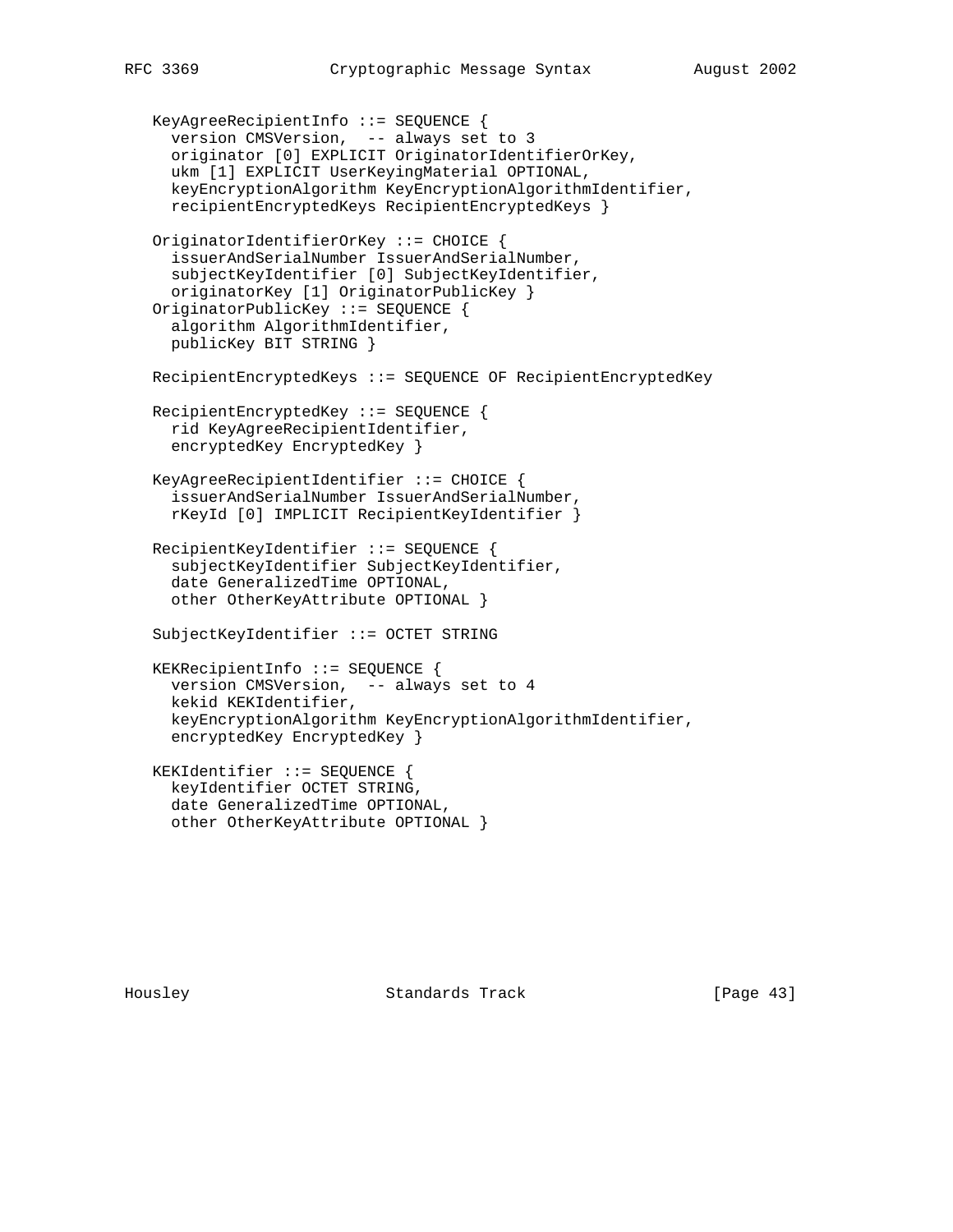PasswordRecipientInfo ::= SEQUENCE { version CMSVersion, -- always set to 0 keyDerivationAlgorithm [0] KeyDerivationAlgorithmIdentifier OPTIONAL, keyEncryptionAlgorithm KeyEncryptionAlgorithmIdentifier, encryptedKey EncryptedKey } OtherRecipientInfo ::= SEQUENCE { oriType OBJECT IDENTIFIER, oriValue ANY DEFINED BY oriType } DigestedData ::= SEQUENCE { version CMSVersion, digestAlgorithm DigestAlgorithmIdentifier, encapContentInfo EncapsulatedContentInfo, digest Digest } Digest ::= OCTET STRING EncryptedData ::= SEQUENCE { version CMSVersion, encryptedContentInfo EncryptedContentInfo, unprotectedAttrs [1] IMPLICIT UnprotectedAttributes OPTIONAL } AuthenticatedData ::= SEQUENCE { version CMSVersion, originatorInfo [0] IMPLICIT OriginatorInfo OPTIONAL, recipientInfos RecipientInfos, macAlgorithm MessageAuthenticationCodeAlgorithm, digestAlgorithm [1] DigestAlgorithmIdentifier OPTIONAL, encapContentInfo EncapsulatedContentInfo, authAttrs [2] IMPLICIT AuthAttributes OPTIONAL, mac MessageAuthenticationCode, unauthAttrs [3] IMPLICIT UnauthAttributes OPTIONAL } AuthAttributes ::= SET SIZE (1..MAX) OF Attribute UnauthAttributes  $::=$  SET SIZE  $(1..$ MAX) OF Attribute MessageAuthenticationCode ::= OCTET STRING DigestAlgorithmIdentifier ::= AlgorithmIdentifier SignatureAlgorithmIdentifier ::= AlgorithmIdentifier KeyEncryptionAlgorithmIdentifier ::= AlgorithmIdentifier ContentEncryptionAlgorithmIdentifier ::= AlgorithmIdentifier

Housley Standards Track [Page 44]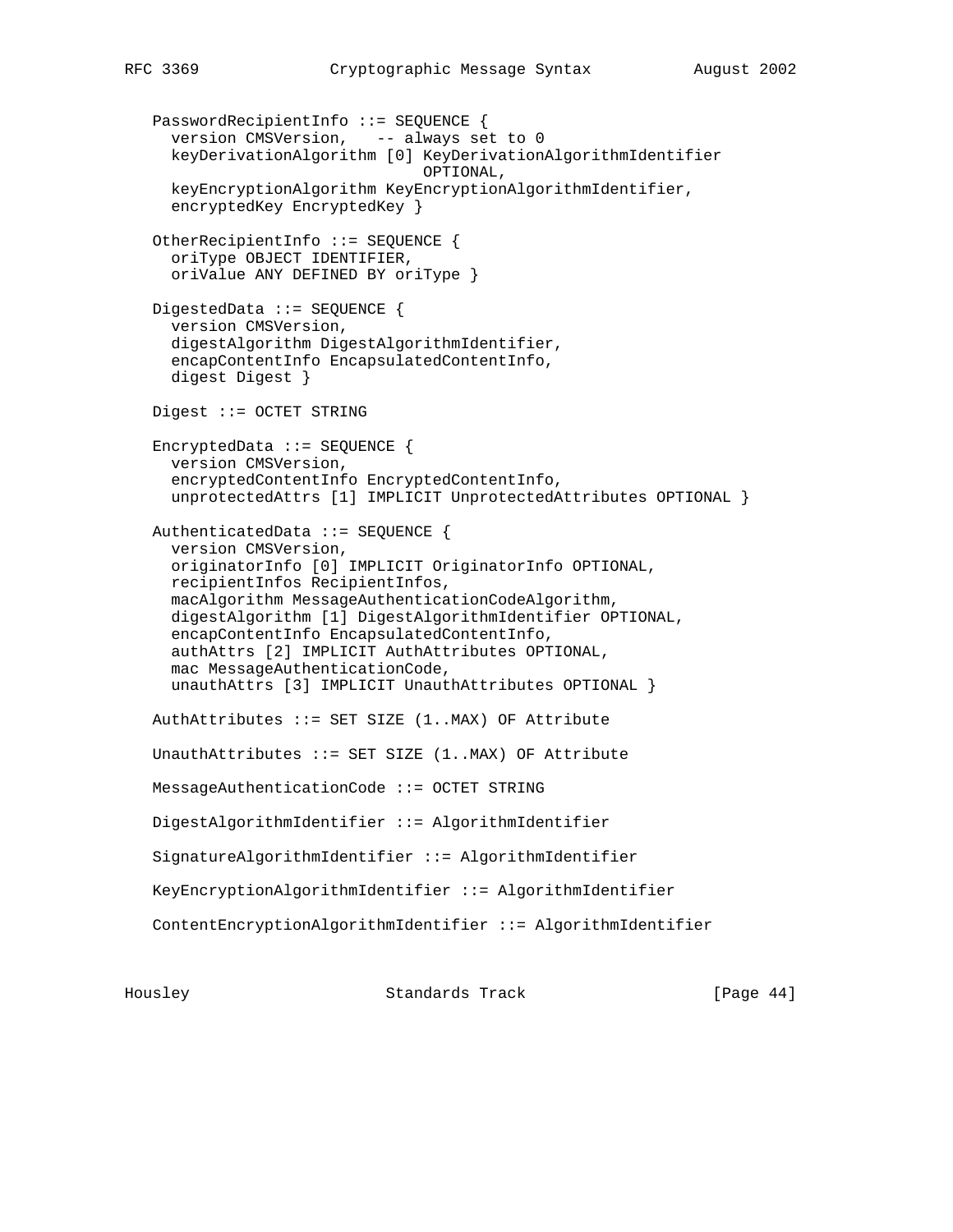```
 MessageAuthenticationCodeAlgorithm ::= AlgorithmIdentifier
 KeyDerivationAlgorithmIdentifier ::= AlgorithmIdentifier
 CertificateRevocationLists ::= SET OF CertificateList
 CertificateChoices ::= CHOICE {
  certificate Certificate,
  extendedCertificate [0] IMPLICIT ExtendedCertificate, -- Obsolete
  v1AttrCert [1] IMPLICIT AttributeCertificateV1, -- Obsolete
   v2AttrCert [2] IMPLICIT AttributeCertificateV2 }
 AttributeCertificateV2 ::= AttributeCertificate
 CertificateSet ::= SET OF CertificateChoices
 IssuerAndSerialNumber ::= SEQUENCE {
  issuer Name,
  serialNumber CertificateSerialNumber }
CMSVersion ::= INTEGER \{ v0(0), v1(1), v2(2), v3(3), v4(4) \} UserKeyingMaterial ::= OCTET STRING
 OtherKeyAttribute ::= SEQUENCE {
   keyAttrId OBJECT IDENTIFIER,
   keyAttr ANY DEFINED BY keyAttrId OPTIONAL }
 -- The CMS Attributes
 MessageDigest ::= OCTET STRING
 SigningTime ::= Time
Time ::= CHOICE {
  utcTime UTCTime,
   generalTime GeneralizedTime }
 Countersignature ::= SignerInfo
 -- Attribute Object Identifiers
id-contentType OBJECT IDENTIFIER ::= \{ iso(1) member-body(2) us(840) rsadsi(113549) pkcs(1) pkcs9(9) 3 }
id-messageDigest OBJECT IDENTIFIER ::= \{ \text{ iso}(1) \text{ member-body}(2) us(840) rsadsi(113549) pkcs(1) pkcs9(9) 4 }
```
Housley Standards Track [Page 45]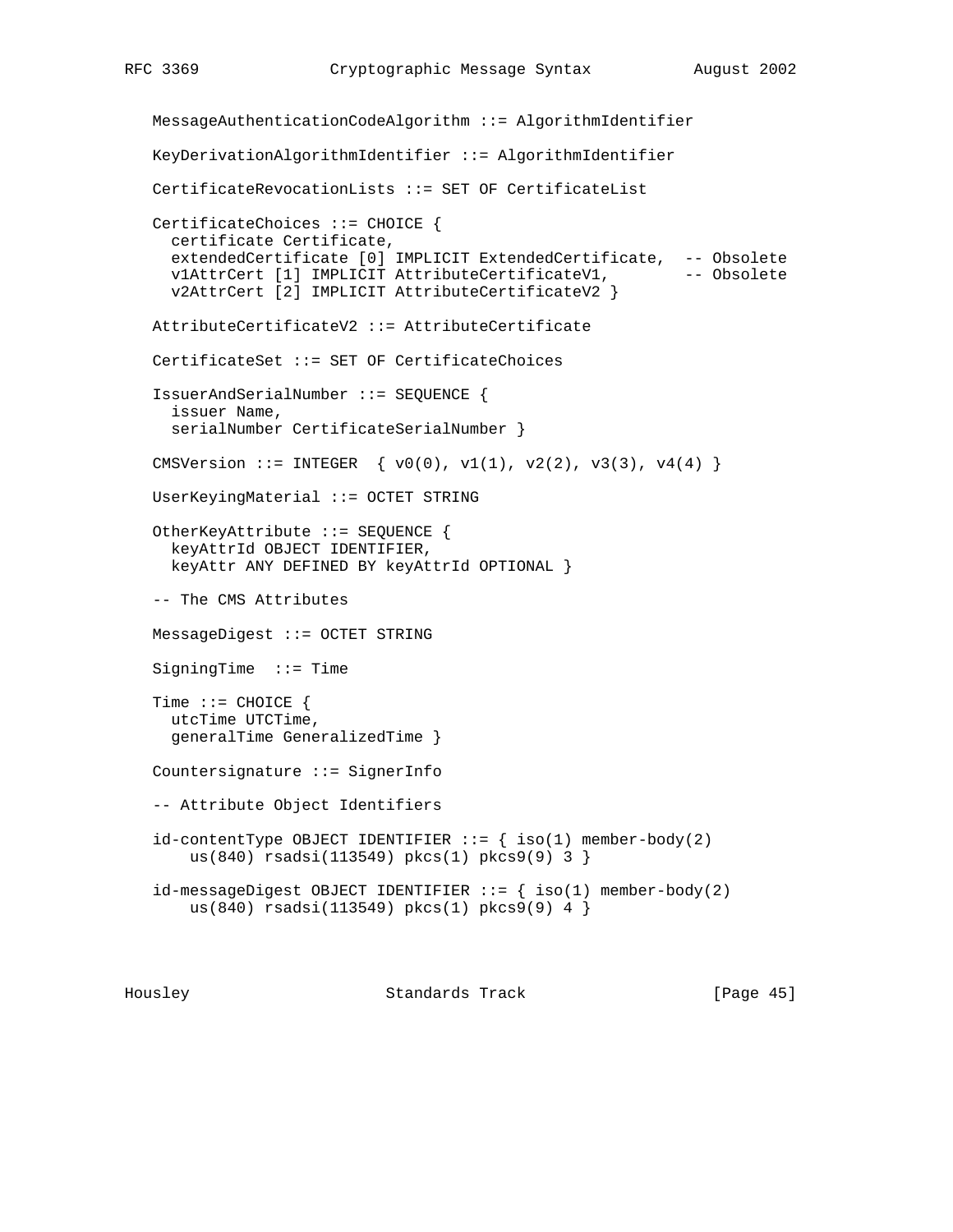```
id\text{-}sigmoid OBJECT IDENTIFIER ::= { iso(1) member-body(2)
        us(840) rsadsi(113549) pkcs(1) pkcs9(9) 5 }
   id-countersignature OBJECT IDENTIFIER ::= { iso(1) member-body(2)
        us(840) rsadsi(113549) pkcs(1) pkcs9(9) 6 }
    -- Obsolete Extended Certificate syntax from PKCS#6
   ExtendedCertificateOrCertificate ::= CHOICE {
     certificate Certificate,
     extendedCertificate [0] IMPLICIT ExtendedCertificate }
   ExtendedCertificate ::= SEQUENCE {
      extendedCertificateInfo ExtendedCertificateInfo,
      signatureAlgorithm SignatureAlgorithmIdentifier,
      signature Signature }
  ExtendedCertificateInfo ::= SEQUENCE {
     version CMSVersion,
     certificate Certificate,
      attributes UnauthAttributes }
    Signature ::= BIT STRING
    END -- of CryptographicMessageSyntax
12.2 Version 1 Attribute Certificate ASN.1 Module
   AttributeCertificateVersion1
       \{ iso(1) member-body(2) us(840) rsadsi(113549)pkcs(1) pkcs-9(9) simme(16) modules(0) v1AttrCert(15) DEFINITIONS IMPLICIT TAGS ::=
   BEGIN
   -- EXPORTS All
   IMPORTS
      -- Imports from RFC 3280 [PROFILE], Appendix A.1
            AlgorithmIdentifier, Attribute, CertificateSerialNumber,
            Extensions, UniqueIdentifier
               FROM PKIX1Explicit88 { iso(1)
                    identified-organization(3) dod(6) internet(1)
                   security(5) mechanisms(5) pix(7) mod(0) pkix1-explicit(18) }
```
Housley Standards Track [Page 46]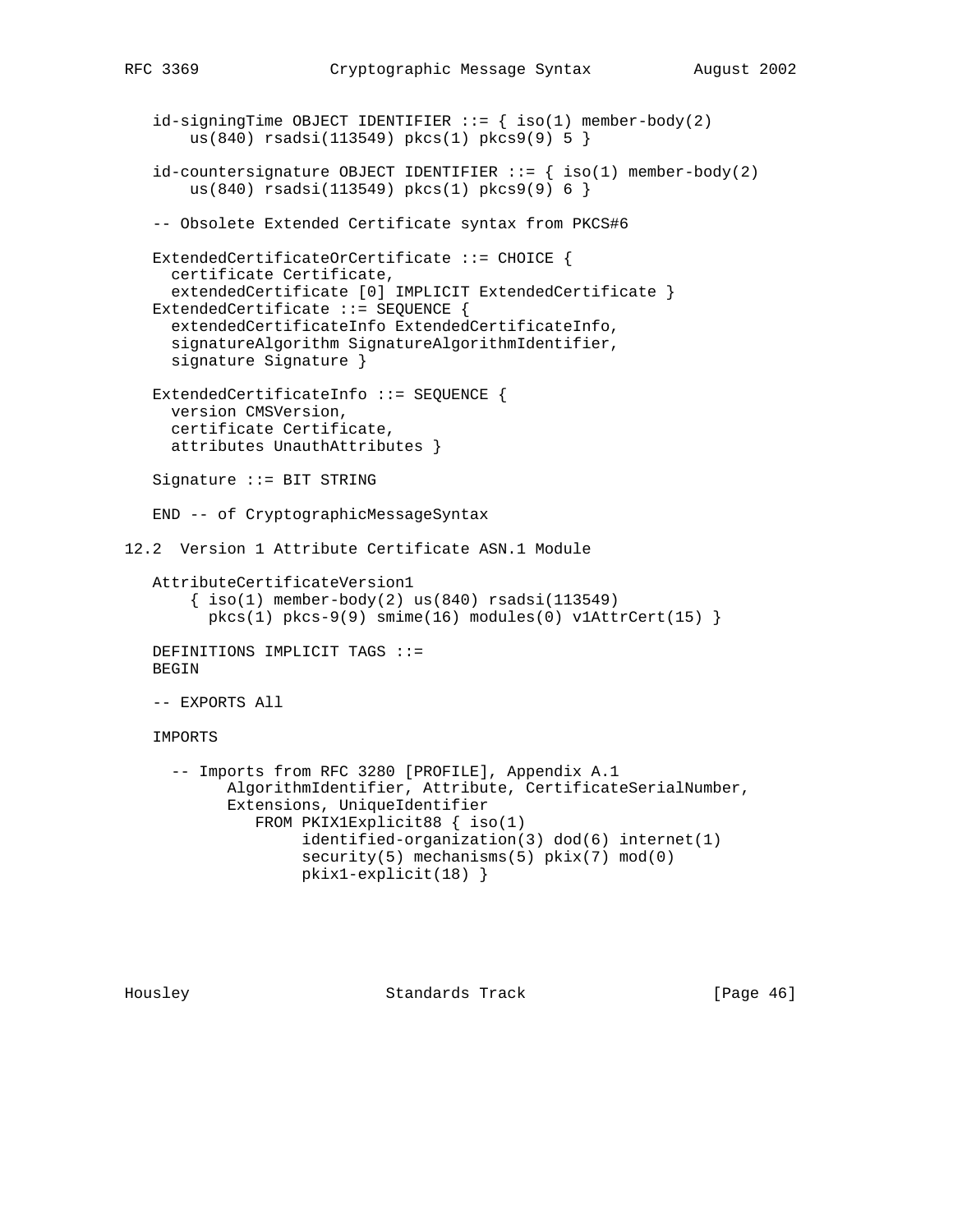```
-- Imports from RFC 3280 [PROFILE], Appendix A.2
         GeneralNames
            FROM PKIX1Implicit88 { iso(1)
                 identified-organization(3) dod(6) internet(1)
                 security(5) mechanisms(5) pkix(7) mod(0)
                 pkix1-implicit(19) }
   -- Imports from RFC 3281 [ACPROFILE], Appendix B
         AttCertValidityPeriod, IssuerSerial
            FROM PKIXAttributeCertificate { iso(1)
                 identified-organization(3) dod(6) internet(1)
                security(5) mechanisms(5) pkix(7) mod(0) attribute-cert(12) } ;
 -- Definition extracted from X.509-1997 [X.509-97], but
 -- different type names are used to avoid collisions.
 AttributeCertificateV1 ::= SEQUENCE {
   acInfo AttributeCertificateInfoV1,
   signatureAlgorithm AlgorithmIdentifier,
   signature BIT STRING }
 AttributeCertificateInfoV1 ::= SEQUENCE {
   version AttCertVersionV1 DEFAULT v1,
   subject CHOICE {
     baseCertificateID [0] IssuerSerial,
       -- associated with a Public Key Certificate
     subjectName [1] GeneralNames },
      -- associated with a name
   issuer GeneralNames,
   signature AlgorithmIdentifier,
   serialNumber CertificateSerialNumber,
   attCertValidityPeriod AttCertValidityPeriod,
   attributes SEQUENCE OF Attribute,
   issuerUniqueID UniqueIdentifier OPTIONAL,
   extensions Extensions OPTIONAL }
AttCertVersionV1 ::= INTEGER \{ v1(0) \}
```
END -- of AttributeCertificateVersion1

Housley Standards Track [Page 47]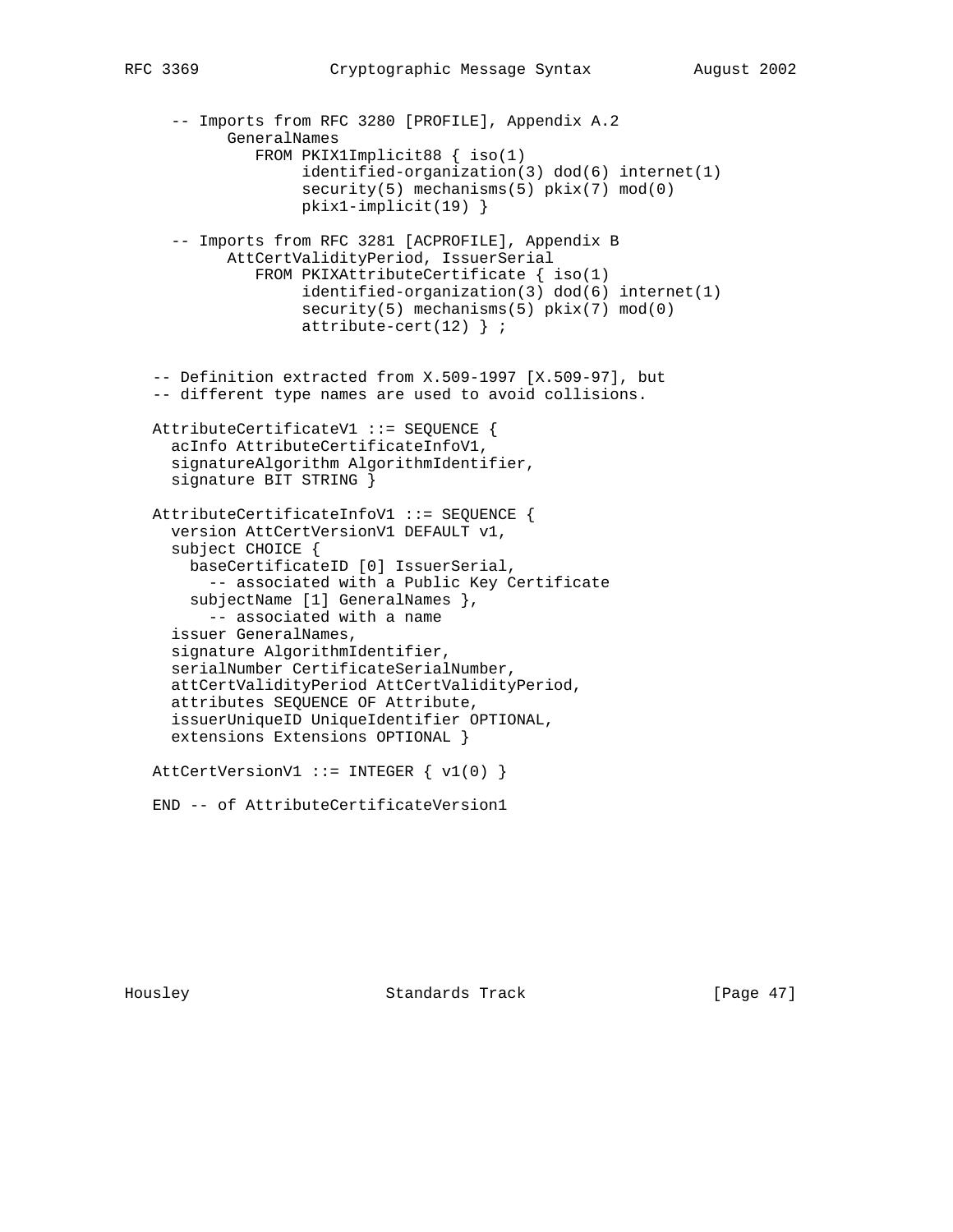# 13. References

- [ACPROFILE] Farrell, S. and R. Housley, "An Internet Attribute Certificate Profile for Authorization", RFC 3281, April 2002.
- [CMSALG] Housley, R., "Cryptographic Message Syntax (CMS) Algorithms", RFC 3269, August 2002.
- [DSS] National Institute of Standards and Technology. FIPS Pub 186: Digital Signature Standard. 19 May 1994.
- [ESS] Hoffman, P., "Enhanced Security Services for S/MIME", RFC 2634, June 1999.
- [MSG] Ramsdell, B., "S/MIME Version 3 Message Specification", RFC 2633, June 1999.
- [OLDCMS] Housley, R., "Cryptographic Message Syntax", RFC 2630, June 1999.
- [OLDMSG] Dusse, S., Hoffman, P., Ramsdell, B., Lundblade, L. and L. Repka, "S/MIME Version 2 Message Specification", RFC 2311, March 1998.
- [PROFILE] Housley, R., Polk, W., Ford, W. and D. Solo, "Internet X.509 Public Key Infrastructure: Certificate and CRL Profile", RFC 3280, April 2002.
- [PKCS#6] RSA Laboratories. PKCS #6: Extended-Certificate Syntax Standard, Version 1.5. November 1993.
- [PKCS#7] Kaliski, B., "PKCS #7: Cryptographic Message Syntax, Version 1.5.", RFC 2315, March 1998.
- [PKCS#9] RSA Laboratories. PKCS #9: Selected Attribute Types, Version 1.1. November 1993.
- [PWRI] Gutmann, P., "Password-based Encryption for S/MIME", RFC 3211, December 2001.
- [RANDOM] Eastlake, D., Crocker, S. and J. Schiller, "Randomness Recommendations for Security", RFC 1750, December 1994.
- [STDWORDS] Bradner, S., "Key Words for Use in RFCs to Indicate Requirement Levels", BCP 14, RFC 2119, March 1997.

Housley Standards Track [Page 48]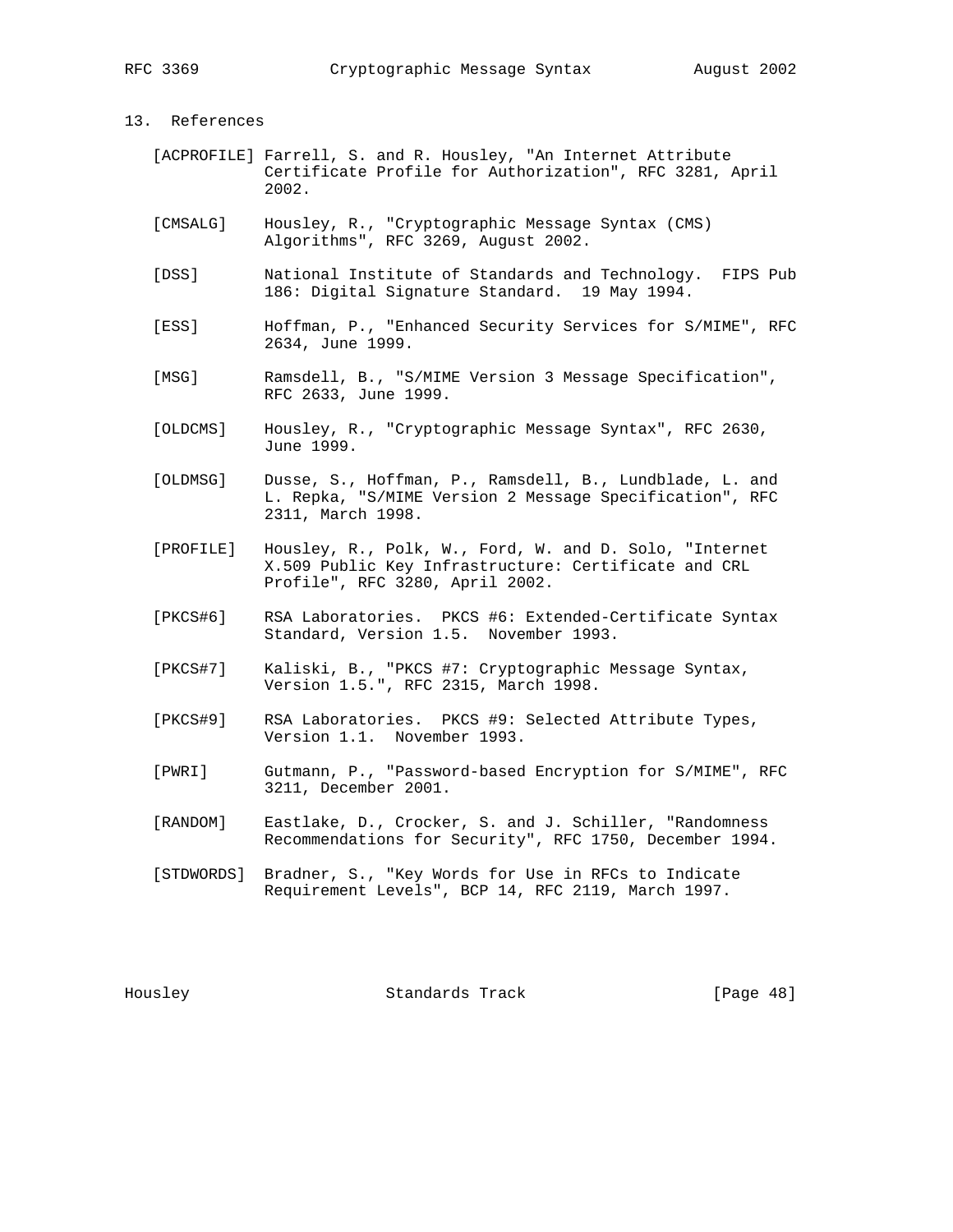- [X.208-88] CCITT. Recommendation X.208: Specification of Abstract Syntax Notation One (ASN.1). 1988.
- [X.209-88] CCITT. Recommendation X.209: Specification of Basic Encoding Rules for Abstract Syntax Notation One (ASN.1). 1988.
- [X.501-88] CCITT. Recommendation X.501: The Directory Models. 1988.
- [X.509-88] CCITT. Recommendation X.509: The Directory Authentication Framework. 1988.
- [X.509-97] ITU-T. Recommendation X.509: The Directory Authentication Framework. 1997.
- [X.509-00] ITU-T. Recommendation X.509: The Directory Authentication Framework. 2000.

# 14. Security Considerations

 The Cryptographic Message Syntax provides a method for digitally signing data, digesting data, encrypting data, and authenticating data.

 Implementations must protect the signer's private key. Compromise of the signer's private key permits masquerade.

 Implementations must protect the key management private key, the key-encryption key, and the content-encryption key. Compromise of the key management private key or the key-encryption key may result in the disclosure of all contents protected with that key. Similarly, compromise of the content-encryption key may result in disclosure of the associated encrypted content.

 Implementations must protect the key management private key and the message-authentication key. Compromise of the key management private key permits masquerade of authenticated data. Similarly, compromise of the message-authentication key may result in undetectable modification of the authenticated content.

 The key management technique employed to distribute message authentication keys must itself provide data origin authentication, otherwise the contents are delivered with integrity from an unknown source. Neither RSA [PKCS#1, NEWPKCS#1] nor Ephemeral-Static Diffie-Hellman [DH-X9.42] provide the necessary data origin authentication. Static-Static Diffie-Hellman [DH-X9.42] does provide

Housley Standards Track [Page 49]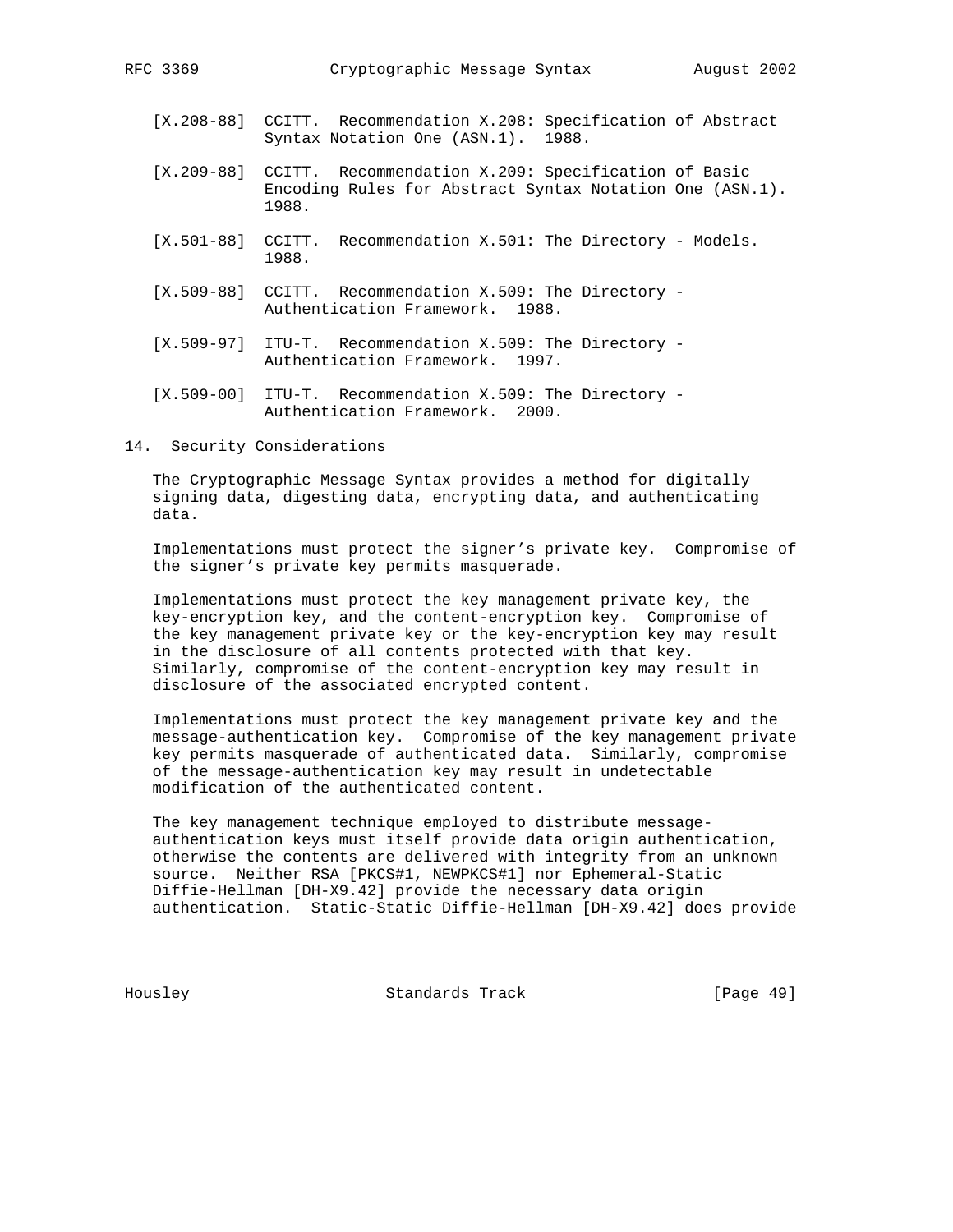the necessary data origin authentication when both the originator and recipient public keys are bound to appropriate identities in X.509 certificates.

 When more than two parties share the same message-authentication key, data origin authentication is not provided. Any party that knows the message-authentication key can compute a valid MAC, therefore the contents could originate from any one of the parties.

 Implementations must randomly generate content-encryption keys, message-authentication keys, initialization vectors (IVs), and padding. Also, the generation of public/private key pairs relies on a random numbers. The use of inadequate pseudo-random number generators (PRNGs) to generate cryptographic keys can result in little or no security. An attacker may find it much easier to reproduce the PRNG environment that produced the keys, searching the resulting small set of possibilities, rather than brute force searching the whole key space. The generation of quality random numbers is difficult. RFC 1750 [RANDOM] offers important guidance in this area, and Appendix 3 of FIPS Pub 186 [DSS] provides one quality PRNG technique.

 When using key agreement algorithms or previously distributed symmetric key-encryption keys, a key-encryption key is used to encrypt the content-encryption key. If the key-encryption and content-encryption algorithms are different, the effective security is determined by the weaker of the two algorithms. If, for example, content is encrypted with Triple-DES using a 168-bit Triple-DES content-encryption key, and the content-encryption key is wrapped with RC2 using a 40-bit RC2 key-encryption key, then at most 40 bits of protection is provided. A trivial search to determine the value of the 40-bit RC2 key can recover the Triple-DES key, and then the Triple-DES key can be used to decrypt the content. Therefore, implementers must ensure that key-encryption algorithms are as strong or stronger than content-encryption algorithms.

 Implementers should be aware that cryptographic algorithms become weaker with time. As new cryptoanalysis techniques are developed and computing performance improves, the work factor to break a particular cryptographic algorithm will be reduced. Therefore, cryptographic algorithm implementations should be modular, allowing new algorithms to be readily inserted. That is, implementors should be prepared for the set of algorithms that must be supported to change over time.

 The countersignature unsigned attribute includes a digital signature that is computed on the content signature value, thus the countersigning process need not know the original signed content. This structure permits implementation efficiency advantages; however,

Housley Standards Track [Page 50]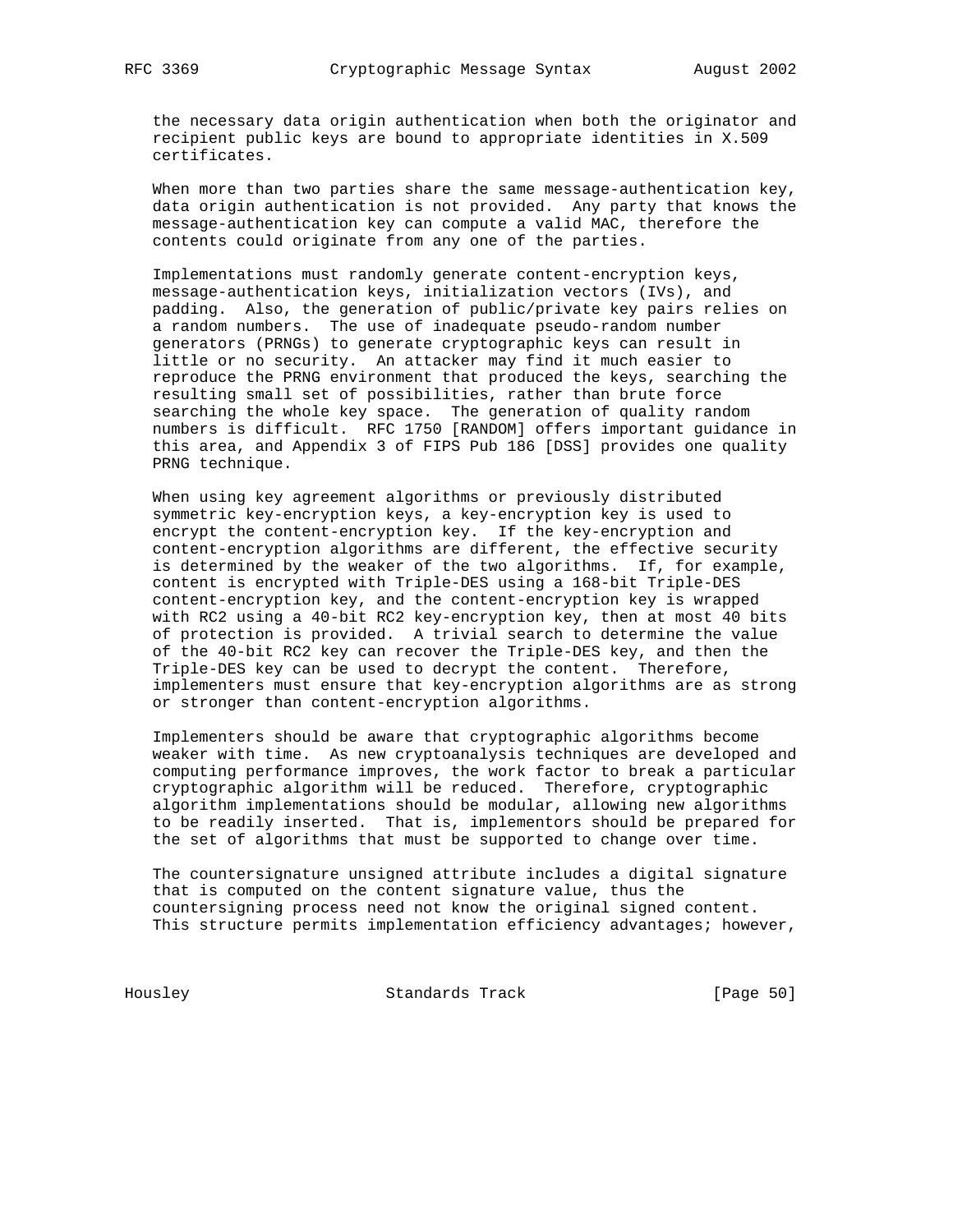this structure may also permit the countersigning of an inappropriate signature value. Therefore, implementations that perform countersignatures should either verify the original signature value prior to countersigning it (this verification requires processing of the original content), or implementations should perform countersigning in a context that ensures that only appropriate signature values are countersigned.

# 15. Acknowledgments

 This document is the result of contributions from many professionals. I appreciate the hard work of all members of the IETF S/MIME Working Group. I extend a special thanks to Rich Ankney, Simon Blake-Wilson, Tim Dean, Steve Dusse, Carl Ellison, Peter Gutmann, Bob Jueneman, Stephen Henson, Paul Hoffman, Scott Hollenbeck, Don Johnson, Burt Kaliski, John Linn, John Pawling, Blake Ramsdell, Francois Rousseau, Jim Schaad, and Dave Solo for their efforts and support.

16. Authors' Address

 Russell Housley RSA Laboratories 918 Spring Knoll Drive Herndon, VA 20170 USA EMail: rhousley@rsasecurity.com

Housley Standards Track [Page 51]